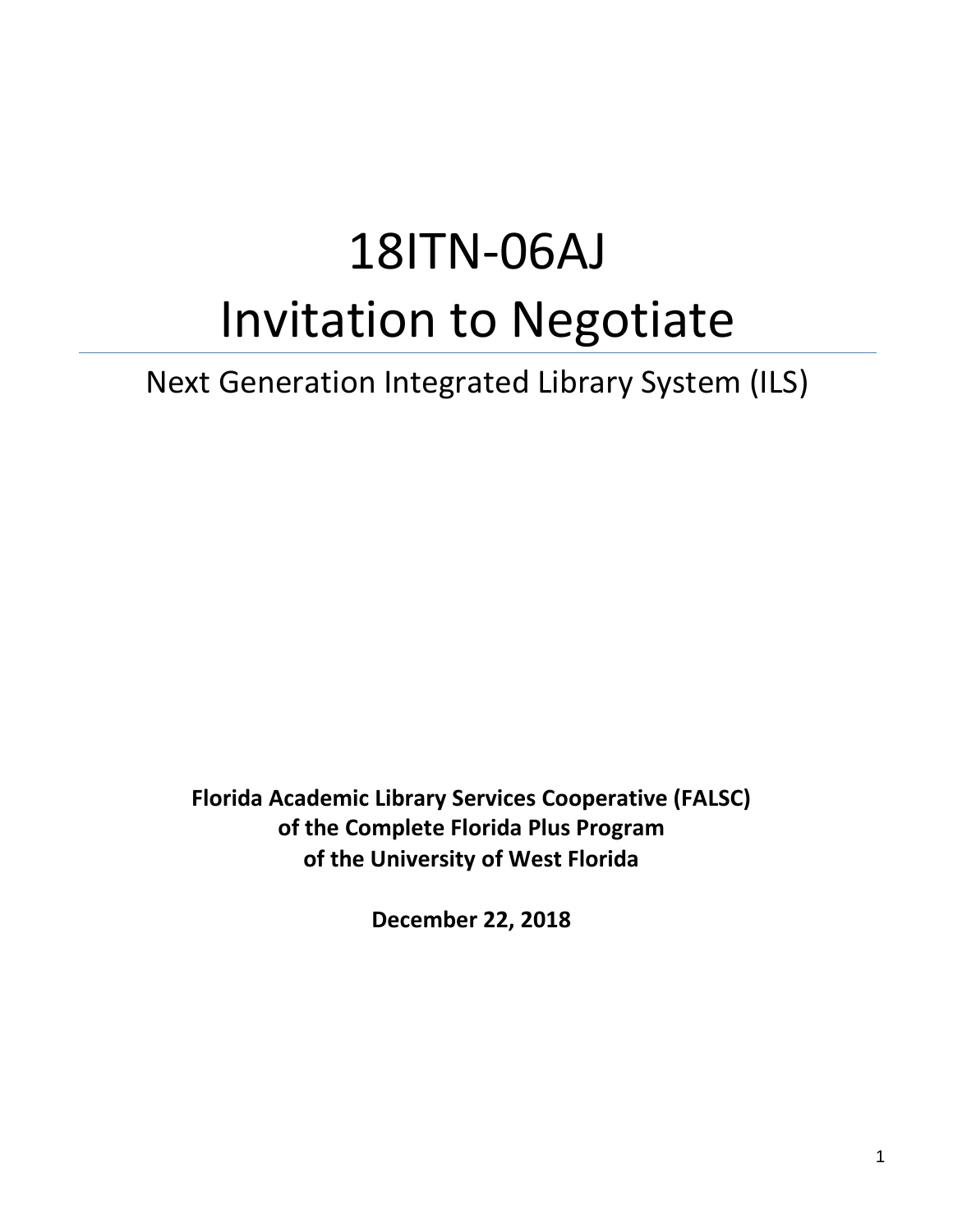# **Table of Contents**

| Complete Florida Plus Program Background                            | 3              |
|---------------------------------------------------------------------|----------------|
| <b>Statement of Purpose</b>                                         | 3              |
| Scope of Work                                                       | $3 - 4$        |
| <b>Current CFPP Environment Description</b>                         | $4 - 6$        |
| <b>Calendar of Events</b>                                           | 6              |
| Procurement Designee and Contact Information                        | $\overline{7}$ |
| No Contact or Lobbying                                              | $7 - 8$        |
| Questions                                                           | 8              |
| <b>Description of Services</b>                                      | 9              |
| The Invitation to Negotiate Process                                 | 9              |
| Who May Respond to this ITN                                         | 10             |
| <b>Basis of Short List Selection</b>                                | 10             |
| Initial Responses and Format                                        | 10             |
| Vendor Responsibility Determination                                 | $11 - 12$      |
| Submission of Initial Response                                      | $12 - 14$      |
| Instructions, Definitions, Procedures, Special Terms and Conditions | 14-16          |
| Appendix A - Requirements Document                                  | 17-58          |
| Appendix B - List of CFPP Institutions and FTE Counts               | 59-60          |
| Appendix C - Dictionary of Terms and Abbreviations                  | $61 - 62$      |
| Attachment A - ITN Certification                                    |                |
| Attachment B - Information and General Conditions                   |                |
| Attachment C - Cost Proposal                                        |                |
| Attachment D - Minimum Insurance Requirements                       |                |

Attachment E – E-Verify System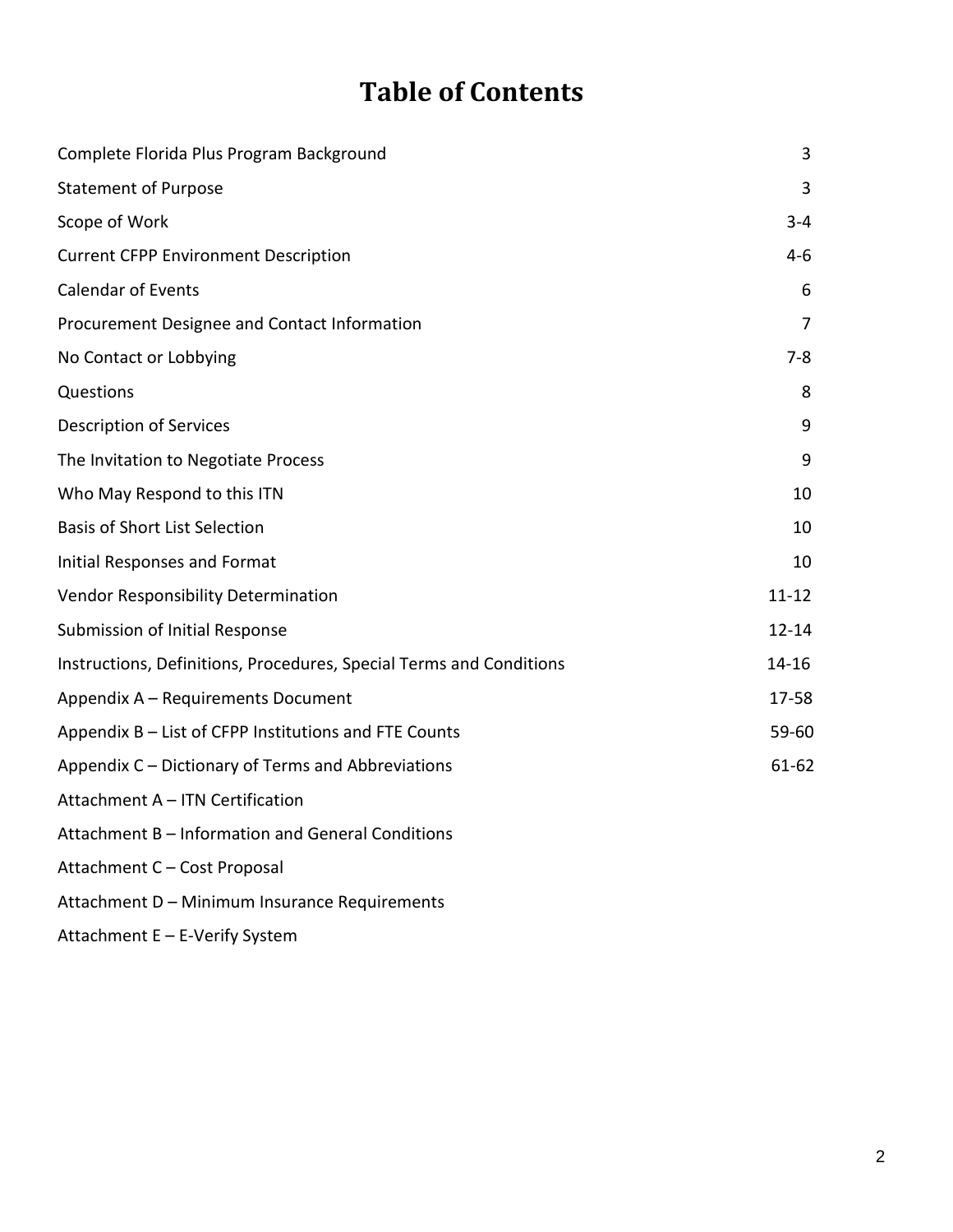#### <span id="page-2-0"></span>**COMPLETE FLORIDA PLUS PROGRAM (CFPP) BACKGROUND**

The Complete Florida Plus Program (CFPP) supports Florida's 40 public higher education institutions ranging from small colleges to large research universities. These consist of a broad set of library types, including over 150 distinct academic libraries, some with joint use campuses serving multiple institutions, with widely differing workflows, staff structures, collection profiles, operational requirements, and users. In partnership with these member libraries, CFPP's Florida Academic Library Services Cooperative (FALSC) provides essential services and will continue to serve as the primary support for the shared Integrated Library System (ILS) and discovery solution.

The Complete Florida Plus Program (CFPP) provides access to online student and library support services, serves as a statewide resource and clearinghouse for technology-based public postsecondary education distance learning courses and degree programs, and licenses online e-resources on behalf of Florida's public colleges and universities. CFPP's services include:

- Support for Florida's distance learners and institutions offering online courses and degrees.
- Online academic advising services to help students identify the requirements of their chosen degree.
- A variety of automated tools used by college and university libraries to provide services to their students and faculties, including the Integrated Library System.
- Online access to a wide array of e-resources, and to the library holdings of all Florida public colleges and universities.
- Support and training for colleges and universities on the effective use of services offered by CFPP.

#### <span id="page-2-1"></span>**STATEMENT OF PURPOSE**

On behalf of Complete Florida Plus Program's Florida Academic Library Services Cooperative (FALSC), the University of West Florida is seeking responses to this Invitation to Negotiate (ITN) from vendors with strong expertise in Integrated Library Systems (ILS) for Florida's 40 public higher education institutions (universities and colleges). FALSC and member libraries are seeking a solution that is designed for the work of today's libraries and the information needs of our students. The desired solution will exceed traditional ILS capabilities, streamline operations, and eliminate redundancies associated with legacy systems that were designed primarily for management of print collections. In addition, the solution must provide a next-generation user experience. It must be capable of building on existing consortial successes such as the unmediated borrowing service. We are seeking a partner who will continue to explore innovative solutions to constantly evolving user needs.

#### <span id="page-2-2"></span>**SCOPE OF WORK**

The objective of this ITN is to acquire a next generation ILS and associated tools: For the FALSC member libraries, a next-generation ILS is exemplified by the following:

- Provides a flexible configuration that facilitates cooperation among FALSC libraries, vendors and other consortium partners
- Supports through its design the complex needs of a large consortium
- Integrates print, electronic, and digital resource management
- Offers workflows that exceed current ILS capabilities; streamlines tasks and reduces staff work time
- Features a unified dashboard that improves the user experience for library personnel
- Employs an agile development process that is responsive to user input
- Includes an extensible platform that allows customization by FALSC staff and individual institutions
- Incorporates recent developments in software and hardware technologies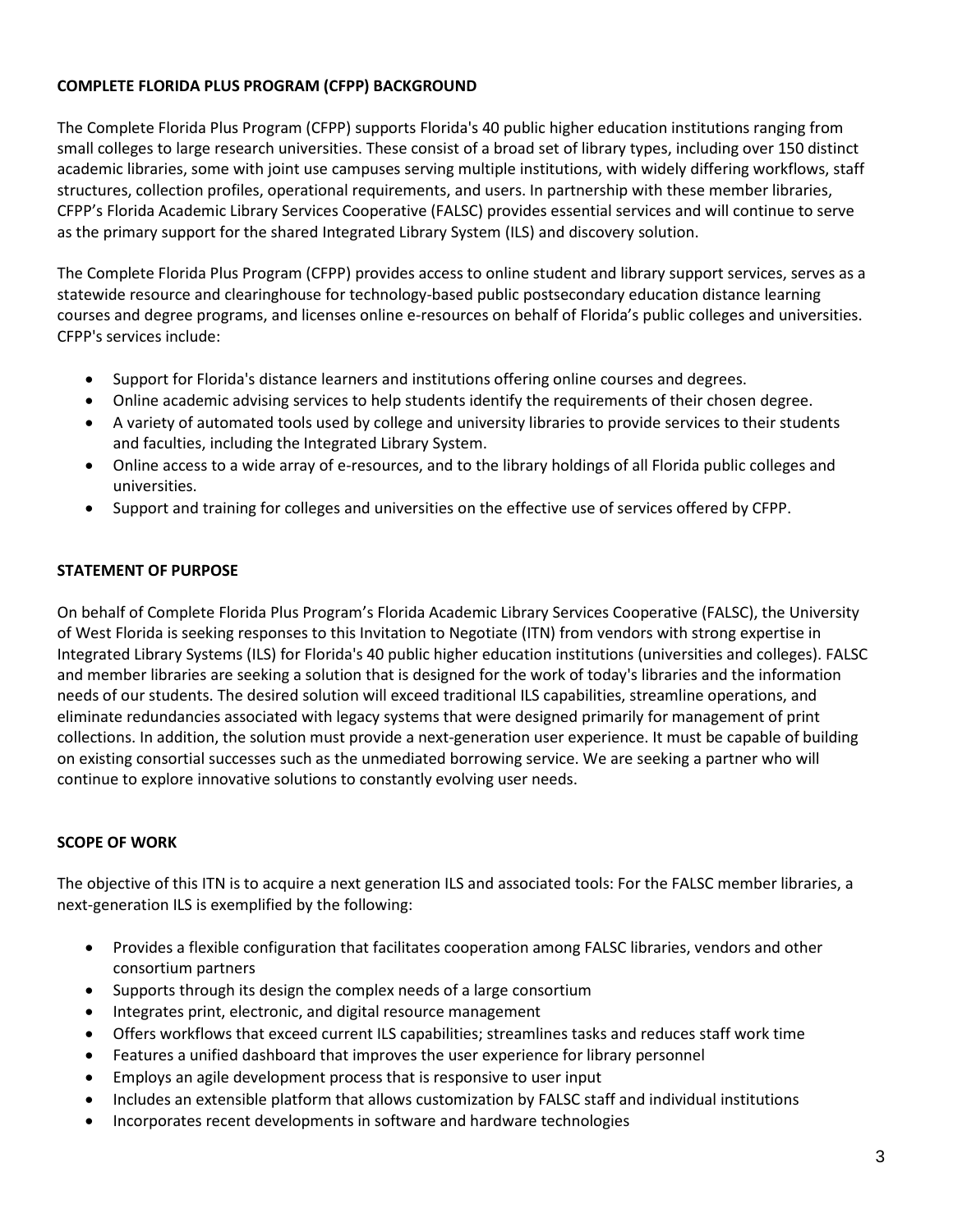- Offers in-depth, integrated, and customizable analytics tools that reflect an understanding of library reporting needs
- Accepts metadata formats other than MARC (as specified in section B.2.5 of the requirements)
- Delivers as many services as possible in real-time
- Provides services such as managed knowledge bases and authority control
- Provides a web-based interface
- Offers efficiency in resource sharing among all FALSC institutions
- Supports integration with other enterprise systems

The **Requirements Document - Appendix A** asks vendors to thoroughly describe their solutions, completely addressing all the criteria with information that demonstrates innovative approaches.

The attached criteria are broken down into the following critical areas necessary to support FALSC's vision of a nextgeneration ILS:

- Systems
- Collections and Resource Management
- Description and Metadata
- Circulation and Resource Sharing
- Discovery Tool
- Joint Use Facilities

In addition, the successful vendor will provide a plan which outlines a seamless migration from the existing systems to their next-generation solution, with minimal impact on user services. This plan must include data migration, training, testing and implementation. For details to be included in this plan, see section A.8 of the Requirements Document (Appendix A). **It should also be noted that UWF & FALSC may decide to stage the implementation based on the different types of integration required (i.e. Peoplesoft, Banner, Legacy) with the associated level of effort and cost required for each type of implementation to be discussed during the negotiation phase of this ITN.**

#### **DESCRIPTION OF CURRENT FALSC ENVIRONMENT**

FALSC currently supports the *Ex Libris* product, Aleph version 20 and runs a single installation of the Aleph software on one physical system and maintains two parallel configuration regions for the universities and colleges; each region has a single bibliographic environment. The total number of records for all 40 institutions includes more than 16 million bibliographic records, 33 million holdings, and 31 million item records. The college patron file contains over 1.2 million records, and the university patron file contains almost a half a million records.

FALSC's Aleph server structure consists of three different environments: Production, Test, and Report/Disaster Recovery (DR). Each environment is a full copy of the ILS data, Aleph software, and configuration tables. Each environment consists of an application server and a database server. The Report/DR server performs the dual role of Reporting and Disaster Recovery. The Oracle data is updated every 30 minutes on the DR server. A snapshot of the Oracle data is taken every morning, and used to populate the Report database. This allows staff to run reports that modify data on the report server without affecting production data. Each environment is available to all our library users. Library staff are encouraged to use the test environment for training and testing new functionality. They are encouraged to use the report environment to run reports that do not rely on up to the minute data, so as to not affect the response of the production server.

FALSC's two bibliographic databases (one for the universities and one for the colleges) are currently shared catalogs. Bibliographic records are linked to multiple holdings and items from multiple institutions. In June 2012, the eleven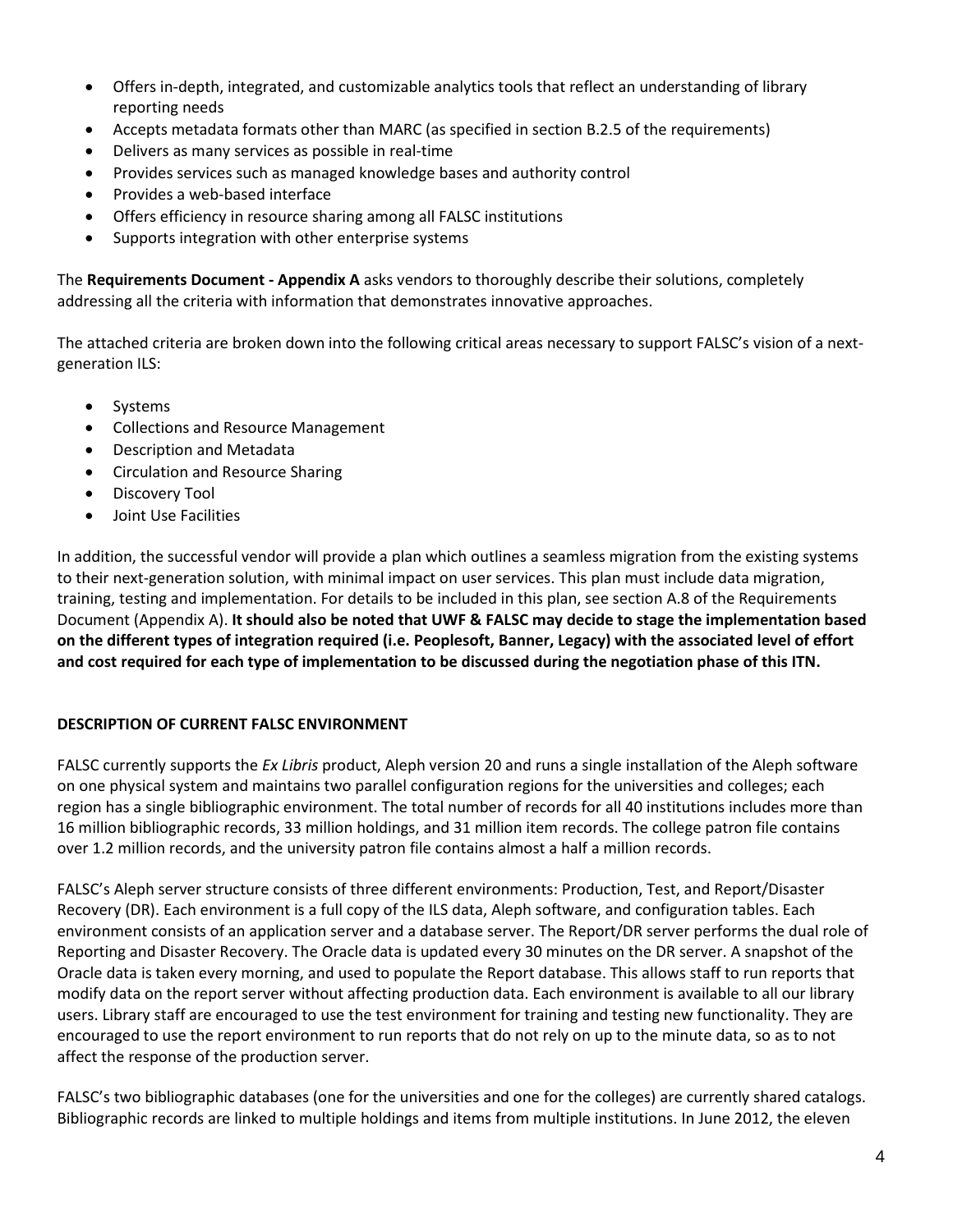individual bibliographic databases of the universities, containing approximately 20 million records, were merged into one shared bibliographic database of approximately 10 million records. There were many records that were not merged properly for various reasons, resulting in duplicate records in the shared university database. Many of these records still need to be cleaned up. The bibliographic database for the colleges has always been a shared catalog. In the next ILS solution both the college and university databases will be merged into one shared system and duplicate records will be drastically reduced.

FALSC and its member libraries use multiple methods to load MARC records into the bibliographic databases. FALSC uses scripting and batch processes to load records centrally. College and university library staff export records from OCLC directly into the ILS via Connexion. University staff load MARC files with embedded acquisitions data to create bibliographic and order records, and encumber funds. University staff also load MARC files using a locally developed data load client with configurable load parameters to create bibliographic, holding, and item-level records. The variety of load methods satisfies a range of needs, from small libraries that prefer centralized data- loading by FALSC to large libraries that prefer the flexibility of loading their own data. A growing challenge is keeping separate metadata silos for owned titles and not-yet/temporarily owned titles (e.g., PDA/DDA/EBA/ subscription) in the shared environment. FALSC has created a separate database for PDA/DDA for ease of maintenance. Maintenance is performed both manually and via batch processes, such as global change, by both FALSC staff and library staff.

FALSC supports the workflow of an acquisitions/serials module with functionality that includes ordering, receiving, invoicing, check-in, payment and claiming. The acquisitions/serials module is operated and accessed independently by each member library, with central administrative rights from FALSC. The module stores all local information (e.g. vendor, budget encumbrances and expenditures, funds structure, prices, notes, and order data) and supports fiscal year budget rollover for closing and reopening with new allocations. Order data are integrated with the bibliographic, holdings, and item data in a shared environment, and also link to circulation and interlibrary loan modules with order status displayed in public view. The current system also supports standards such as EDIFACT for ordering and invoicing automation. FALSC has written a custom service interface between Aleph and the financial systems PeopleSoft and Banner for invoice data. The acquisitions/serials module supports collection maintenance functions for binding and check-in. Limited statistical functions are available to staff in the system. Almost all functions of the acquisitions/serials module are designed for print materials and lack robust functionality to support management of electronic resources effectively. The system does not support integration with third-party eresource tools.

FALSC supports multiple authority files for the colleges and universities. The headings in college bibliographic records link to a college-specific authority file that contains Library of Congress and locally created authority records. Records are created manually, via export from OCLC, or via Z39.50 from other sites. The headings in university bibliographic records link to locally maintained copies of the full Library of Congress and MeSH authority files, which are updated via batch loads. The university library staff create and update authority records through NACO and SACO rather than locally; this way changes are made to the local LC authority file via the regular batch loads. The one exception is local use information for series authorities, which is added manually to the locally loaded LC authority file. Headings in both the college and university bibliographic records are updated automatically when the authorized form of the heading in the linked authority record is updated.

FALSC supports a very active circulation module with approximately one million annual transactions at the colleges and 2.1 million at the universities.

FALSC supports a robust consortial borrowing system within circulation across all institutions. Called UBorrow, this system allows patrons to place unmediated requests via the statewide union catalog/discovery tool which are then filled using Aleph ILL or Illiad. This system has been greatly enhanced to check patron eligibility and item availability before the patron is prompted to place the request. Once a request is submitted, the patron is empowered with various functions including the ability to cancel the request, review the status, and renew the request. UBorrow also has an automatic renewal process which verifies the status of the item and patron, and if there are no issues,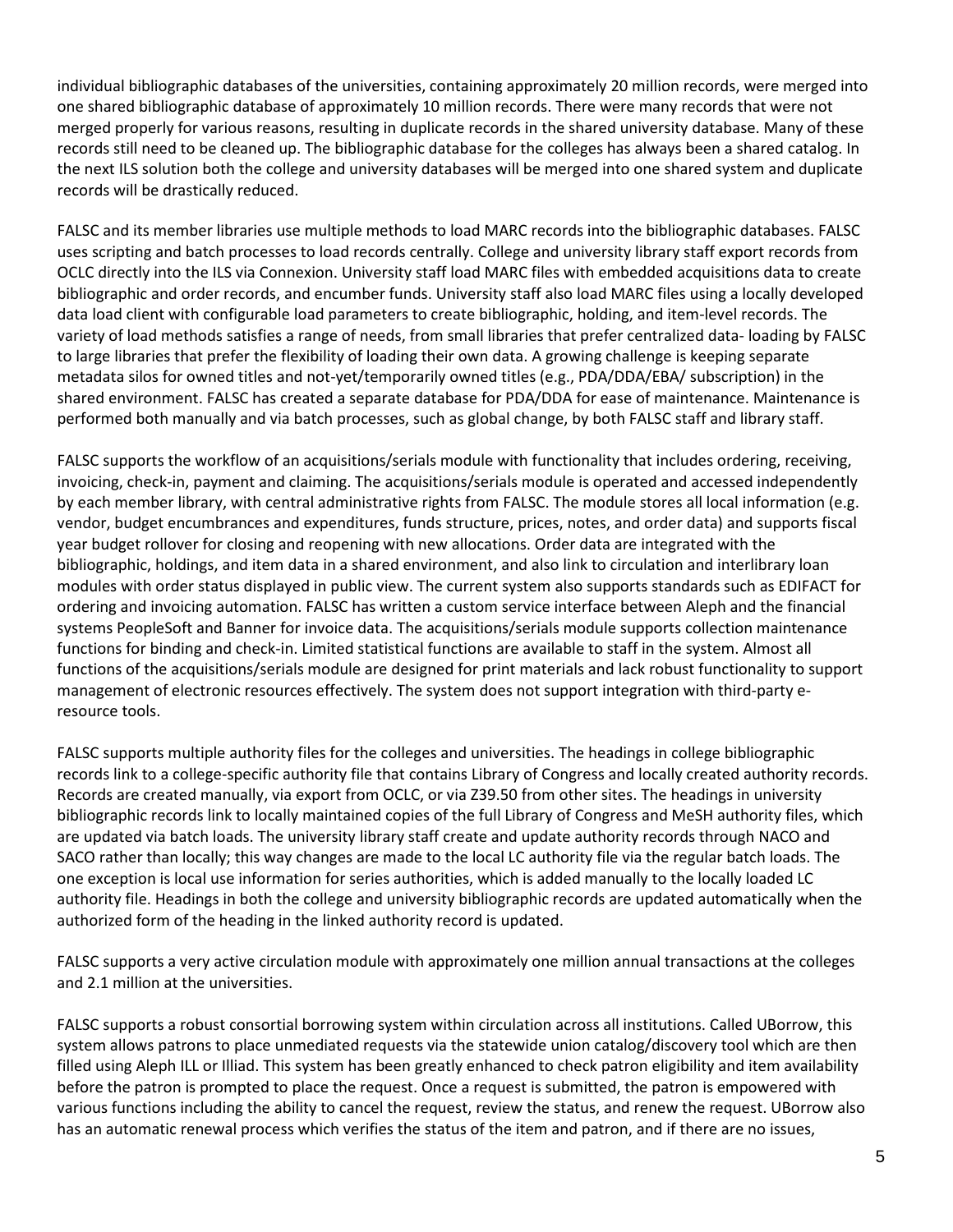automatically approves the renewal without staff intervention. In fiscal year 2017-2018, the UBorrow service processed over 45,000 requests.

FALSC member libraries have a robust consortial purchasing system in place for electronic resources. This includes both individual electronic resource purchasing, negotiated by the consortium, and ownership of electronic resources as a group. None these consortial purchases are managed by the current ILS.

FALSC supports a diverse set of discovery tool/catalog search solutions. There is a single shared union catalog and individual institution interfaces for all 40 universities and colleges in a locally developed discovery tool (Mango). Mango uses the Solr/Lucene search engine and repository. FALSC also supports daily data extracts and support services for eight universities using the EBSCO Discovery Service.

FALSC supports authentication for access to licensed electronic resources through a variety of authentication strategies including CAS, Shibboleth, LDAP and locally managed. Each strategy needs to be customized into the individual institution's technical environment. FALSC also supports EBSCO's Full Text Finder link resolver.

FALSC currently supports several joint-use facilities between universities and colleges, universities and public libraries, and colleges and public libraries. However, library services at these facilities are somewhat fragmented due to FALSC's current configuration and system limitations.

FALSC created the Florida Academic Repository (FLARE) library in both Aleph and Mango. The Florida Academic Repository is a high-density storage facility for low-circulation materials managed by the University of Florida on behalf of the whole state, including the libraries in the State University System, the Independent Colleges, and the Florida College System. In both Aleph and Mango, FLARE is a distinct collection, separate from the other library collections. CFPP initially converted 380,000 holdings and items from University of Florida storage to the FLARE collection. Later approximately 100,000 records for materials transferred from the University of Miami and another 110,000 records from other SUS libraries were converted into FLARE. FALSC has established automated processes for identifying and creating records for materials sent to FLARE while suppressing the originating libraries' records.

#### <span id="page-5-0"></span>**CALENDAR OF EVENTS**

Unless otherwise revised by a subsequent addendum to this competitive solicitation, the dates and times by which stated actions should be taken or completed are listed below. If UWF determines, in its sole discretion, that it is necessary to change any of these dates and times, it will issue an Addendum to the competitive solicitation and issue a Notice of Addendum on the FALSC website. It is a Vendor's responsibility to comply with these timeframes and to monitor FALSC's website for any changes. All times listed are Central Time (CT). These dates are nonnegotiable as FALSC is on a tight, statute driven timeline. If deadlines are not met, FALSC will have in place a financial penalty clause.

| <b>Activity</b>                                | <b>Time</b>   | Date                |
|------------------------------------------------|---------------|---------------------|
| <b>Issue ITN</b>                               |               | 12/22/18            |
| UWF Closed for Winter Holidays                 |               | $12/21/18 - 1/1/19$ |
| <b>Vendor Questions due</b>                    | 4:00 p.m. CT* | 1/8/19              |
| UWF Response to Vendor Questions               |               | 1/15/19             |
| UWF Closed for Martin Luther King, Jr. Holiday |               | 1/21/19             |
| <b>ITN Submittal Due Date</b>                  | 2:00 p.m. CT* | 3/1/19              |
| Evaluation for Shortlist on or about           | TBD**         | 3/19/19             |
| Oral presentations/Demos on or about           | TBD**         | Week of 4/1-5/19    |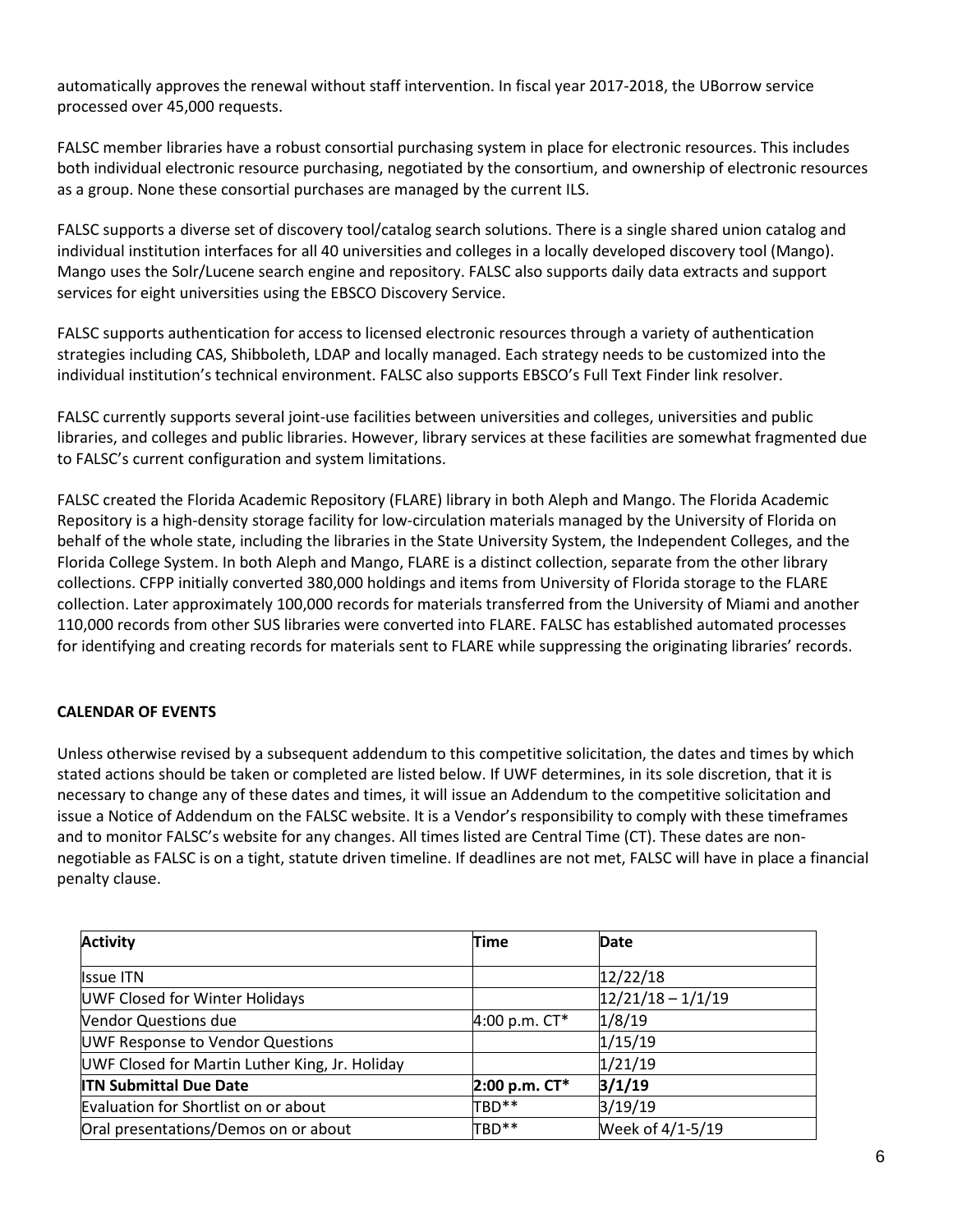| Follow up questions sent to vendors - Post Demo   |                   | Week of 4/15-19/19 |
|---------------------------------------------------|-------------------|--------------------|
| Negotiations beginning on or about                | TBD <sup>**</sup> | 5/6/19             |
| Best and Final Offer from vendors                 | ITBD              | TBD                |
| <b>Estimated Notice of Intent to Award posted</b> | TBD               | TBD                |
| <b>Estimated Contract Begins</b>                  |                   | September 2019     |

*\*Please note that Vendor questions due and ITN Submittal date are on Central Standard Time \*\*Evaluation for Shortlist, Oral presentations/Demos, and Negotiations are on Eastern Standard Time and will be conducted either in person, virtual, or combination due to logistics of evaluation team.*

#### <span id="page-6-0"></span>**CONTRACT TERM**

The contract shall be effective upon the date the agreement is signed by both parties, and shall continue until all work (as identified in the Scope of Work) has been completed by the dates negotiated and agreed upon by both parties to the subsequent Agreement.

#### **PROCUREMENT DESIGNEE AND CONTACT INFORMATION**

*The Procurement Officer for this solicitation is:*

Angie Jones, Director **University of West Florida Office of Procurement & Contracts 11000 University Parkway, Bldg. 20W Pensacola, FL 32514** 850-474-2846 [ajones1@uwf.edu](mailto:procurement@uwf.edu)

*The Lead Negotiator for this ITN is:*

Michael Dieckmann, Chief Operating Officer **Florida Virtual Campus/UWF 321 North DeVilliers Street, 308 Pensacola, FL 32501** 850-474-2558 [mdieckma@uwf.edu](mailto:mdieckma@uwf.edu)

Respondents are fully responsible for obtaining the complete ITN, Addenda (if applicable), any other related information, and schedule for Public Meetings, by visiting our web site: [https://uwf.edu/offices/procurement/vendors](https://uwf.edu/offices/procurement/vendors-only/open-solicitations-and-public-notices/)[only/open-solicitations-and-public-notices/.](https://uwf.edu/offices/procurement/vendors-only/open-solicitations-and-public-notices/) It is recommended that you bookmark this web site and visit it frequently throughout the entire solicitation process.

Explanation(s) desired by respondent(s) regarding the meaning or interpretation of this ITN must be requested from the above contact person, by e-mail prior to the deadline date, as stated in above in "Calendar of Events". The explanation response will be issued in the form of an Addendum and posted to our web site. It is recommended that you bookmark this website and visit it frequently throughout this entire solicitation process.

Any changes or clarifications to requirements resulting from a pre-submittal conference or subsequent written questions shall be issued by official addenda. Respondents should not rely on any representations, statements, or explanations other than those made in writing by the UWF Procurement Officer (sole point of contact) in the official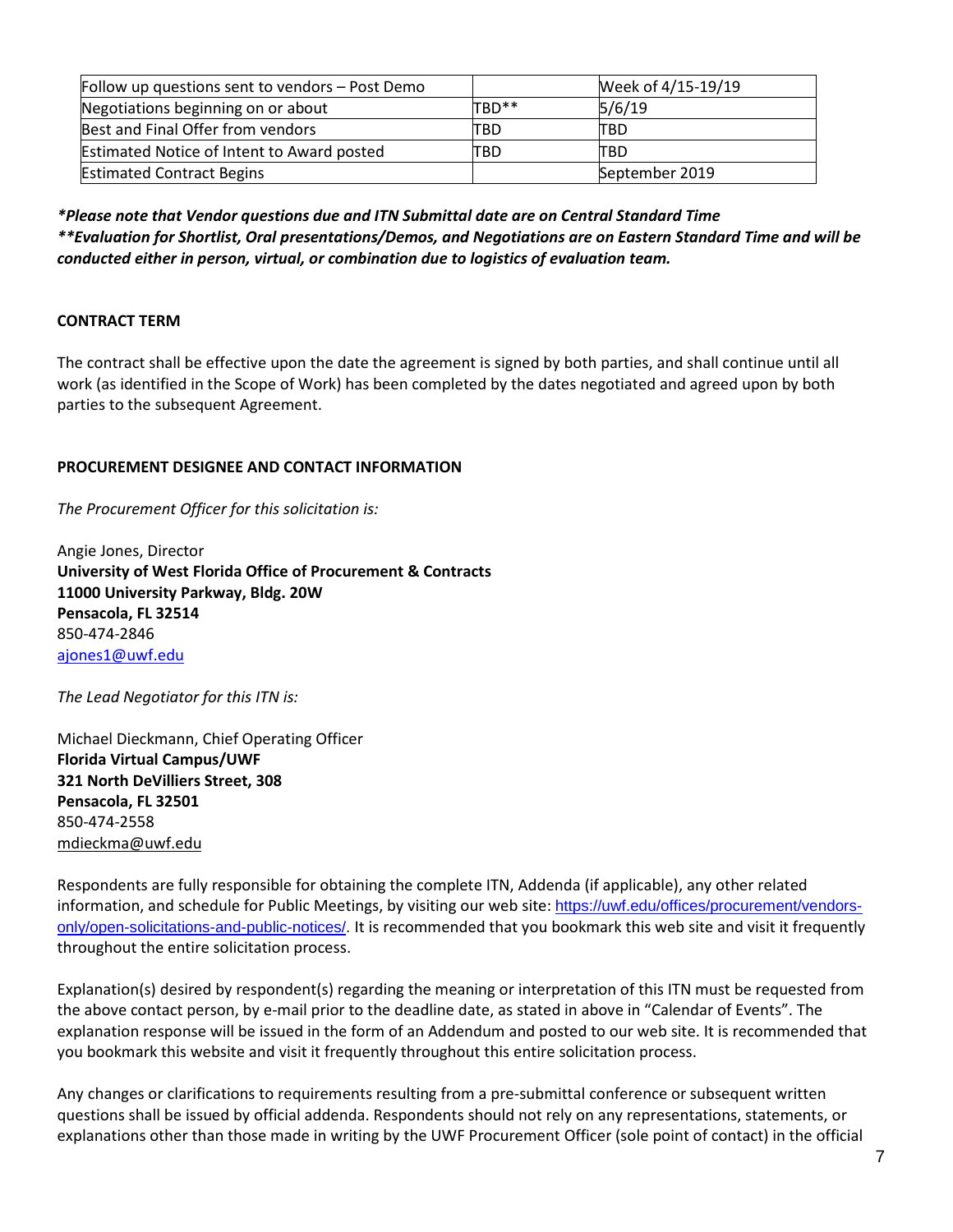addenda format. Where there appears to be a conflict between the ITN and any addenda issued, the last written addenda shall prevail.

#### <span id="page-7-0"></span>**NO CONTACT OR LOBBYING**

Vendors shall not contact, directly or indirectly, any employee, representative, or Board of Trustees member for the purposes of influencing or attempting to influence an award or other final decision. A Vendor may, as an exception to this prohibition, contact the named Procurement Officer or their designee. The provisions of this section shall begin the date this solicitation is released and continue until the earlier of the University rendering an award for this solicitation or the rejection of all proposals. Any contact prohibited by this section may disqualify a Vendor from further consideration.

#### <span id="page-7-1"></span>**QUESTIONS**

During the open question period, which ends on the date and time specified in the Calendar of Events, vendors may submit written questions to the Procurement Officer related to this solicitation.

If a vendor seeks any modification or removal of any Standard Terms and Conditions or requirements of this solicitation, such request shall be submitted in the form of a question during the open question period. If a vendor does not submit any questions regarding the Standard Terms and Conditions and / or requirements of this solicitation, then any disputes are deemed to be waived.

The Procurement Officer will post answers to the Questions on UWF Procurement's website in accordance with the Calendar of Events so all questions and answers are available at the same time to all potential vendors. Vendors should continue to monitor the UWF Procurement website.

#### **APPROPRIATION**

CFFP and UWF's performance and obligation to pay under any resulting Agreement shall be contingent upon an annual appropriation by the Florida State Legislature.

#### **BACKGROUND CHECKS**

A Level I background check is required to be performed by the successful Respondent for each employee engaged in providing the services or activities described in this ITN. The successful Respondent must represent that each employee it assigns to provide the services or activities described in this ITN has successfully passed a Level II background check.

<span id="page-7-2"></span>The successful Respondent shall also include in any related subcontracts a requirement that subcontractors providing work or services for the University on its behalf perform a Level I background check for each employee engaged in providing such work or services. Any and all subcontractors must represent that each employee it assigns to provide the work or services described in this ITN has successfully passed a Level II background check.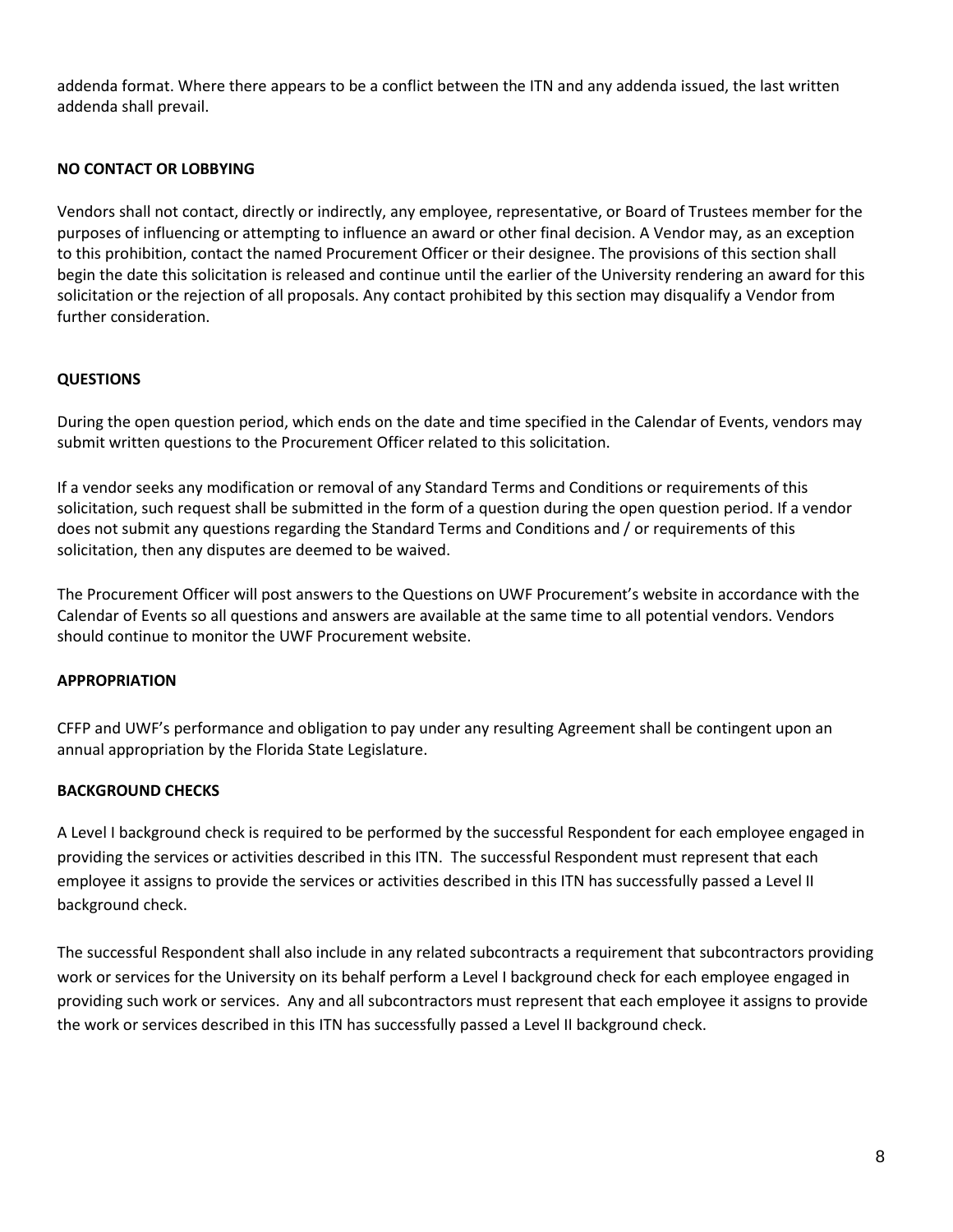#### **DESCRIPTION OF SERVICES**

FALSC needs to have maximum flexibility in deciding the best combination of ILS, discovery tool, and central index for its 40 members. FALSC will implement a discovery tool interface and associated central index as part of the Next-Gen ILS. The successful vendor may propose either a) their own discovery tool interface and associated central index; b) their own discovery tool interface and a central index from another third-party vendor (or vendors); or c) a discovery tool interface and central index both provided from a third-party vendor (or vendors). For all proposed solutions, whether third-party or not, separate pricing should be provided for the discovery tool interface and central index. Vendors who propose third-party solutions should also be prepared to contract for those services on behalf of FALSC as part of the full solution. Please note that vendors who do not provide pricing information on these discovery tool(s), whether their own or from a third- party, may not receive any points for that portion of the ITN.

#### <span id="page-8-0"></span>**THE INVITATION TO NEGOTIATE PROCESS**

FALSC selected the ITN process as the best way to obtain the required combination of best value pricing and excellent services from companies with a proven track record in providing programming, design, and consulting services.

*Step 1:* **Solicitation and evaluation of written responses leading to the selection of one or more vendors with whom the UWF/FALSC will negotiate.** Proposals will be evaluated by the UWF/FALSC Evaluation Team to determine a short list of companies whose written responses best address UWF/FALSC's priorities. Failure to make the short list eliminates that firm from further consideration.

*Step 2:* **Demonstrations.** Demonstrations of the proposed system solutions shall be conducted from those firms short- listed under Step 1 above.

*Step 3:* **Selection for Negotiation.** As the best interests of the UWF/FALSC dictate, after the demonstrations have been conducted and follow up questions have been answered by the Vendors, the Evaluation Team shall select (1) or more firms to enter negotiations with the UWF/FALSC Negotiation Team.

*Step 4:* **Negotiations with those firms selected under Step 3 above may include the further refining of exact specifications, terms and conditions and price structure**. As the best interests of the UWF/FALSC dictate, further negotiations may be conducted. The UWF/FALSC Negotiation Team will engage and attempt to reach a contract with the Vendor(s) selected under Step 3 above. If the Negotiation Team can reach a contract with one of these vendors, negotiations with the other vendors will not take place. If the UWF/FALSC elects to negotiate with two or more vendors concurrently, then at the end of the negotiation period, vendors with whom negotiations have progressed satisfactorily will be asked to submit a written Best and Final Offer to finalize all agreements reached during negotiations and to extend additional benefits to the UWF/FALSC, if desired. An invitation to submit a Best and Final Offer is not guaranteed.

*Step 5:* **Award of contract or evaluation of the Best and Final Offer(s), followed by a contract award.** The negotiation process will end upon submission of the Best and Final Offers and vendors will not be allowed to make further adjustments to their offer or communicate further with the UWF/FALSC except to respond to requests for clarification. The final decision will be based upon the initial written response, negotiation sessions, and best and final offers.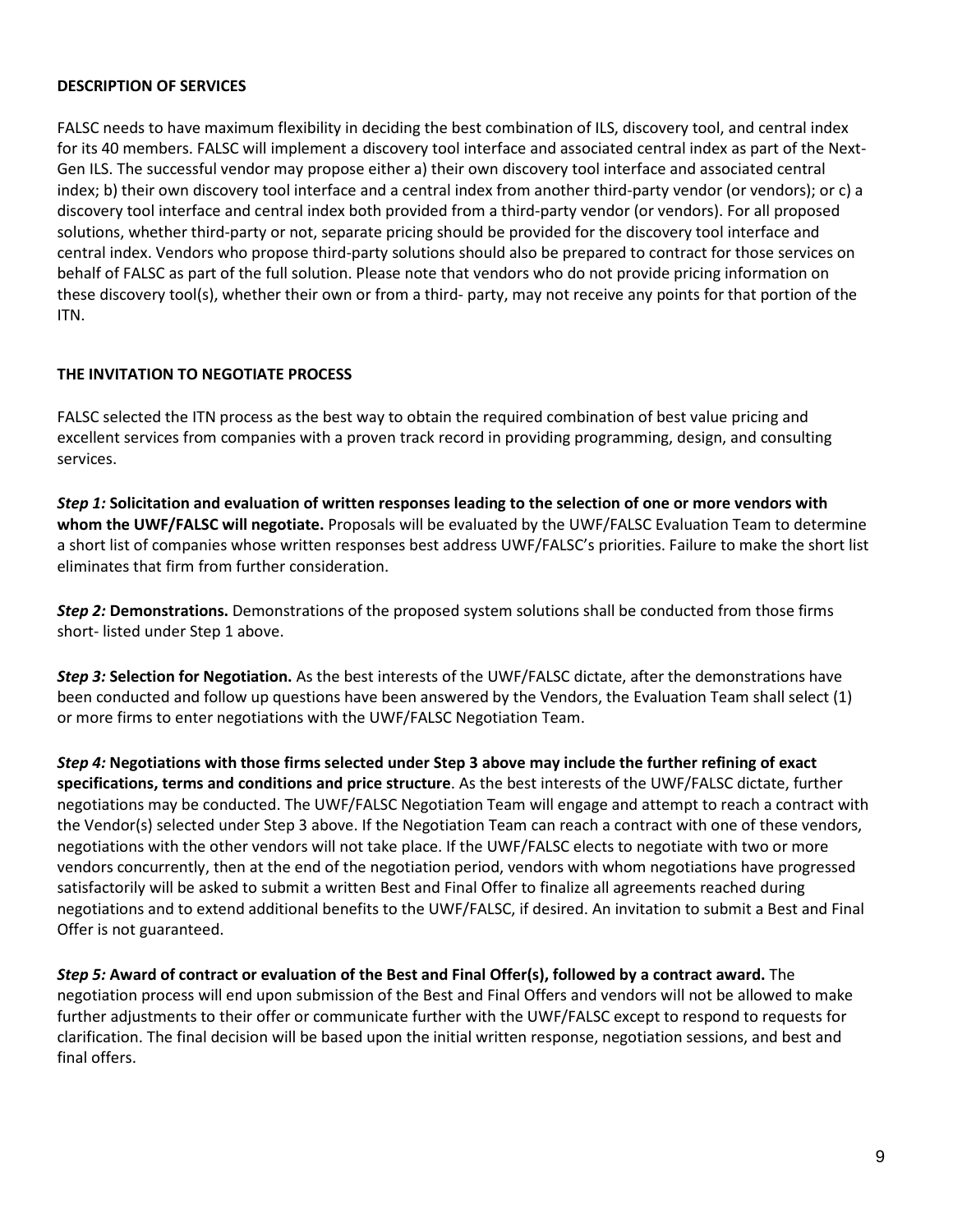#### <span id="page-9-0"></span>**WHO MAY RESPOND TO THIS ITN?**

Fully capable and responsible vendors that are in good standing with the State of Florida and the UWF/FALSC that can demonstrate the ability to fulfill all specifications, and that possess the financial capability, experience, and qualified personnel resources to provide the services described in this ITN may respond.

#### **BASIS OF SHORT LIST SELECTION:**

The short list of vendors selected for further negotiations will be determined based on the vendor's demonstrated ability to meet the requirements and needs of the UWF/FALSC as stated in the ITN and demonstrated experience in providing the information that is being requested from this ITN. Responding vendors must describe and document their ability and experience in the initial written response, described in Step 1 in the ITN process. The following Criteria and Points will be used to score and rank Vendor's proposals:

| $\mathsf{L}$ | Systems                                    | $18$ pts. |
|--------------|--------------------------------------------|-----------|
| Ш.           | <b>Collections and Resource Management</b> | 16 pts.   |
| III.         | <b>Description and Metadata</b>            | 15 pts.   |
| IV.          | <b>Circulation and Resource Sharing</b>    | 16 pts.   |
| V.           | Discovery and User Experience              | 15 pts.   |
| VI.          | Joint Use Facilities                       | 5 pts.    |
| VII.         | <b>Business Ref/Vendor Capacity</b>        | 5 pts.    |
| VIII.        | Cost Proposal *                            | 10 pts.   |

<span id="page-9-2"></span>*\*Score to be calculated by Procurement and shared with Evaluation Team Members after their scoring against Criteria I-VII (Technical Proposal) has been completed. The Cost Proposal score will be equally included in each Evaluation Team member scores in order to form a basis of comparison of total score and ranking. Although it is understood by all parties that the negotiation process may eliminate or modify certain segments of the solution as proposed, for the purposes of comparison and evaluation, all Vendors shall note that the Cost Proposal Score shall be calculated based on your all- inclusive or "turn-key" solution proposed. All Vendors are cautioned in order to receive a representative score for their Cost Proposal they must include and price an all-inclusive solution as part of their proposal.*

#### <span id="page-9-1"></span>**INITIAL RESPONSES AND FORMAT:**

Vendors responding to this ITN shall submit one (1) original, clearly marked as original, which shall contain the original manual signature of the authorized person signing the proposal, (1) copy of the original and one (1) identical digital electronic copy on USB flash drive or CD of the original, preferably in either Word or Excel format, including appropriate tab identification of the various sections of the response.

Failure to include the original and all signed copies may be grounds for rejection of your response without further evaluation.

The outer carton of the response shall include the ITN number and title, company name and address, and due date/time.

Each response is to be submitted in a spiral bound or three-ring notebook using index tabs with the appropriate tab identification as requested within this ITN.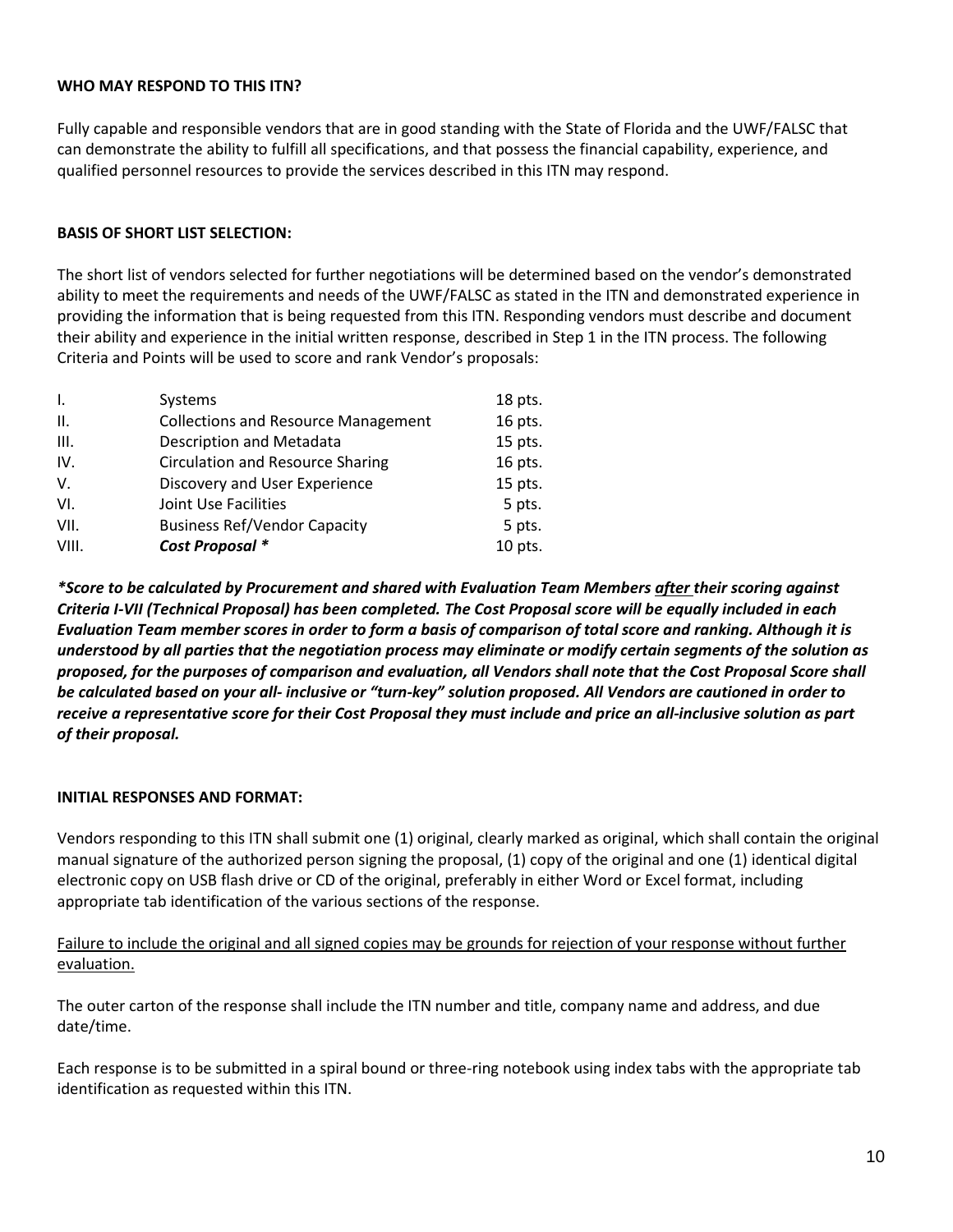Your response shall include the information and required submittals described in the Section IV, "ITN Information and Instructions", and be numbered with all information appearing in the Tab in which it was requested.

All information and required submittals requested shall be in hardcopy form and included in your written response. Responses shall not refer the University to electronic media such as website, cd's, disks, or tapes in order to obtain the required information or submittals.

Information submitted that is not requested by the University may be considered to be supplemental, and not subject to evaluation by the committee members.

Any information or required submittals, which due to size or binding cannot be incorporated following the proper tab, may be submitted separately. The location of the information should be provided following the numbered tab.

All required signed and completed copies of the response with the signed ITN Certification Form must be either mailed or delivered to:

> UNIVERSITY OF WEST FLORIDA Office of Procurement and Contracts ATTN: Angie Jones Bldg. 20W Room 159 11000 University Parkway Pensacola, FL 32514

#### **CAUTION: The executed ITN Certification Form (Attachment "A") must be signed and submitted as part of your response. Failure to do so will disqualify your response.**

#### **All addenda shall be signed and submitted with response. Failure to do so may disqualify your response.**

The determination of the vendors selected for the short list with which negotiations will continue will be based on evaluation of the written response submitted. There will be no opportunity for presentations at this stage. If a vendor is selected as one of the short-listed, they may be required to give a presentation and their presentation may be used as one of the criteria for final evaluation.

A solicitation response that is considered responsive is one that conforms to all essential requirements and satisfies all mandatory conditions set forth in the solicitation specifications. Essential requirements and mandatory conditions can include required qualifications, necessary vendor resources and experience, pre-qualification requirements, required certifications, and various other required or mandatory specifications.

#### <span id="page-10-0"></span>**VENDOR RESPONSIBILITY DETERMINATION:**

A vendor is responsible if it can fulfill the contract provisions as promised. Thus, the concept of responsibility focuses on the vendor's trustworthiness, quality, fitness and capacity to satisfactorily perform. Determining whether a vendor is responsible can include evaluation of the following: financial resources, performance schedule, performance record, organization and skill, equipment and facilities, and various other matters relating to the ability of a vendor to contract and perform. Section 287.012(24) F.S. defines a "responsible vendor" as "a vendor who has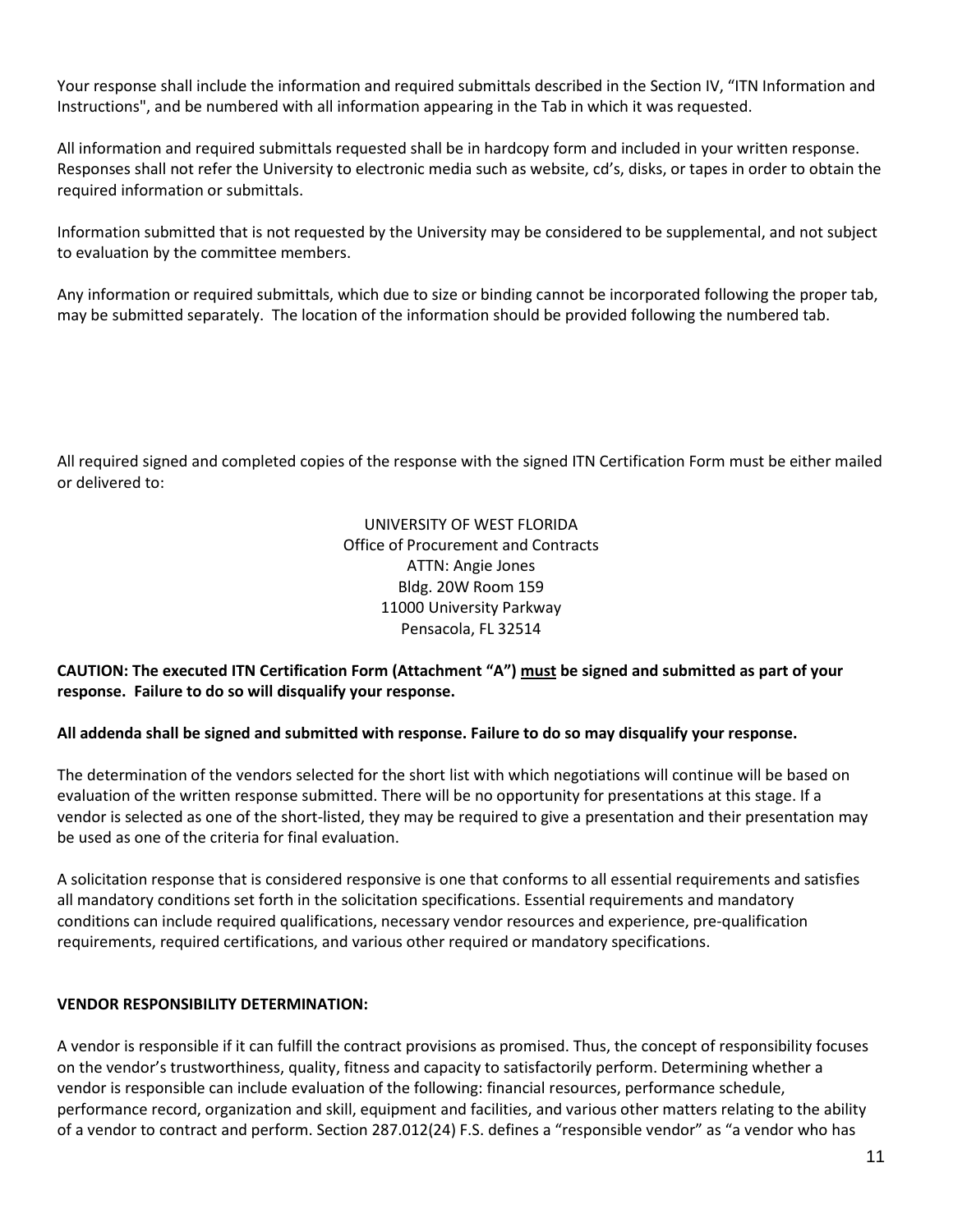the capability in all respects to fully perform the contract requirements and the integrity and reliability that will assure good faith performance."

The UWF/FALSC reserves the right to investigate or inspect at any time whether the qualifications, or services offered by a vendor meet the contract requirements. The Vendor shall at all times during the contract term remain responsive and responsible. The Vendor must be prepared, if requested by the UWF/FALSC, to present evidence of experience, ability, and financial standing, as well as a statement as to capacity of the proposer for the servicing of the solicitation. If the UWF/FALSC determines that the conditions of the solicitation documents are not complied with, or that the services proposed do not meet the specified requirements, or that the qualifications, financial standing, or personnel resources are not satisfactory, or that performance is untimely, the UWF/FALSC may reject the response or terminate the contract. The Vendor may be disqualified from receiving awards if he/she, or anyone in the vendor's employment, has previously failed to perform satisfactorily in connection with public bidding or contracts. This paragraph shall not mean or imply that it is obligatory upon the UWF/FALSC to make an investigation either before or after award of the contract, but should the UWF/CFPP elect to do so, the proposer is not relieved from fulfilling all contract requirements.

#### **SUBMISSION OF INITIAL RESPONSE**

#### *Tab #1:* Essential Documents

- **A.** Executive summary—one page or less
	- a. Signed ITN Certification Form (see Attachment A)
	- b. Signed Certification Regarding E-Verify System (see Attachment E)
	- c. Signed addenda (if applicable)

Tab #2: A statement on company letterhead that attests that your company will conform to all of the Terms & Conditions of this solicitation and that the signatory can bind the company to do so. Also include any and all Addenda issued which shall serve as your acknowledgement and executed ITN Certification Form (Attachment A).

#### *Tab #3:* Company Profile Summary

- **B. Company Information**
	- a. Name and address of headquarters and any branch offices.
	- b. Name and address of company location responsible for ultimate fulfillment of any contract awarded pursuant to this ITN and the contact information.
	- c. Type of Entity (e.g. sole proprietor, partnership, or corporation)
	- d. How long has your company been involved in supplying the goods and services called for this ITN? Include both Public and Private higher education experience.
- **C. UWF/FALSC or Public Sector Experience**
	- a. Does your firm have experience fulfilling contracts similar to the scope of work in the ITN, for other Public/Higher Educations Library Systems? If so, provide examples.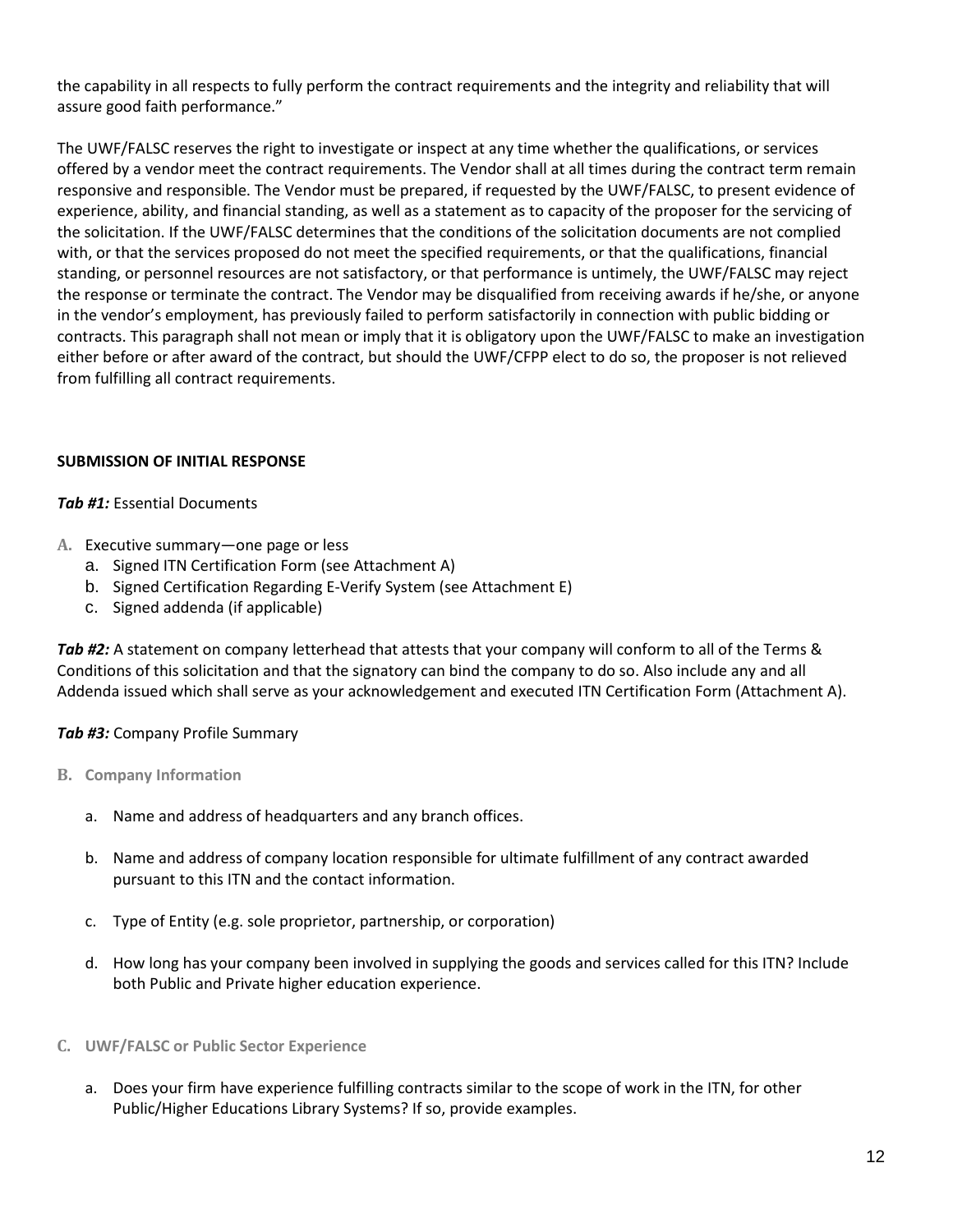- b. If so, how many years?
- c. If your firm does not have Clerk of Court experience, does your firm have other public sector experience? If so, explain.
- **D. Statement of Vendor Warranty of Ability to Perform**

This Vendor statement shall warrant that no legal action, proceeding, inquiry or other legal hindrance would preclude the Proposer from performing under this ITN and subsequent contract.

**E. Insurance, Bonding, Licensure**

Each Vendor shall include written evidence of insurance coverage in the amounts specified in Attachment D. "Minimum Insurance Requirements" with the proposal.

Upon notification of intent to award to the successful Vendor, an original ACORD certificate of Insurance for the coverage described above must be received by UWF's Office of Procurement and Contracts.

**F. Vendor Statement—Work Eligibility Requirements**

Vendor Statement that Contractor complies with all state and federal laws requiring work eligibility requirements. A description of the Vendor's program for criminal background checks for its employees shall be included. The Vendor shall certify that personnel assigned to the UWF/FALSC meet all work eligibility requirements for the State of Florida, are citizens of the United States, or aliens who have been lawfully admitted as evidenced by Immigration and Naturalization Service documentation, Permanent Resident Alien Card. The UWF/FALSC shall have the right to examine this documentation for contractor personnel. Vendor must identify in their response any sub-contractors that will be used in fulfillment of the work. Those subcontractors must meet the same requirements as the Vendor, include UWF/FALSC's right to examine documentation for subcontractor personnel.

#### *Tab #4: Qualification Overview*

- 1. Provide examples of how your company's overall communication policies and procedures have ensured the success of similar contracts.
- 2. Provide at least three (3) current and verifiable references with contracts similar to this scope of work. Include the institution or firm's name, contact name, phone number, and email address.
- 3. Clearly explain with added value services your firm is able to offer to FALSC that would differentiate your firm from other providers.
- 4. Provide the name, phone number, and email of the primary point of contact and background experience for the designated individual who will handle the FALSC account.
- 5. Sample work: Provide examples of systems your firm has done that demonstrate your ability to meet FALSC's needs.
- 6. Vendor should provide resumes of person(s) handling the FALSC account.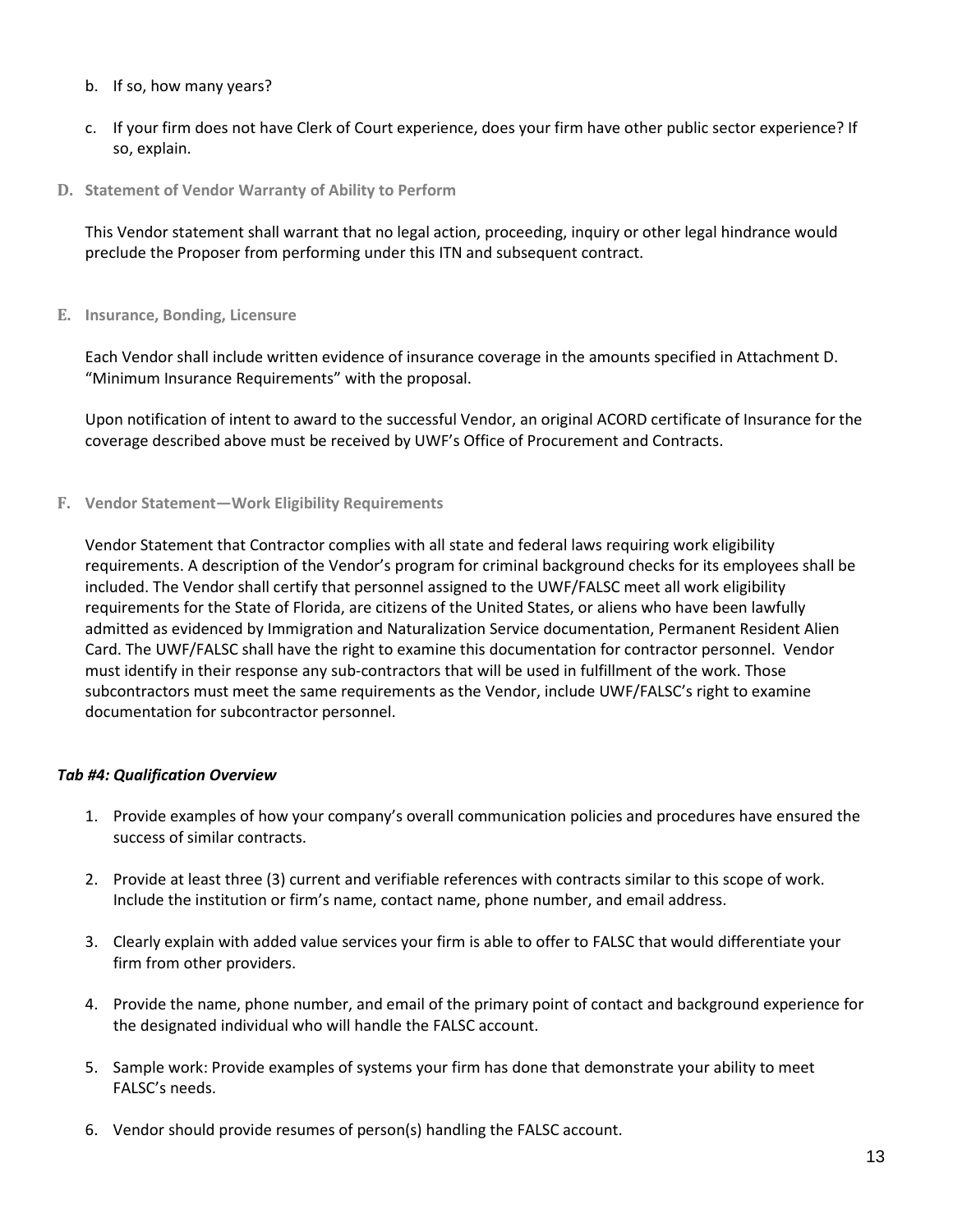7. Provide all technical, functional, and maintenance requirements that would be needed to address the needs and support of this ITN.

#### <span id="page-13-0"></span>*Tab #5: Written Response to Requirements Document (See Appendix A)*

The vendor should respond to each of the requirements listed in Appendix A. If appropriate, responses should include examples and screenshots relevant to each requirement.

#### *Tab #6: Cost Proposal*

Vendor shall submit a detailed Cost Proposal in accordance with Attachment C. Vendors should be as detailed and specific as possible, including all costs associated with your firm's services. Vendors are advised to put their best foot forward and not to inflate costs with the assumption that they will be negotiated as Cost is worth 10 points of the initial evaluation and could be the difference in not making the short list. The vendor may propose either a) their own discovery tool interface and associated central index; b) their own discovery tool interface and a central index from another third-party vendor (or vendors); or c) a discovery tool interface and central index both provided from a third-party vendor (or vendors). For all proposed solutions, whether third- party or not, separate pricing should be provided for the discovery tool interface and central index. Vendors who propose third-party solutions shall also be prepared to contract for those services on behalf of FALSC as part of the full solution. Please note that vendors who do not provide pricing information on these discovery tool(s), whether their own or from a third-party, may not receive any points for that portion of the ITN.

*Important Note and Warning: The Cost Proposal under TAB #6 shall only be published in the (1) original proposal and (1) copy and shall not be included in the (1) electronic copy. Our evaluation approach is that the Evaluation Team shall first review and score based only on the technical merits of each proposal and shall not be exposed to the initial pricing submitted until after the technical scoring of each proposal has been accomplished. The Procurement Officer and Lead Negotiator shall provide the analysis and scoring of the Cost Proposals submitted independently from the Evaluation Team. The Cost Proposal Scores shall be incorporated equally into each Evaluation Team member's technical score for the purposes of establishing the total score and rank. Failure to comply with these instructions may result in rejection to your proposal.*

#### *Tab #7: Confidential Information*

Any information provided in your submission that meets the criteria of a trade secret as defined under Florida law or meets other criteria otherwise exempt from Chapter 119, Florida Statutes, or other applicable law must be placed in Tab 7, Confidential Information.

#### **INSTRUCTIONS, DEFINITIONS, PROCEDURES, SPECIAL TERMS AND CONDITIONS**

#### *I. GENERAL*

The UWF/FALSC is inviting qualified Vendors to submit Competitive Responses leading toward negotiation of a contract for a Next Generation Integrated Library System.

#### *II. DEFINITIONS*

- 1. **Contract:** The legally enforceable Agreement, if any, that results from this ITN process.
- 2. **UWF/FALSC:** The University of West Florida on behalf of the Florida Academic Library Services Cooperative.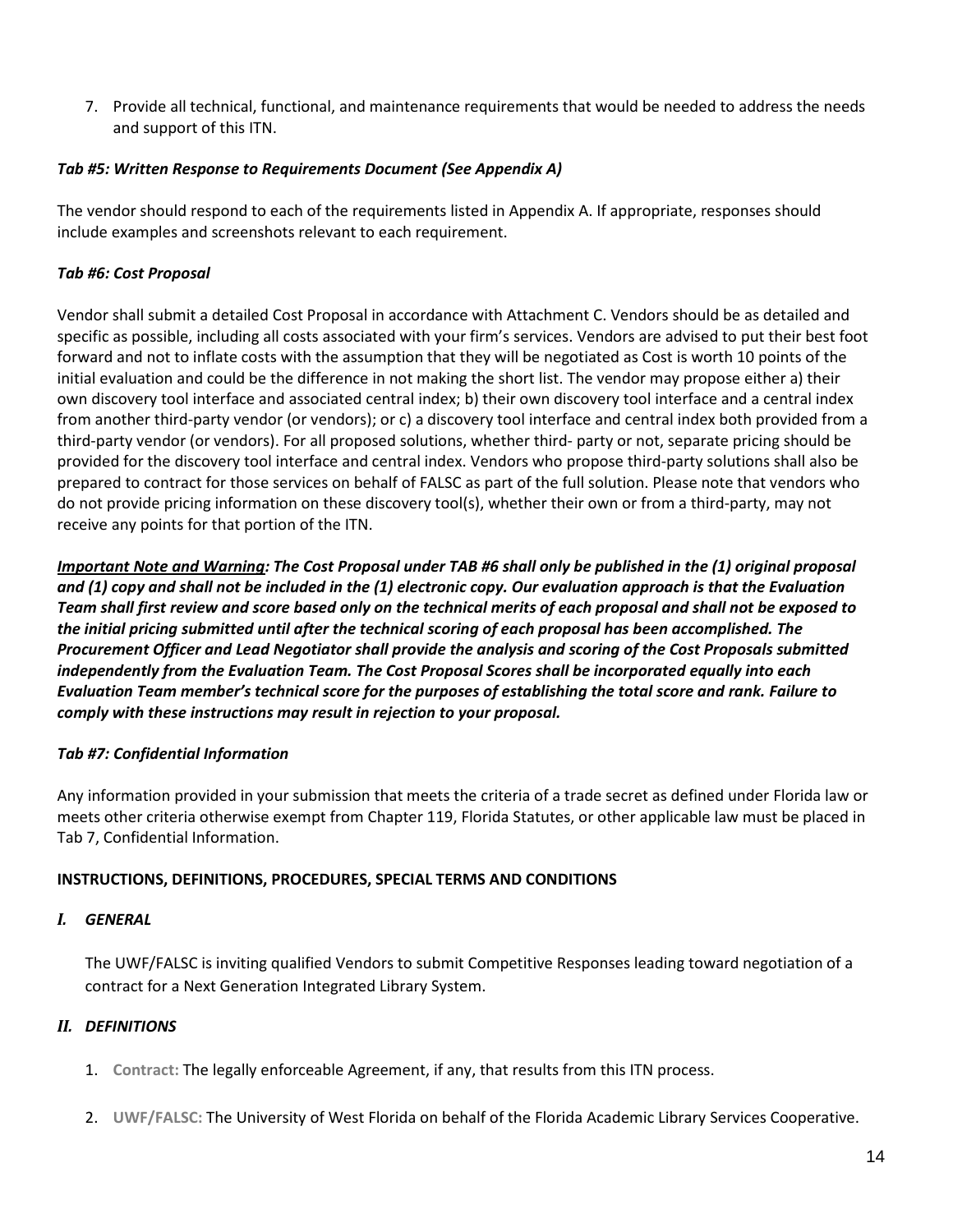- 3. **ITN:** Invitation to Negotiate.
- 4. **Participation Vendors:** Those entities that submit responses and participate in the ITN process.
- 5. **Response:** The written and other submissions by Participating Vendors in response to the ITN.
- 6. **Procurement Designee:** The UWF employee designated in the ITN to whom the Participating Vendors shall address any questions regarding the ITN process.
- 7. **Lead Negotiator:** The UWF employee designated to organize the Negotiation Team and conduct formal negotiations with those Vendors selected by the UWF/FALSC Evaluation Team.
- 8. **Reviewers:** UWF/FALSC stakeholders that will participate in the review process and provide input to the Evaluation Team. Reviewers will not score or rank the proposals.
- 9. **Successful Vendor:** The highest ranked vendor with whom negotiations successfully result in a Contract.

#### *III. ITN PROCEDURES*

- 1. **Participation:** Participation by a Participating Vendor in this ITN process constitutes acceptance of all terms and conditions set forth herein and in the ITN.
- 2. **Acknowledgement**: Submittal of Signed ITN Certification Form (See Attachment A)
- 3. **Addenda:** The UWF/FALSC reserves the right to issue addenda reflecting changes to this ITN, including specifications. Such addenda, if any shall be sent to all Participating Vendors so that each is given the opportunity of submitting Responses to the same specification. Any addendum issued by the UWF/FALSC to participating Vendors shall include an "Addendum Acknowledgment Form," signed and dated by the Participating Firm representative and returned with the ITN response. Failure to return an "Addendum Acknowledgment Form" for any and all addenda issued for this ITN may be grounds for rejection of that Response. It is the responsibility of all vendors to check the website for all updates and/or changes.
- 4. **Responses:** Participating Vendors shall submit the required copies of their Responses along with the executed ITN Certification Form (Attachment A) on or before the date and time indicated in the "Calendar of Events" in the ITN to the address listed on the "ITN Certification Form." Participating Vendors shall submit all costs and services. A Participating Vendor's written submission(s) in response to the ITN shall be considered as a firm's formal offer for the purpose of Contract negotiations. Any response which fails to meet the mandatory, functional, cost or contractual requirements stated in the ITN shall be rejected. The UWF/FALSC reserves the right to waive minor irregularities in Responses, defined as those that have no adverse effect on the UWF/FALSC's interests, will not affect monetary amounts in the Responses and will not give a Participating Vendor an advantage or benefit not enjoyed by another Participating Firm. Each response shall be prepared simply and economically, providing a straightforward, concise delineation of the Participating Vendor's capabilities to satisfy the requirements of this ITN. Fancy binding, colored displays and promotional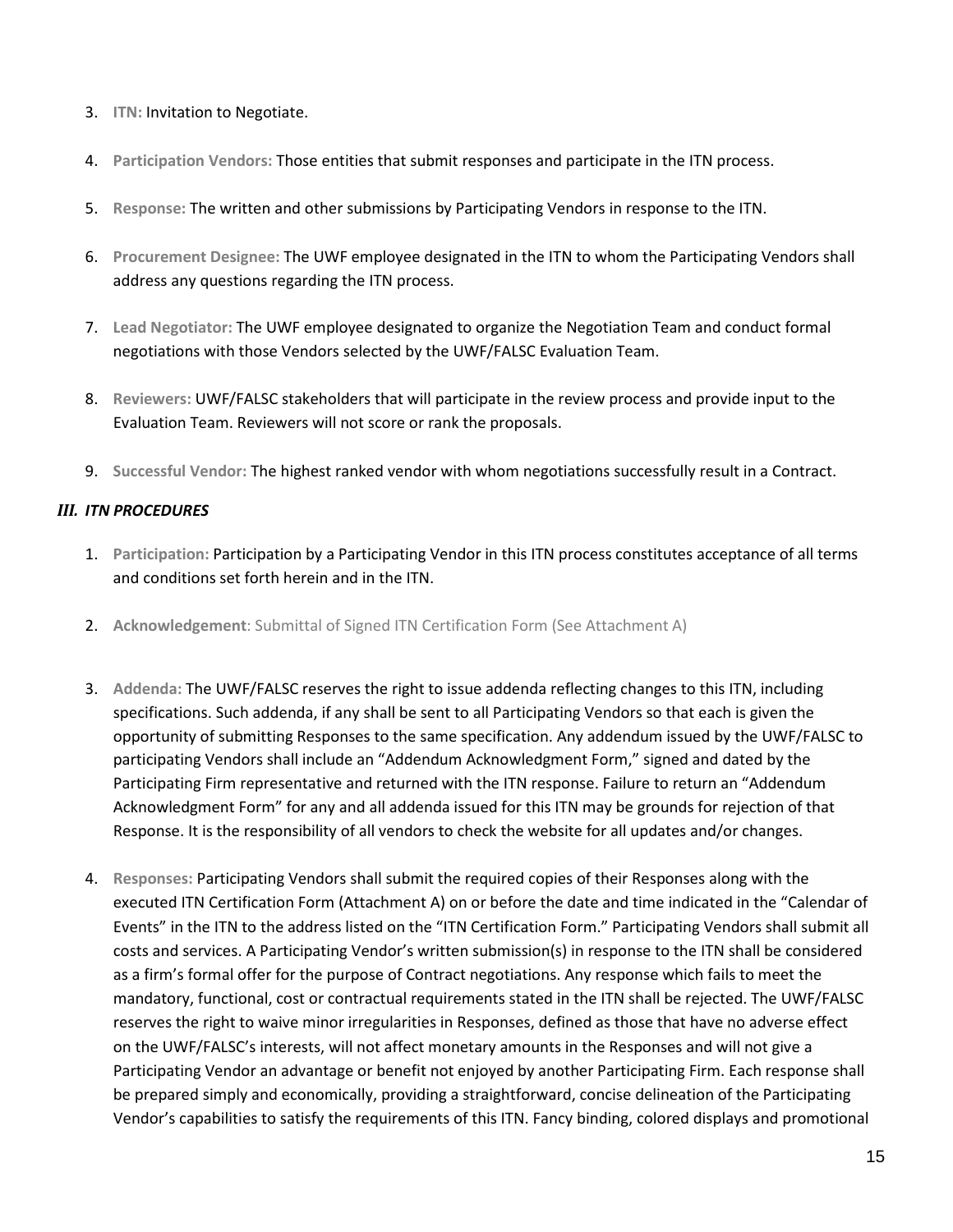material are not desired. However, technical literature, drawings, and/or explanatory photographs or images are permissible where applicable. Emphasis in each Response must be on completeness and clarity of contents. In order to expedite the evaluation of responses, it is essential that firms follow the format and instructions contained herein. In accordance with Section 119.071 (1)2.a.,F.S. Florida Statutes, the UWF/FALSC may limit public access of Responses to a competitive solicitation until after the notice of a decision is posted or until 30 days after the competitive solicitation display, whichever occurs first.

5. **Communications:** No negotiations, decisions, or actions shall be initiated or executed by the Participating Vendor as a result of any discussion with any UWF or FALSC employee. If any contact is made by the Vendor to any UWF or FALSC employee relating to this ITN, this will be grounds for disqualification of the Response. Only those communications which are in writing from the UWF/FALSC procurement designee or the UWF/FALSC Lead Negotiator shall be considered as a duly authorized expression on behalf of the UWF/FALSC. Only communications from Vendor Firms which are signed and in writing will be recognized by the UWF/FALSC as duly authorized expressions on behalf of the Participating Firm. A Participating Vendor may not consider any verbal instructions as an official expression on the UWF/CFPP's behalf. Only written communications, issued by the UWF/FALSC Procurement Designee or Lead Negotiator shall be considered valid. Any questions concerning conditions and specifications must be directed in writing to the attention of the UWF/ FALSC's Procurement Designee by the date and time outlined in the Calendar of Events. Respondents to this solicitation or persons acting on their behalf shall not contact any employee or officer of the UWF or FALSC, except as noted in this paragraph, from the date of release of this solicitation through the end of the 72-hour period following the FALSC's posting of the notice of intended award. Violation of this provision may be grounds for rejecting a response.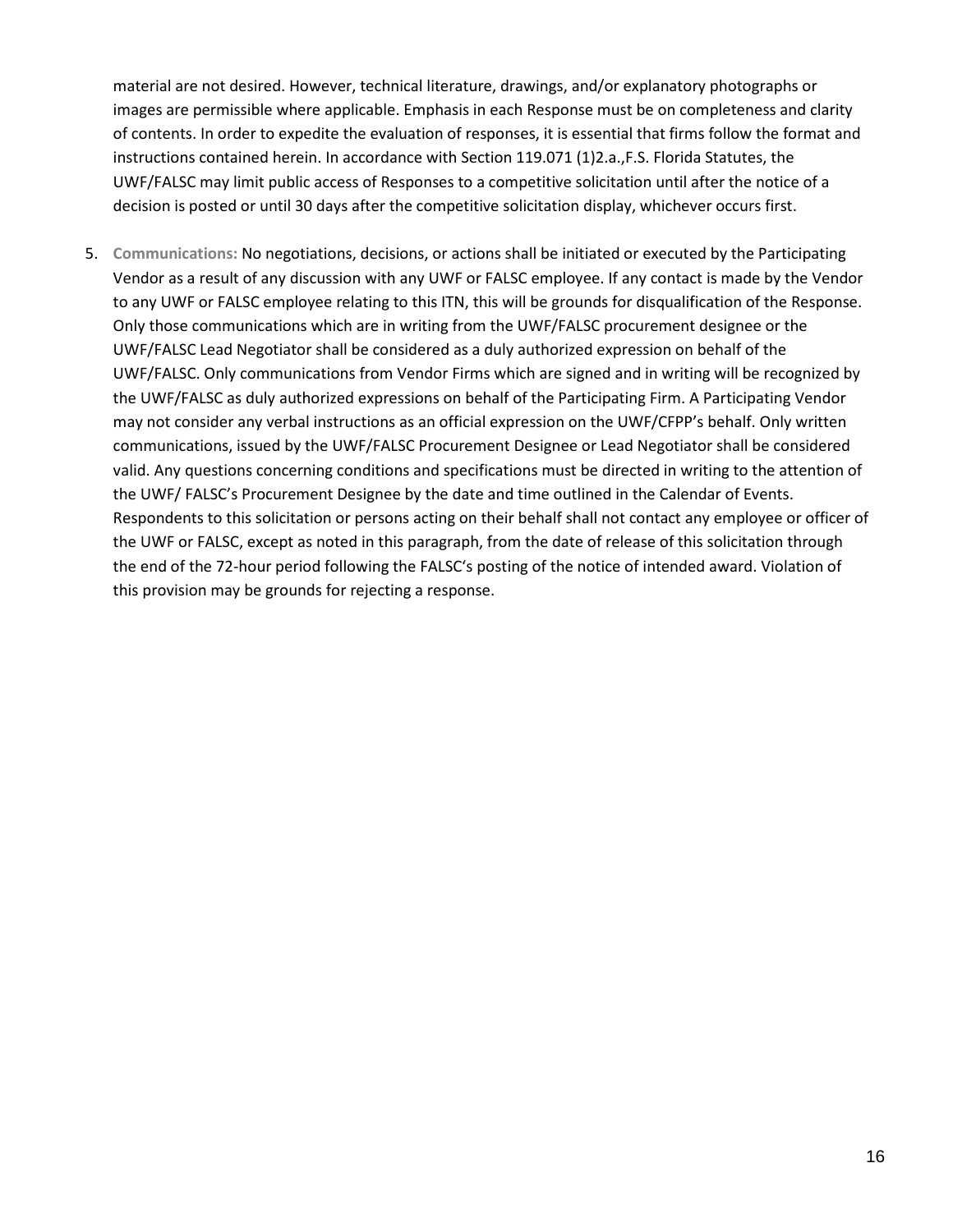### **Appendix A - Requirements Document**

#### **A. Systems**

FALSC supports systems-enabled resource sharing and collaboration across its member base. We maintain a national leadership role in the application of technology to enhance library cooperation. FALSC and its member libraries continue to push the boundaries of what libraries can accomplish through shared systems in areas such as consortial sharing and delivery, cooperative buying, and digital collection initiatives. Through this ITN, we seek a vendor and new shared ILS to help realize even greater possibilities in service delivery. The demands and requirements placed upon the shared ILS will be as great as the benefits it will bring to members.

#### **High-level Systems Requirements**

**Reliability.** FALSC member libraries require access 24 hours a day; most are open year-round, and patrons and staff expect a very high degree of system availability and response time 24/7/365. The solution must meet these very high reliability expectations and have a plan for continuous operation (ideally, with an option to quickly cutover to an alternate/redundant system if necessary). The vendor must be ready, when failures do occur, to mitigate and resolve them quickly and accurately.

**Scalability and Performance.** FALSC supports Florida's 40 public higher education institutions ranging from small colleges to large research institutions. We currently have over 14 million bibliographic records, 30 million holdings and 25 million item records along with almost one million patron records. The system must be capable of retaining and building on existing consortial successes such as a shared database environment and an unmediated borrowing service that handles over 40,000 requests annually. The solution must successfully accommodate this workload across the entire state of Florida with acceptable performance and room for future growth.

**Manageability.** FALSC and its member libraries maintain lean, cost-effective systems staffing levels within a complex and constantly changing environment. FALSC therefore requires an easily managed solution with low administrative overhead. The solution should also generally be designed with configuration flexibility in mind, with a minimum of irreversible configuration or design decisions, and adequate documentation to insure a successful migration and implementation.

**Security.** FALSC will entrust an extremely large amount of critical data to its shared ILS. The solution must offer strong mechanisms for data backup and recovery, as well as safeguards against data tampering and theft. In addition, the solution must allow CFPP member libraries to manage data security and privacy at multiple levels: individual staff or patron user, single institution, subset of the consortium, and consortium-wide.

**Robust Identity Management.** FALSC has a very large patron and staff population, with many of those patrons and staff already represented in institutional identity management systems. The solution must allow CFPP to leverage federated identity management, instead of requiring record re-creation. The solution must also provide for ILShosted identities for institutions with no identity store of their own. The solution should be capable of integrating with the most popular identity management platforms.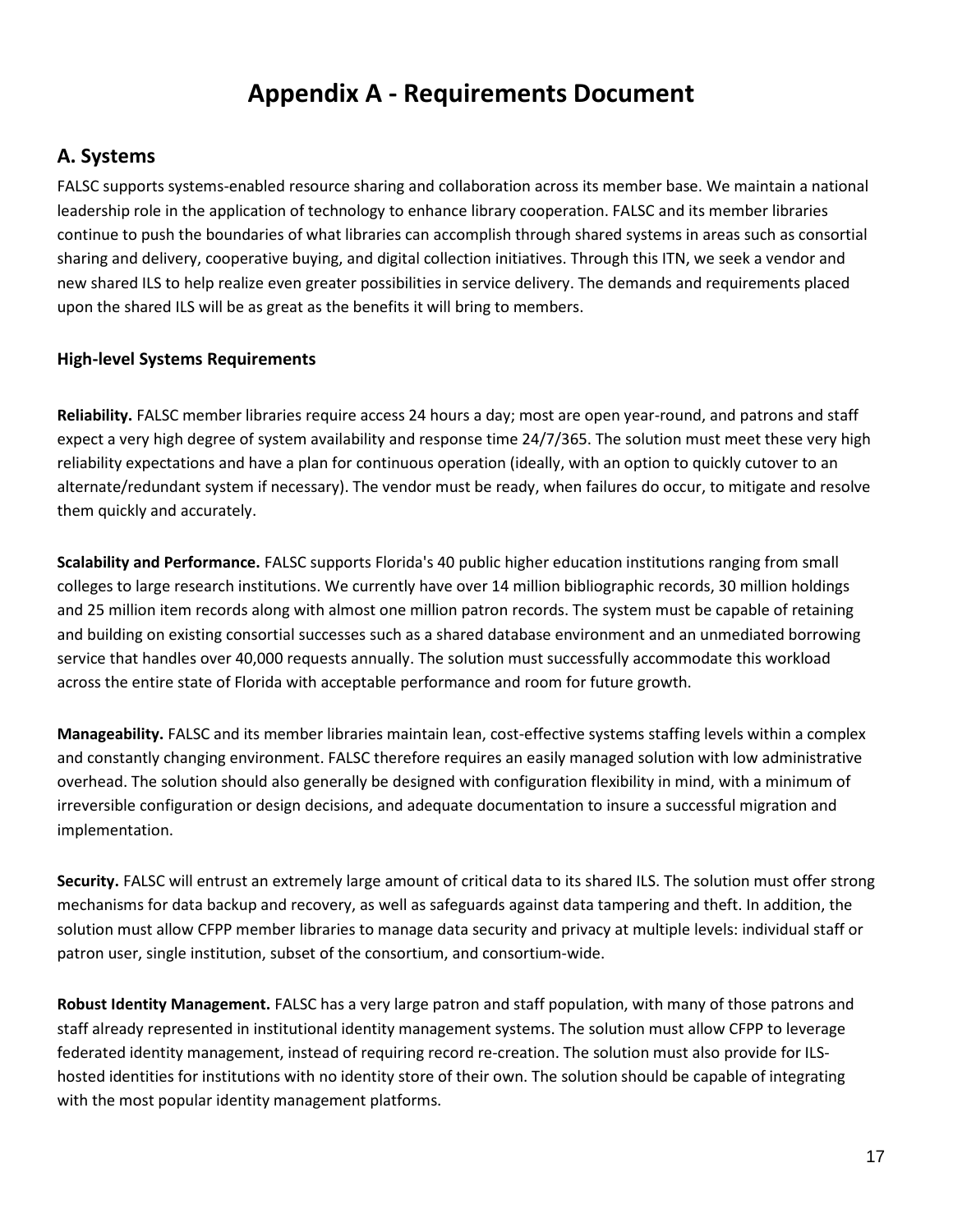**Robust Authorization Model.** FALSC strongly embraces a cooperative management model, and the solution must allow for administrative, fiscal, and functional authorization at multiple levels: individual staff or patron, branch, single institution, subset consortia/joint-use facilities, and consortium-wide.

**Integration Flexibility.** FALSC members rely on integration between their ILS and other institutional platforms to support strategic workflows. Examples of such systems include registration management, collection agency, enterprise resource management, course management, financial management, and identity management. FALSC member libraries also participate in interlibrary loan with libraries outside CFPP via platforms such as OCLC WorldShare, ILLiad/Tipasa, DOCLINE, Ares, Ariel, Odyssey/Article Exchange, Rapid ILL, and Clio. The solution must allow CFPP member libraries to retain and develop strategically important systems integrations. The solution must provide real time or near real time integration with enterprise systems at each CFPP member institution. The solution must also provide access by users with disabilities.

**Extensibility.** FALSC and its member libraries perform critical analysis, reporting, and management on the large volume of ILS-related data they collectively hold. The solution must offer flexible, powerful capabilities for large-scale data extraction, manipulation, reporting, inventory, and automation. These capabilities might include native reporting tools, integration with external reporting tools, application programming interfaces (APIs), and scripting functionality. The solution must fulfill users' expectations for swift system response time.

**Reporting.** FALSC and its member libraries require robust reporting capabilities, analytics, and data driven reporting tools. The solution must offer in-depth, integrated and customizable analytics tools that reflect an understanding of the library reporting needs. The statistics and reporting system must include granularity, on-demand capabilities, and customization options. Staff must be able to create customized reports in real time, pulling information from any combination of fields with the system, with a system capacity that extends queues to accommodate many system processes and multiple simultaneous user requests. The solution must also provide the ability to integrate with external analytics platforms.

**Migration Feasibility.** Owing to its enormous size, FALSC envisions its migration to a new system to be very involved and complex. It is anticipated that the two bibliographic databases housing the holdings for the universities and colleges separately will be merged into one union database in the new system. This complexity, along with the need to provide various services to all institutions with as little disruption as possible, will be paramount to the success of implementing a new system. The solution and its vendor must be prepared to offer a migration plan that takes these aspects into account.

**Comprehensive Support.** FALSC and its member libraries prefer long-term partners that can not only deliver a sound, useful solutions with a strong documentation set, but can also deliver services, training, and support when called upon. FALSC also seeks partners with a history and culture of proactively responding to customer needs and suggestions, and collaborating with user groups and communities.

#### **A.1. Reliability**

A.1.1 Describe how the solution minimizes business disruption and maximizes system availability, particularly within the context of a geographically large implementation. What percentage of uptime do you typically deliver? How will you notify FALSC and member libraries of expected and unexpected downtime? What are the biggest risks to the solution, in terms of availability (e.g., power outages, network outages, data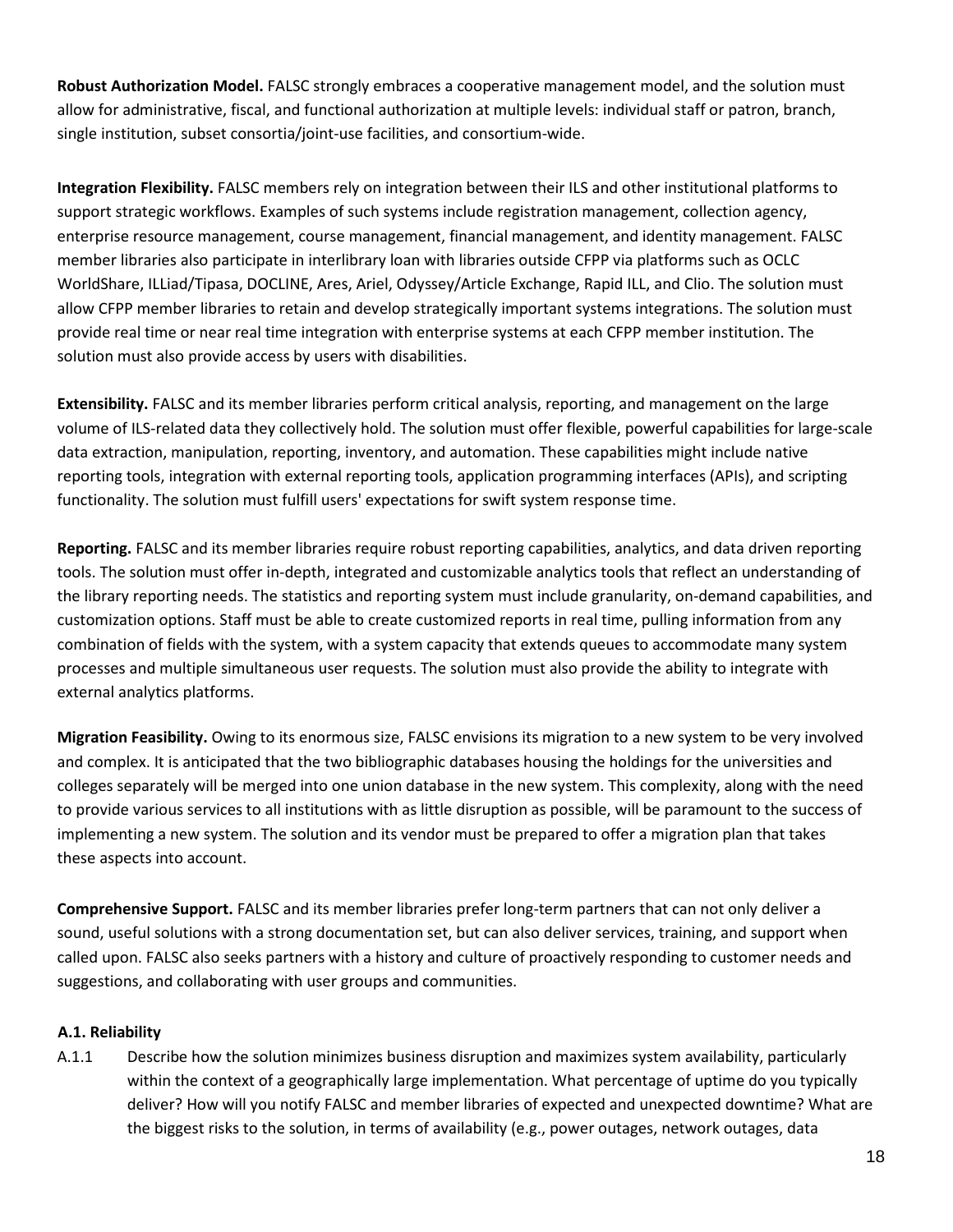corruption, software bugs, reliance on external partners), and how are these risks mitigated? Provide any examples of large outages that have occurred, how long they lasted, and how you resolved them. Describe what maintenance procedures require no user activity during the procedure and indicate how long the procedure would be expected to take given the expected record counts and number of sites.

- A.1.2 Describe how the solution monitors and reports on system reliability and performance, and provides sample reference data or screenshots of monitoring feedback. If your solution is hosted, describe how the staff informed of the monitoring feedback.
- A.1.3 Describe what kind of scheduled downtime or "quiet time" the solution requires, noting the frequency, duration, and purpose. What tools are available to continue core functions during downtimes? How are jobs that are scheduled to run during downtimes handled? In your response address both the ILS and the Discovery Tool.
- A.1.4 Describe the parameters of your "typical" Service Level Agreement (SLA) with a large partner such as FALSC. Please provide a copy of your typical SLA. How well does the solution meet the targets specified in the agreement?
- A.1.5 What functions are available when the system is offline? If your solution is hosted, how do you handle network issues that prevent access? How does the solution handle loading of records (circulation and other) accumulated during outages? If your solution is hosted, how are staff informed of the network issue?

#### **A.2. Scalability and Performance**

- A.2.1 Describe how the solution manages peaks and spikes in workload over varying periods of time. Describe limits to the number of concurrent users.
- A.2.2 Describe how the solution enables simultaneous batch operations across multiple institutions, such as batch loading, including any limits on such operations.
- A.2.3 Describe how the solution ensures that identifiers that are unique within an institution remain unique across all institutions within a shared environment. Areas where this issue may manifest itself include, but are not limited to, item and patron barcodes, university identification numbers, and user names.
- A.2.4 Describe the limits on the number of records of various types (e.g., bib, holdings, items, acquisitions, and circulation) which the solution can manage. How is system performance affected by increases?
- A.2.5 Describe the limits on both the size and number of values in data elements within records of various types which the solution can manage. What is involved in changing the limits?
- A.2.6 Describe any performance vs. workload relationships inherent in the solution, citing specific examples (e.g., if cataloging transaction load is higher than normal, does this affect search and display? How do you monitor and adjust the solution to address competing needs?)
- A.2.7 Describe the solution's performance standards regarding response time for both staff and end user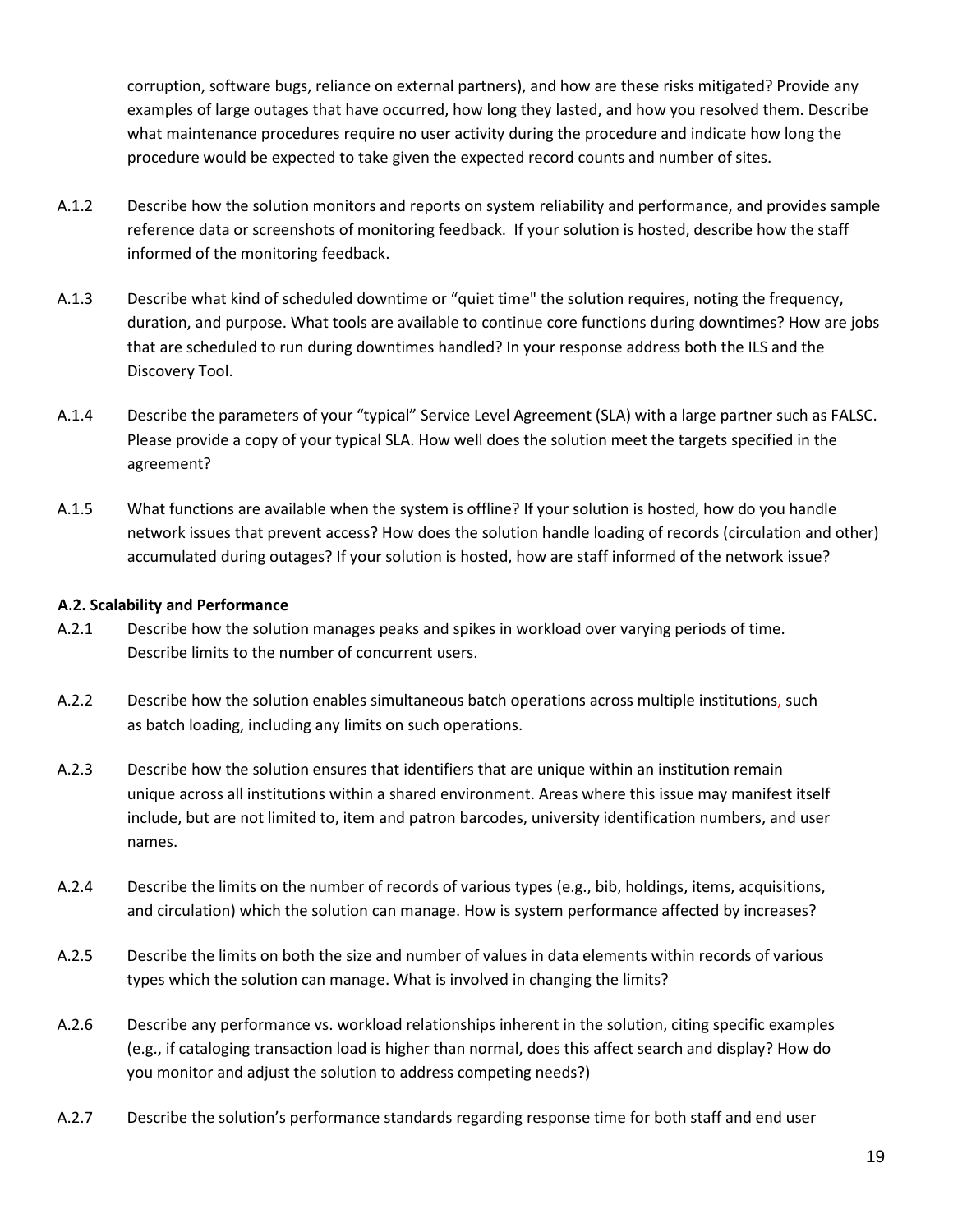functions. What are the recommended benchmarks for various functions? How does the solution measure response time?

#### **A.3. Architecture**

- A.3.1 How do you provide the solution (e.g., as a hosted service, as a local service, or do you let the customer choose between hosted or local)? If you support both hosted and local services, what is your recommended architecture and why? Are institutions able to make individual decisions about architecture or is it a consortium-wide decision? Where are the hosted servers located? Provide downtime and a list of library systems at that location. Does the solution share hardware with non- FALSC systems?
- A.3.2 Describe the expected level of staffing (both central and local) required for the solution, given a consortium such as FALSC.
- A.3.3 What is the largest system (e.g., sites, record counts) you have deployed for a single customer and/or consortium using the solution? When did you implement this system? Describe any significant problems you encountered in implementing and supporting such a large system. How did you resolve these problems? If implementation is not complete, what components are still in development?
- A.3.4 Describe any initial configuration or implementation decisions that cannot later be changed or altered without great effort or expense.
- A.3.5 Explain and provide examples of which system profiling/configuration decisions apply globally across the system and which can apply to a subset of institutions (branch, single institution, subset consortia/joint use facilities, and consortium-wide).
- A.3.6 What portions of your proposed system(s) are separable (e.g., is it possible to use an alternate discovery environment but still use your solution for fulfillment and for back-end processing?) With what specific third-party discovery solutions does your solution work? In concrete terms, how effective have these blended systems been? Describe any interfaces and APIs that are available to support such integration/interoperability. What is the lag time for updates between systems?
- A.3.7 FALSC desires the ability to roll out upgrades, feature enhancements, updates, and fixes for the solution quickly and easily. For example, if a staff client component needs to be upgraded on a local PC, FALSC would like the update to take place automatically, on a scheduled basis. Describe how the solution meets this goal, including the involvement required from both CFPP and member libraries.
- A.3.8 Describe how staff interact with the solution (e.g., browser-based client or locally installed client). Describe any related system requirements for the staff client (e.g., operating systems, memory, and drive space). For locally executed clients, describe the client's ability to run on a virtual desktop platform, such as Citrix XenApps or Microsoft Desktop Virtualization, and from a non-administrator account. For Windows clients, does the client possess a "known publisher" security certificate from Microsoft? If both browser-based and locally installed clients exist, what are the functional differences, if any?
- A.3.9 From what operating systems (e.g., Windows, OS X, Linux) can staff interact with the solution? Describe any functional differences or limitations that might exist for particular platforms. For browser- based systems,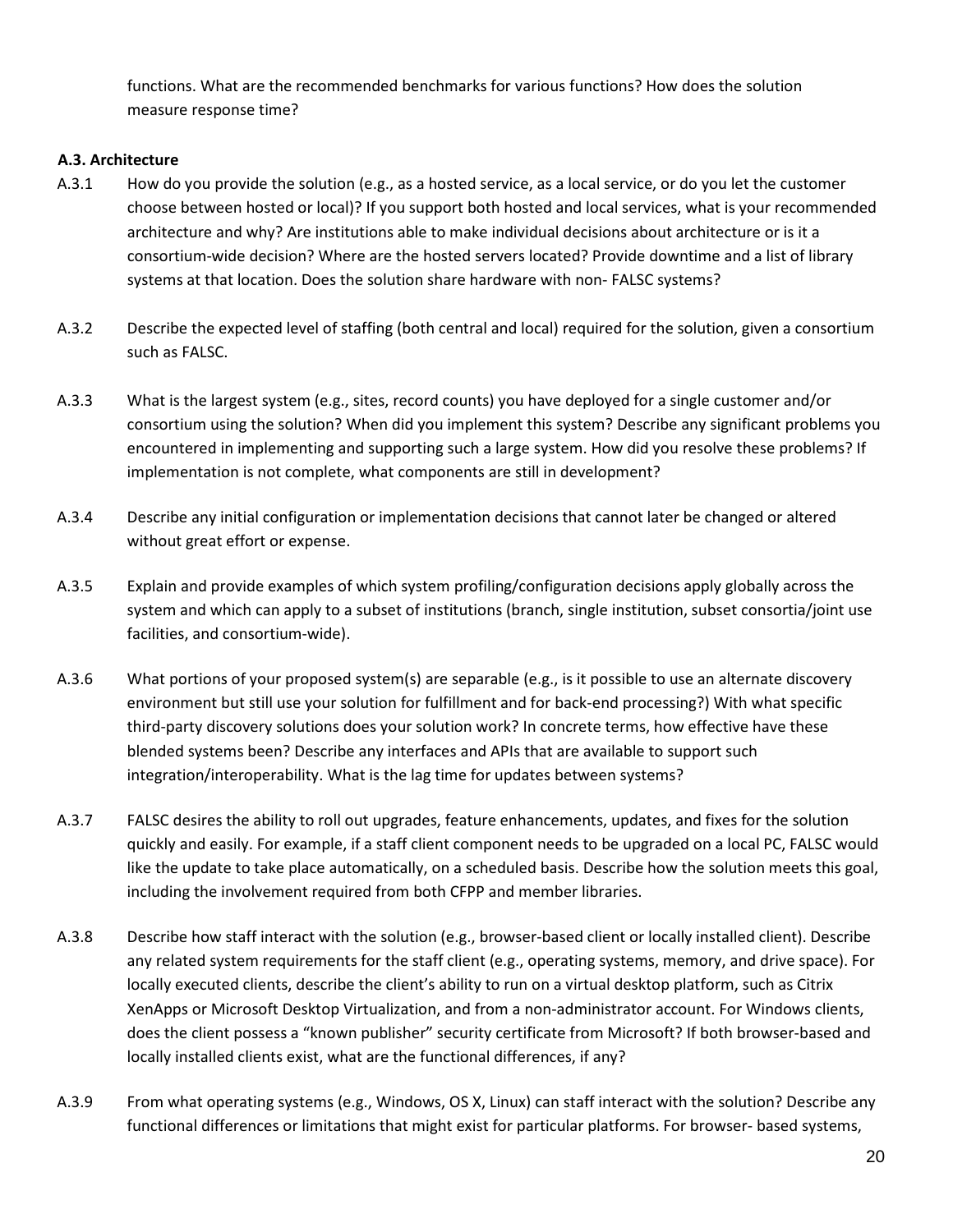what browsers do you officially support? How do you determine which platforms and browsers you will support? How will upgrades be supported?

- A.3.10 Describe the ability of the user to change the display language of the solution in both the staff and public interface.
- A.3.11 Describe how accessible your solution is through mobile devices. Will the solution support a variety of devices, browsers, and operating systems? Is the solution interface optimized for small screens and touch input? Describe which staff functions are available on a mobile device. Does this include the ability to use a device's included camera (or an attached barcode scanner) to scan barcodes and have them read correctly by the system?
- A.3.12 Describe the flexibility within the staff interface to switch between interlibrary loan and other staff functions, such as circulation, cataloging or acquisitions.
- A.3.13 Will FALSC staff be able to run jobs via a cron utility? If not, then describe what interface you have for running scheduled jobs. Since we run jobs for institutions throughout the state, we need a flexible mechanism to notify institutions automatically when their jobs are complete. These notifications need to be able to go out to specific institutions, and differentiate job types, e.g. e-resource records, outsourced bibliographic records, patron records, Acquisitions Orders, etc. Do you provide such a mechanism, or provide FALSC staff access to a Linux/Unix mail utility so we can do so? In addition, we will need to have access to job logs to troubleshoot problems with loads.

#### **A.4. Data Security and Data Access**

- A.4.1 Describe data management practices to which the solution adheres, including those for patron and circulation transaction information. Include relevant information on standards compliance (such as ISO 27001) and any organizational information technology audits that have been completed. Can data access be segmented? For example, can institutions decide what patron information is viewable by staff at other institutions? How long is patron usage data stored on any shared servers?
- A.4.2 Describe the solution's use of and support for secure protocols to safeguard data in transit.
- A.4.3 Describe the solution's support for encryption in backups and replica sets.
- A.4.4 Describe how the solution prevents loss of data, and how it provides for data recovery or rollback to specific points in time in the event data loss does occur. Also describe the process through which data is recovered. For example, is the recovery process a self-service mechanism? Or, must the customer contact your organization to request data recovery? What is the typical turn-around time to have data recovered? How compartmentalized is the data with respect to data recovery? In other words, can a customer recover a subset of bibliographic records, a subset of patrons, or a particular range of transactions? Or, is system recovery or rollback only possible in its entirety?
- A.4.5 What protocols have been established for dealing with unauthorized access to or disclosure of confidential data?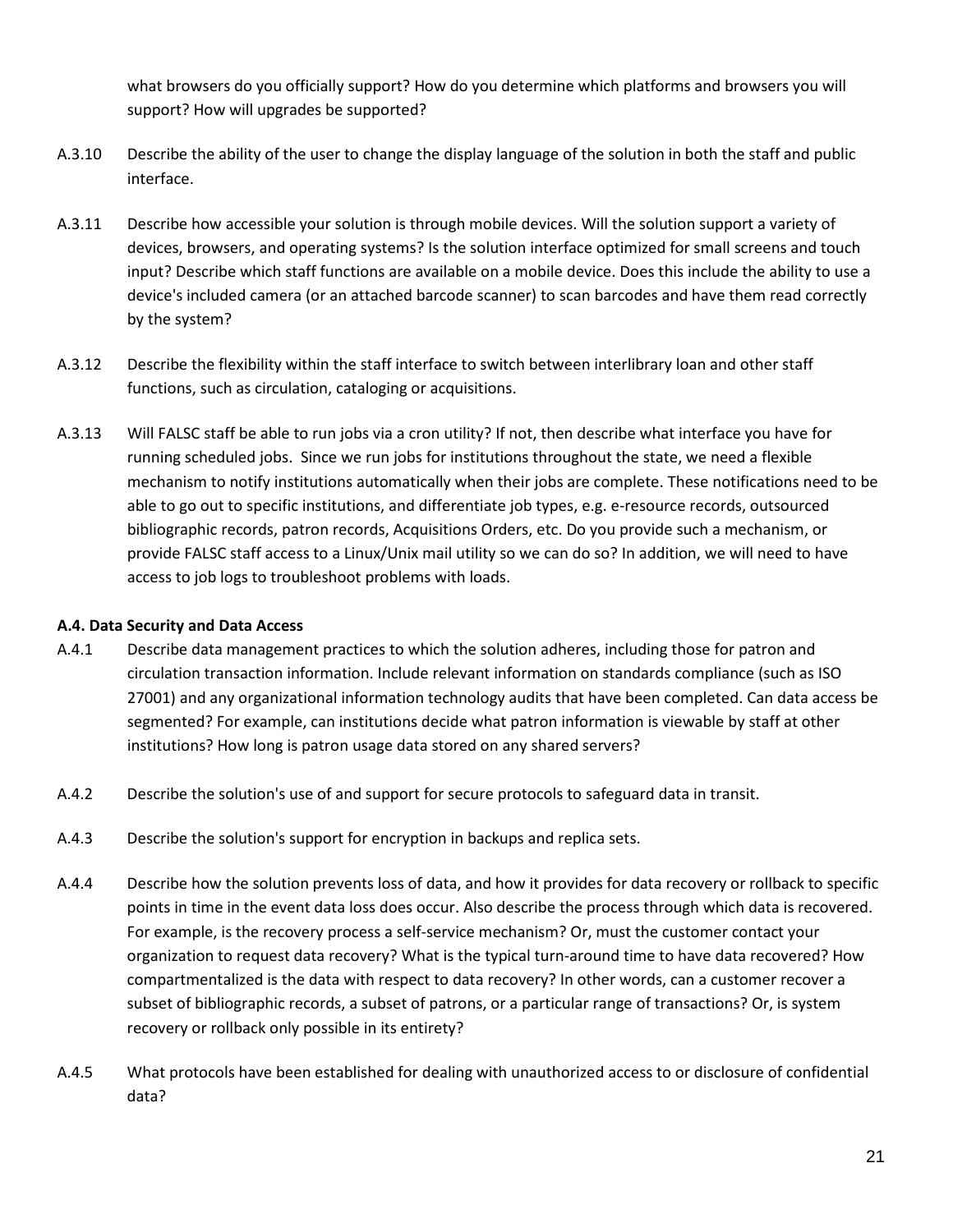- A.4.6 Describe what data validation the solution performs on records as they are created or edited, and indicate whether this is different for batch jobs as compared to single records.
- A.4.7 Describe how the solution tracks changes to different types of records. Is there an audit trail for edits? Is it possible to revert to previous versions of a record? If an audit trail exists, describe how it is viewed and what data it contains.
- A.4.8 Describe the extent to which the solution has been designed to comply with laws and regulations governing the storage and use of protected user and payment data. Examples of such laws and regulations include: Family Educational Rights and Privacy Act (FERPA), Health Insurance Portability and Accountability Act (HIPAA), and Payment Card Industry Data Security Standards (PCI-DSS).
- A.4.9 Can a sandbox or test environment be set up that does not use actual patron data?

#### **A.5. Authentication, authorization and identity management**

- A.5.1 Many FALSC institutions have significantly invested in the development and management of existing identity-related data stores (e.g., Active Directory, LDAP). Describe how the solution can leverage these identity stores, both for staff and patron accounts. Describe also how such capabilities can co-exist alongside identities natively managed within the proposed solution.
- A.5.2 Describe how administrative rights are assigned within the system. Can administrative rights be assigned to identities held in external identity stores, such as Active Directory? Can administrative rights be assigned to groups as well as users? Does the solution allow compartmentalizing of administrative rights on a perinstitution basis? For example, can you limit the effect of administrative rights assignment to a single institution? Can staff at a single institution as well as staff at a central location create/edit/delete user accounts for only that institution? Can staff view their accounts and permissions without having permission to edit/delete the account?
- A.5.3 Because of the number of staff, FALSC requires the ability to assign membership to groups, and then manage permissions and privileges based on group membership. Describe how your solution addresses group-based permissions. Also describe any differences in what permissions and privileges can be managed for a group vs. an individual account.
- A.5.4 Describe the level of granularity of access controls for staff functions (principle of least privilege). Can certain data elements be made read-only for some staff and read-write for others? How can these be customized? Can certain permissions that no staff at an institution would have (i.e., only central office staff and vendor staff would have) be masked/hidden so they are not assigned accidently?
- A.5.5 Some FALSC staff, library staff at joint use facilities, and patrons may have identities with multiple institutions. How would users with multiple affiliations be supported in the system with respect to authentication, permissions assignment to their account, and permissions on their accounts? – See Section D for more details.
- A.5.6 Describe the options for password maintenance and security for library staff and patrons authorized to access the system. Are there customizable requirements for periodically changing passwords, and/or limits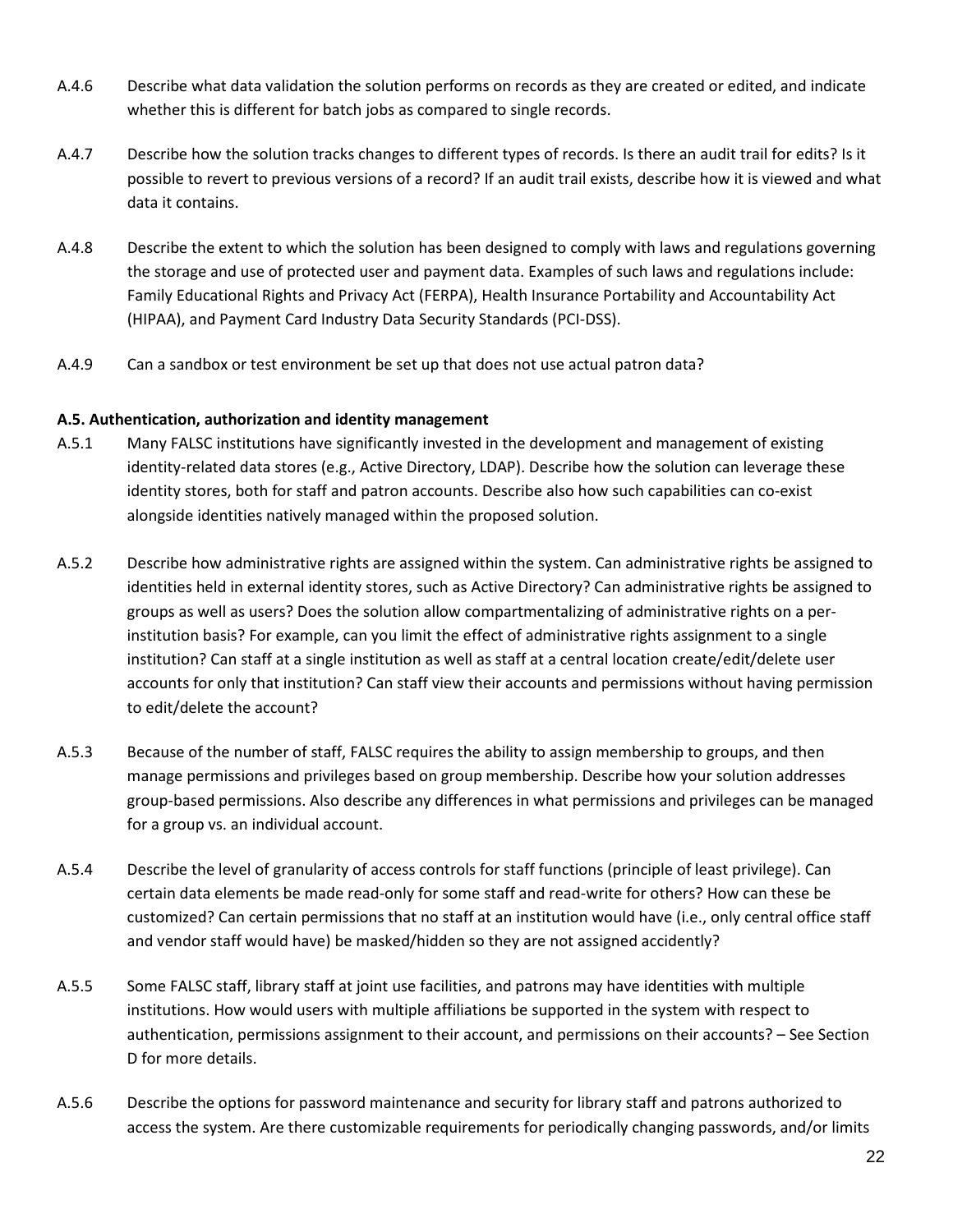on the number of characters and number/letter combinations?

A.5.7 Describe your support for single sign-on authentication and authorization solutions for staff and patrons (e.g., CAS, LDAP, Shibboleth, Microsoft's Identity and Access Management solution, and Ellucian's Banner Ethos Identity). Describe how you would implement a consortial system in which the member libraries use different means of single sign on.

#### **A.6. Integration and Extensibility**

- A.6.1 Describe the integration the solution provides with respect to related services such as external vendor ordering systems, self-check, resource sharing (ILL), link resolution, proxy services, collection agency services, and discovery. Please list all services that current customers have successfully connected to your ILS and those that are in production.
- A.6.2 Describe the integration the solution provides with campus financial systems (e.g., PeopleSoft and Banner), as used for ordering, invoicing and other functions. FALSC has written a custom interface for invoice data from the current ILS to both PeopleSoft and Banner and would not want to lose this capability.
- A.6.3 Describe the ability of the solution to process transactions via the NCIP and SIP2 protocols to exchange circulation transactional information.
- A.6.4 Describe how the solution exposes data through documented web services and APIs, including supported data operations (read, write, update, and delete). Describe any licensing or technical restrictions or constraints placed on the use of these tools and services. Are business rules and access controls applied?
- A.6.5 Describe any facility the solution provides for staff workflow automation, using such techniques as keyboard shortcuts, task-oriented macros, and keystroke recording. If both browser-based and locally installed clients exist, are these features available in both? Explain any differences.
- A.6.6 Describe the product's support for the Library Linked Data model, including the Resource Description Framework (RDF) and RDFa. For example, does the solution possess the ability to expose, as linked data, authority-controlled names and holdings in the shared management system?
- A.6.7 Describe how the solution supports batch loading and batch updates of records (all types). If possible, please describe how these processes can be scheduled and automated.
- A.6.8 Describe how patron information is imported into the system. For which Campus Information Systems (e.g., PeopleSoft, Banner) do you provide integration? Does it support real-time updates? Does it allow for updating both ways?
- A.6.9 Describe how you would allow the user community to contribute in the development of your solution. Do you allow the community to contribute code, applications, or plugins to enhance the product?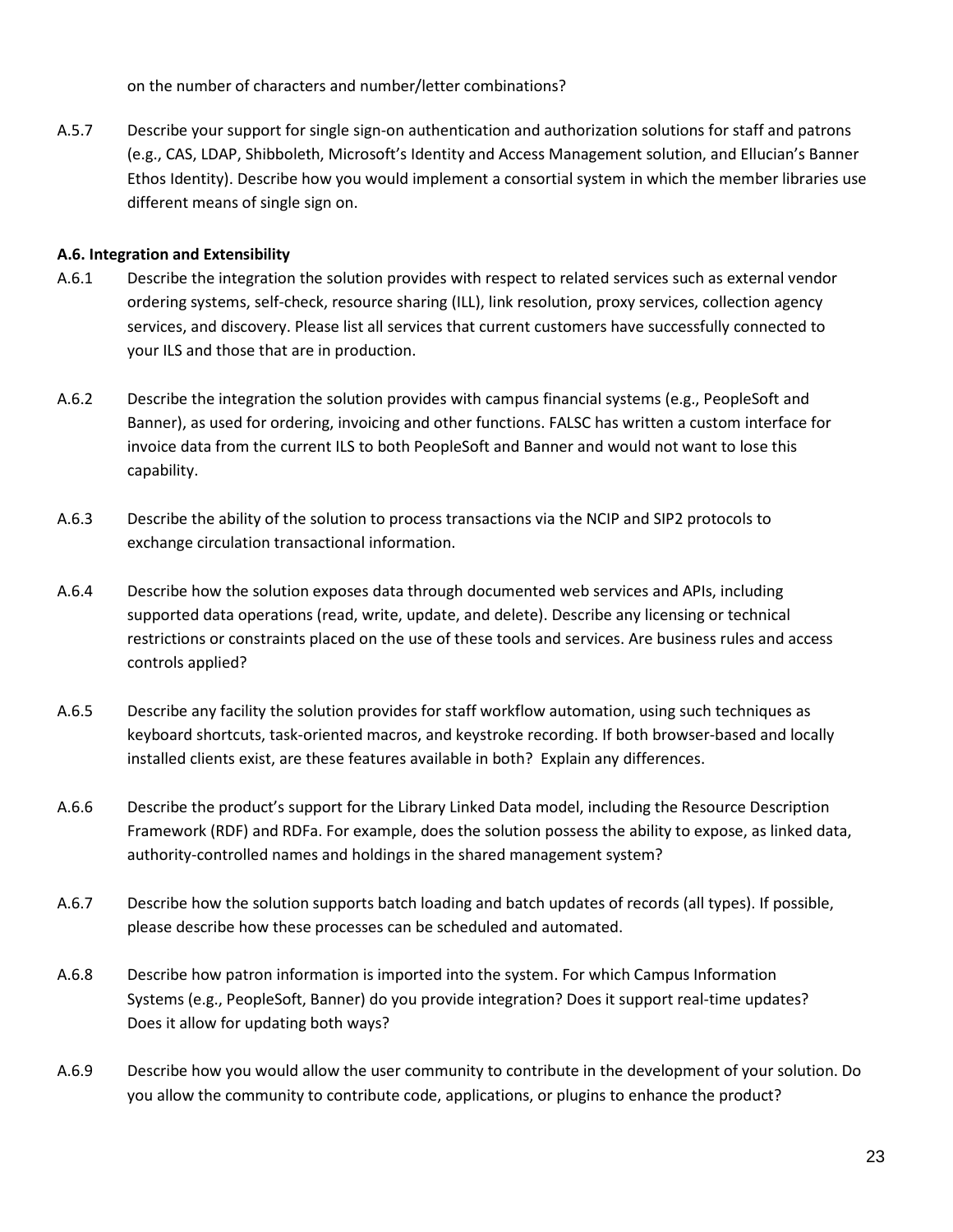A.6.10 Describe the usability and extensibility of the solution for users and staff with disabilities. What thirdparty usability tools does the solution support? Is the solution ADA compliant?

#### **A.7. Reporting**

- A.7.1 FALSC libraries rely on a wide variety of data presentation and reporting beyond the traditional per- record views typically available in an ILS staff client. Describe how the solution delivers customizable, relational views of ILS data. Include information about what data types are available through these views. Can these views include data from multiple record types (e.g., bibliographic data with order data, payment data with loan data, and data from a bib tag/subfield with data from a holdings tag/subfield)? What, if any, limitations exist on combining data elements from multiple record types? Are the views customizable by institution and even a subset of an institution? Are the views customizable at the local level or must they be customized at the vendor level? Describe display and export formats for results. Describe scripting capabilities for generating and downloading reports. Describe how reporting is handled across multiple institutions simultaneously. Are there query size or time restrictions? Is any sharing of resources required across institutions? Will reports be visible outside of the institutions that created them?
- A.7.2 Describe the types of out-of-the-box analytics and reports provided with your system. How will staff discover these reports, and are descriptions and sample reports be available? What is the expected runtime for any report run for all institutions? What is the expected run time for complicated reports against large data (i.e., the bibliographic file)? Can multiple reports be run simultaneously? Are there limits to the number of reports that can be run, and do these limits apply consortially, to individual institutions, or both?
- A.7.3 Libraries inevitably have unanticipated reporting needs. FALSC has traditionally provided custom, one-time reports to meet these needs. How does your solution allow read access to the underlying database or a reporting copy of the database? If a reporting copy, is it updated in real time? Do you allow the creation of customer defined tables and views within the database? Describe the capability to import or harvest data from an external system, such as ERM, to intersect with the ILS data to generate reports. If there is no customer access to the database for reporting, describe any APIs or other methods available to the customer for exporting the contents of tables for loading into a local database. Do you provide a data dictionary and entity diagram to customers?
- A.7.4 Describe the integration solution provided with report writing platforms and any specific reporting platforms that are supported.
- A.7.5 Describe the level of staff expertise needed to perform available reporting operations. In particular, identify which functions require the intervention of a database administrator, or Systems/IT personnel as opposed to functions that library staff can perform on their own.
- A.7.6 Describe the dashboard for staff to access all reports and report functions. How can it be customized?
- A.7.7 If configuration tables are needed to support specific reports (such as call number reports), describe how these tables are created and maintained. Can they be uploaded from Excel or similar files?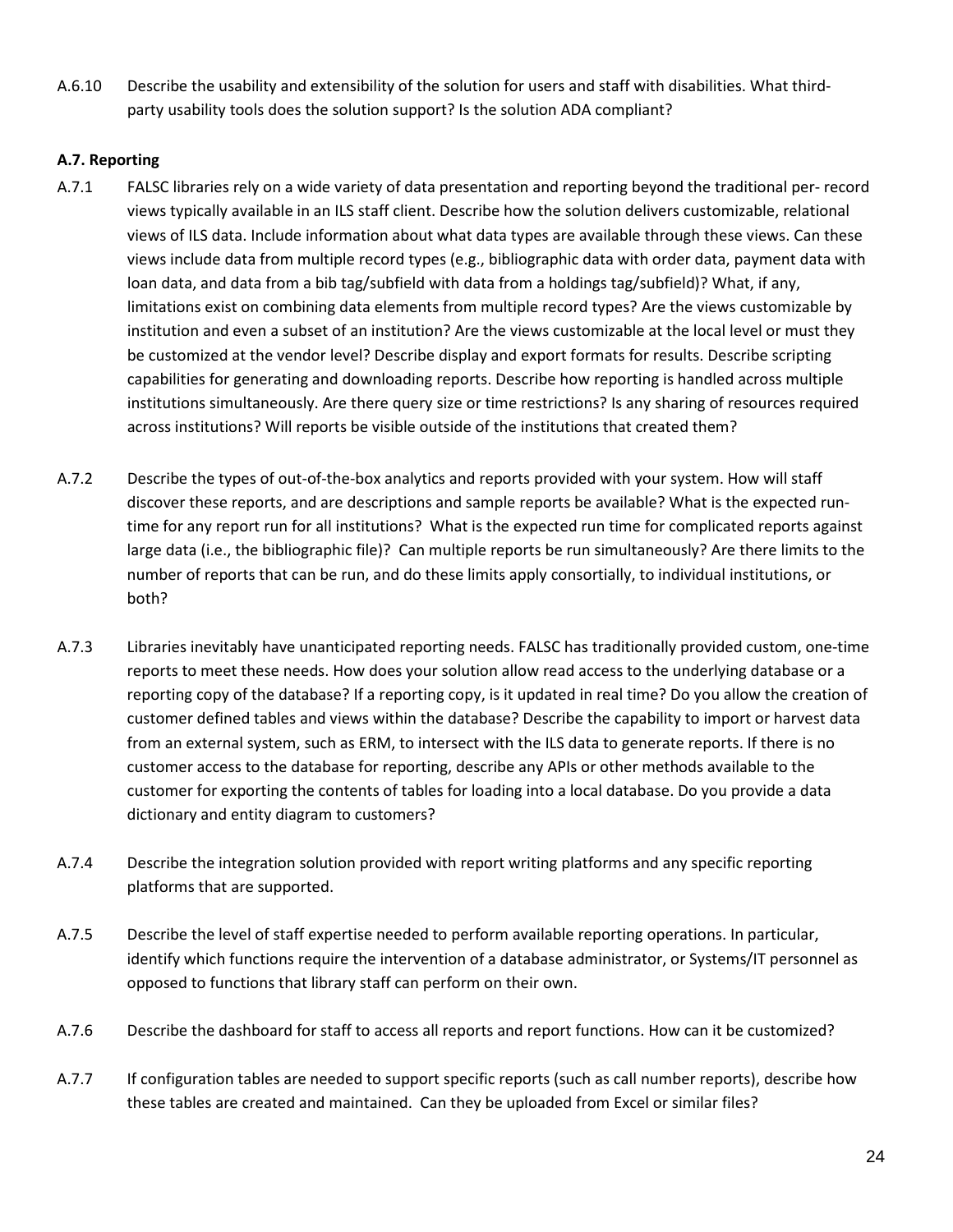#### **A.8. Migration**

- A.8.1 Describe the recommended migration timeline for an organization such as FALSC and its member libraries. Include recommendations regarding whether to migrate incrementally or all at one time. Describe what factors contribute to this decision given FALSC's size and current system architecture.
- A.8.2 Describe the recommended amount of ILS downtime for the migration, based on FALSC's size, structure, migration method, or any other relevant factors.
- A.8.3 Describe the migration services you offer, including data migration services, training, documentation, configuration, and policy planning.
- A.8.4 Specifically describe your recommended training plan for FALSC staff and member libraries. Do you provide face-to-face training and/or a "train the trainer" approach? Is online training available? Will staff have access to a training database with relevant data? How often will the training and test databases be refreshed to match the production database? What data is refreshed (data, configuration tables, etc.)?
- A.8.5 Describe your experience and conversion documentation for migrating data from Ex Libris Aleph. Describe any specific considerations or difficulties in migrating bibliographic, item, acquisitions, serials, check- in, electronic resource, content license, patron, and circulation records and data from these systems into your solution. Are you aware of any data points from Aleph that will not migrate into your solution? If so, please explain.
- A.8.6 Describe the ability to retain and preserve transient or temporal data, such as check-outs, holds, item status, item statistics (such as total check-outs), item history, patron status, blocks and fines, and acquisition financials, through the migration process.
- A.8.7 Describe the ability during migration to merge similar bibliographic records within and across institutions without loss of locally-created data or excessive duplication of data.
- A.8.8 Describe the ability during migration to handle and resolve duplicate barcodes.
- A.8.9 Describe the ability of the solution to migrate serials predictive patterns from our current system.
- A.8.10 Describe the reports that can be provided before and after the migration to address duplicate information and errors.

#### **A.9. Vendor support**

- A.9.1 Describe any proactive monitoring of the solution by your organization, and any actionable communications to the customer that result from this monitoring. For example, do you warn the customer if certain system limits are being reached, such as record counts or processing availability? How do you alert the customer in the event of planned downtime and unplanned system anomalies?
- A.9.2 Describe your customer support venues (e.g., web, phone, email), periods of coverage, and expected response times.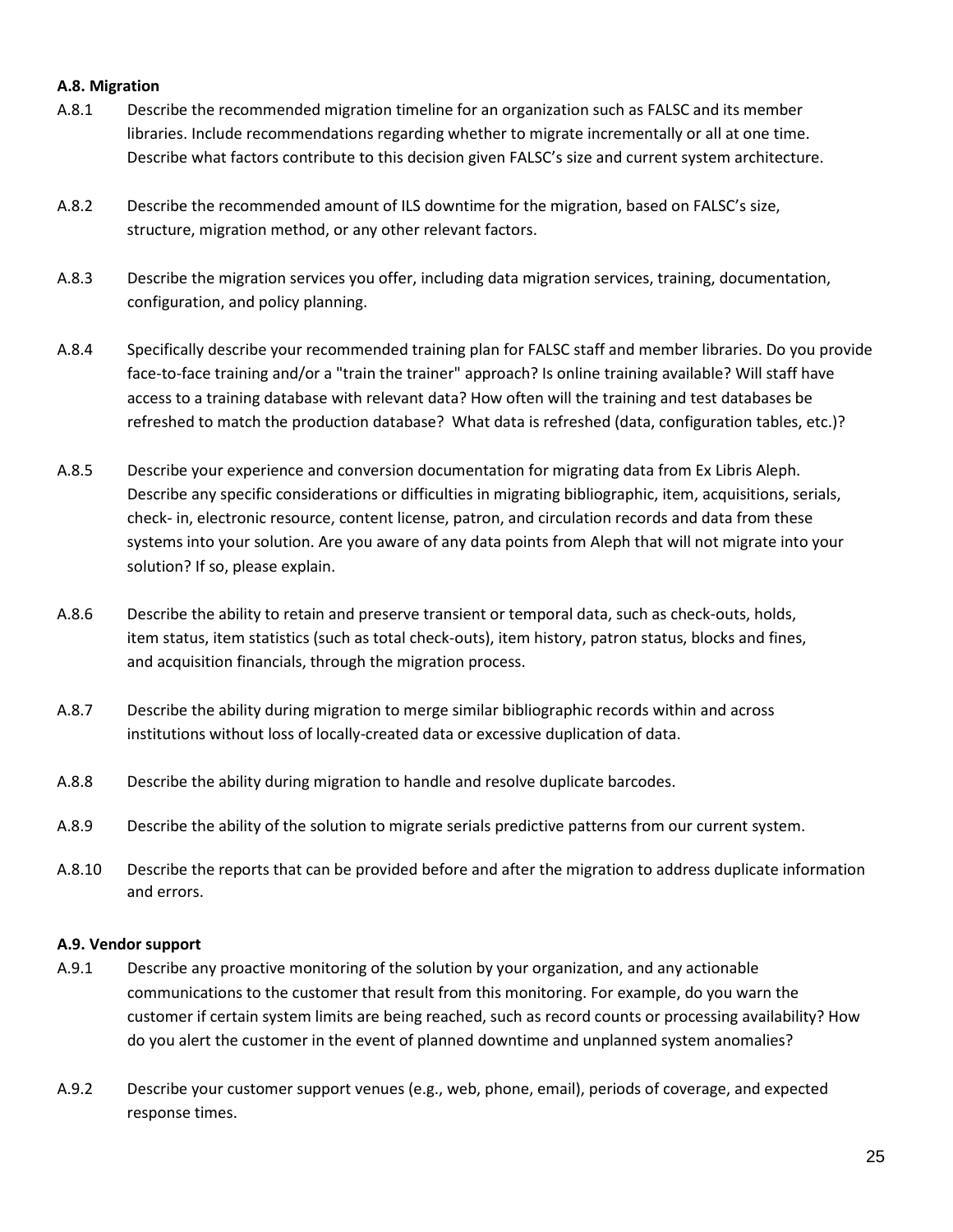- A.9.3 Describe your customer support model. For example, would you accept support requests from any FALSC staff member or only from designated representatives? How do you prioritize strategies to address reported issues/concerns? Do you provide a primary contact(s) for a given customer account, or do you provide support by geographic region, or by area of specialty (e.g., circulation, cataloging)? Describe your customer support model. For example, would you accept support requests from any FLVC staff member or only from designated representatives? Would you accept support requests from a staff member at one of our institutions?
- A.9.4 FALSC member libraries have a history of actively participating in vendor-centric user community groups to help positively steer product direction and enhance the usefulness of a solution for all community members. Describe any customer community activities you sponsor or support, such as online or in-person venues to allow customers to share ideas and solutions. Include information about annual conferences and attendance and regional interest groups. Do you sponsor user seminars or training focused on your products at a regularly scheduled conference? Do you host user seminars or training at library conferences?
- A.9.5 Describe the product enhancement process, and the role that customers play in determining and prioritizing new features and enhancements. Describe any changes or updates you have made to your solution in the past year as a direct result of customer feedback.
- A.9.6 Describe the frequency and scope of both major and minor releases. How long do you support a major platform release after it has been superseded by a new version?
- A.9.7 Describe the content and delivery method (e.g., context-sensitive, online, knowledgebase) of administrative and end-user documentation sets, as well as the frequency of documentation updates. Also describe the availability of user-authored content such as community wikis.
- A.9.8 Describe the support (including documentation and online forums) provided for APIs and web services that enable the customer to extend management system functionality.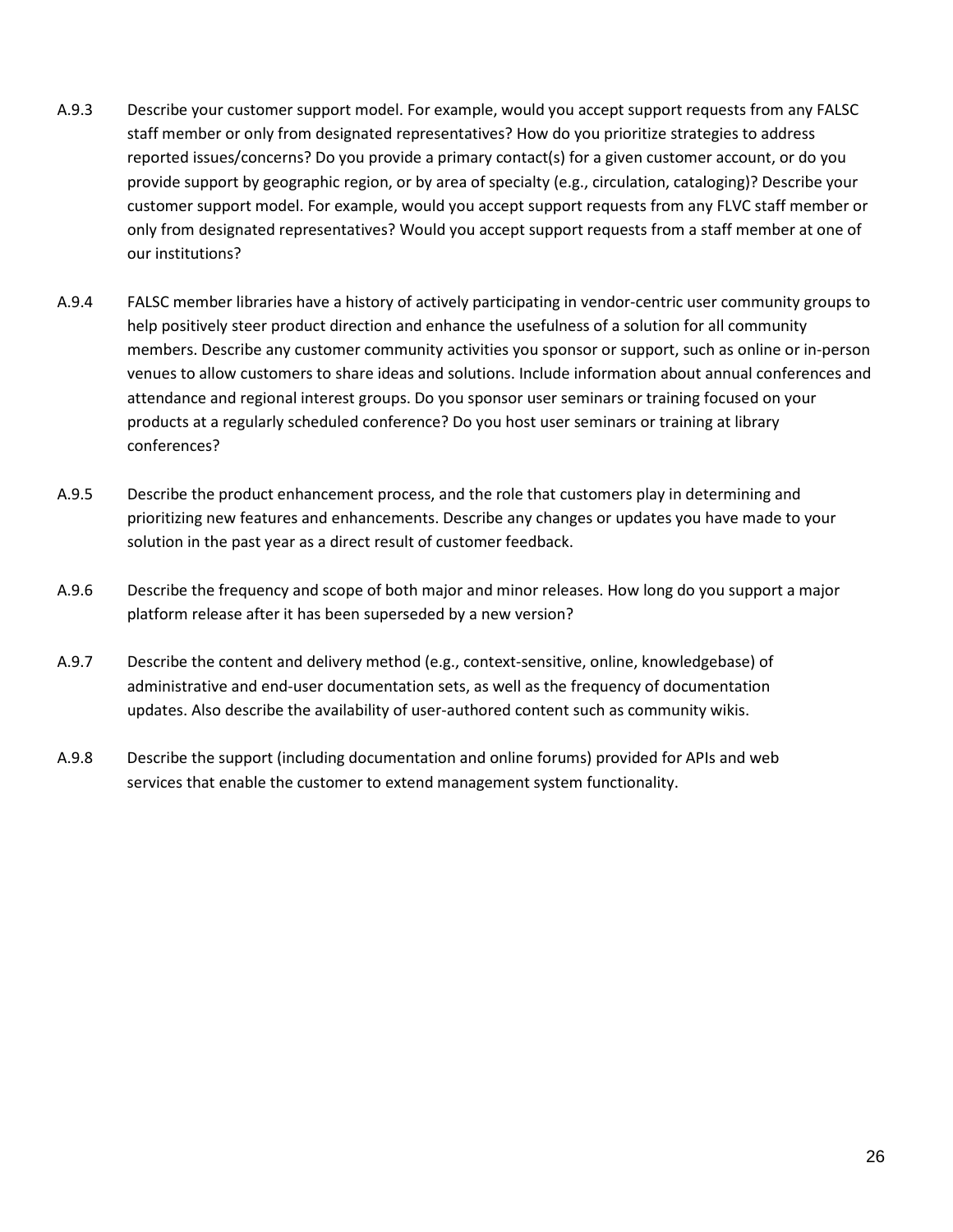#### **B. Staff Functions**

FALSC requires a Next-Gen solution that will exceed traditional ILS capabilities, streamline operations and eliminate redundancies associated with legacy systems that were designed primarily for management of print collections. The proposed solution must optimize current and emerging plans for technical and systems operations for all member libraries in a shared environment. The staff functions must support the discovery, acquisition, description, and maintenance of all library formats, including the tracking and allocation of resources, in an efficient and responsible manner. The solution must be flexible enough to accommodate individual institutional preferences while retaining the ability to eliminate duplicate record-keeping and redundant procedures across member libraries. In addition, the solution must support the processing and preserving of items for their continued use. It must also be able to facilitate management of the growing world of electronic resources while providing the tools to manage the tangible collections in member libraries.

#### **High-level Requirements**

**Operational:** FALSC requires a solution that will be operational for acquisition, description, and management of both tangible and electronic resources with integrated workflows for all resources in an organized and efficient manner. In a new solution, member libraries require that the solution eliminate any silos that currently exist within different library services units, providing for an integrated workflow that allows a staff person (with the proper permissions) to access any component of the system that is necessary for them to efficiently achieve the overall goal.

**Facilitate effective collection management:** FALSC's highly collaborative environment requires a solution that can support the entire lifecycle of a library resource from selection, acquisition, access, maintenance, support, evaluation, and deselection of resources/objects/records.

**Flexible:** FALSC consists of many institutions with a variety of business requirements. The solution must support flexible options in dealing with a variety of vendor systems, purchasing systems, and local third- party systems within one integrated workflow. The solution must manage many different vendors' administrative (and other types of records') metadata packages.

**Collaborative yet unique:** Each FALSC member brings unique strengths to the whole. Therefore, the consortium requires a solution which will support a structure of shared records while retaining the ability to add and maintain unique local fields as needed.

**Standards oriented:** Collaborative functionality will require adherence to a shared set of standards. The FALSC shared ILS will be required to support current and future standards and frameworks for all record and data types including, but not limited to, licensing, electronic resource, bibliographic, items, holdings, and authority control records.

**Customizable:** As each library is unique, so is each staff member. Any solution must support individual library customization of staff work interfaces for maximum productivity and security while providing institution-only views in staff interfaces, as well as the ability to share and view group information. Displays must accommodate staff who have varying degrees of visual and perceptual needs.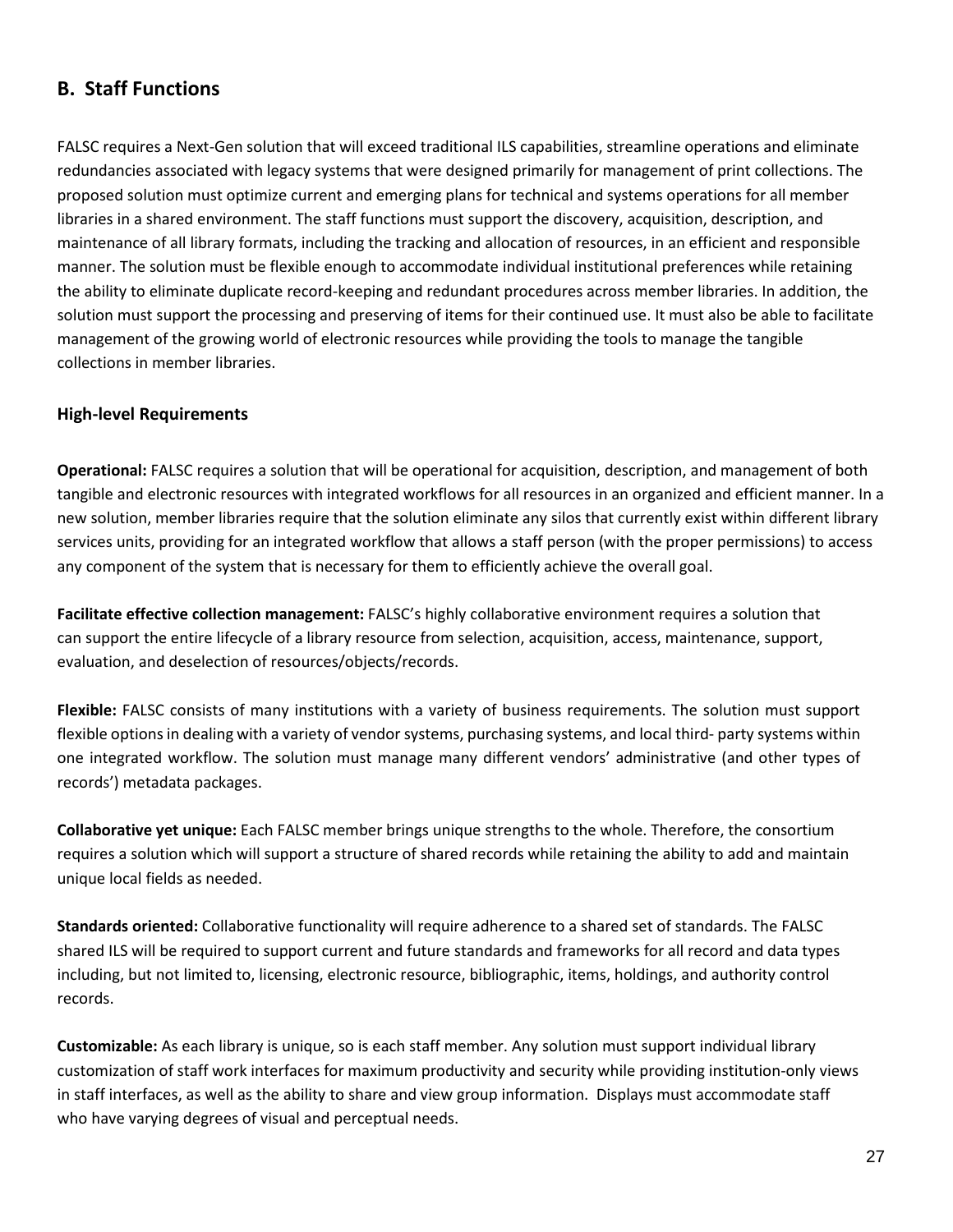**Data management support:** A FALSC shared ILS will be the repository of data which will be used to support collection decisions, provide access, ensure fiscal responsibility, and support the overall operations of each member. Therefore, a solution must support a comprehensive, flexible, and granular reporting structure to import and export system data at no cost, into usable formats.

#### **B.1. Collections and Resource Management**

#### **B.1.1. Collaboration**

- B.1.1.1 Describe what workflows can be integrated across institutions to avoid repetitive data management.
- B.1.1.2 Describe the process of batch loading of records by FALSC member libraries into the shared system. How will duplicate records be avoided or reported if multiple institutions purchase the same record sets? How will designated records or fields be protected from overlay? How will these records be displayed in a shared environment?
- B.1.1.3 Describe what records can be shared across institutions to streamline workflows (e.g., bibliographic, authority, order, check-in, item, license, patron, fiscal, vendor)? Describe how record sharing is dynamic or flexible, and the ease or difficulty of changing sets of records from local control to shared control. Can each institution customize shared data with local data, (e.g., customer representative contacts, account numbers)? How are these records created from hybrid shared/local data and protected from unauthorized access or overlay?
- B.1.1.4 Describe how the solution supports the ability of libraries to do cooperative collection development in a shared environment through access to common files of on-order materials and check-in records. In a shared environment, how can member libraries become aware of what other libraries are purchasing either from individual vendors or from specialized approval plans? Is there a solution for consortial budget management? Describe how the solution notifies member libraries automatically when another library cancels a publication to which both subscribe. Describe how the solution allows member libraries to see when they hold the last copy of an item in the consortium. Does the solution alert a member library that an order request (of all types: print, electronic, shared, PDA) is a duplicate of an item owned by another library in the consortium?
- B.1.1.5 Describe how each institution will manage local handling of information (e.g., binding information, donor information, processing notes) in a shared environment.
- B.1.1.6 Describe how the solution will allow for the management and maintenance of a shared bibliographic and authority control file. How is the electronic format differentiated from print in public display?
- B.1.1.7 Describe how the solution will handle access to electronic resources in a shared bibliographic environment where libraries may have different contractual arrangements with the same vendor. Describe the contractual tracking facility for license negotiation and trials, renewals, and cancellations. Where will individual links to electronic resources be stored and displayed in a shared environment?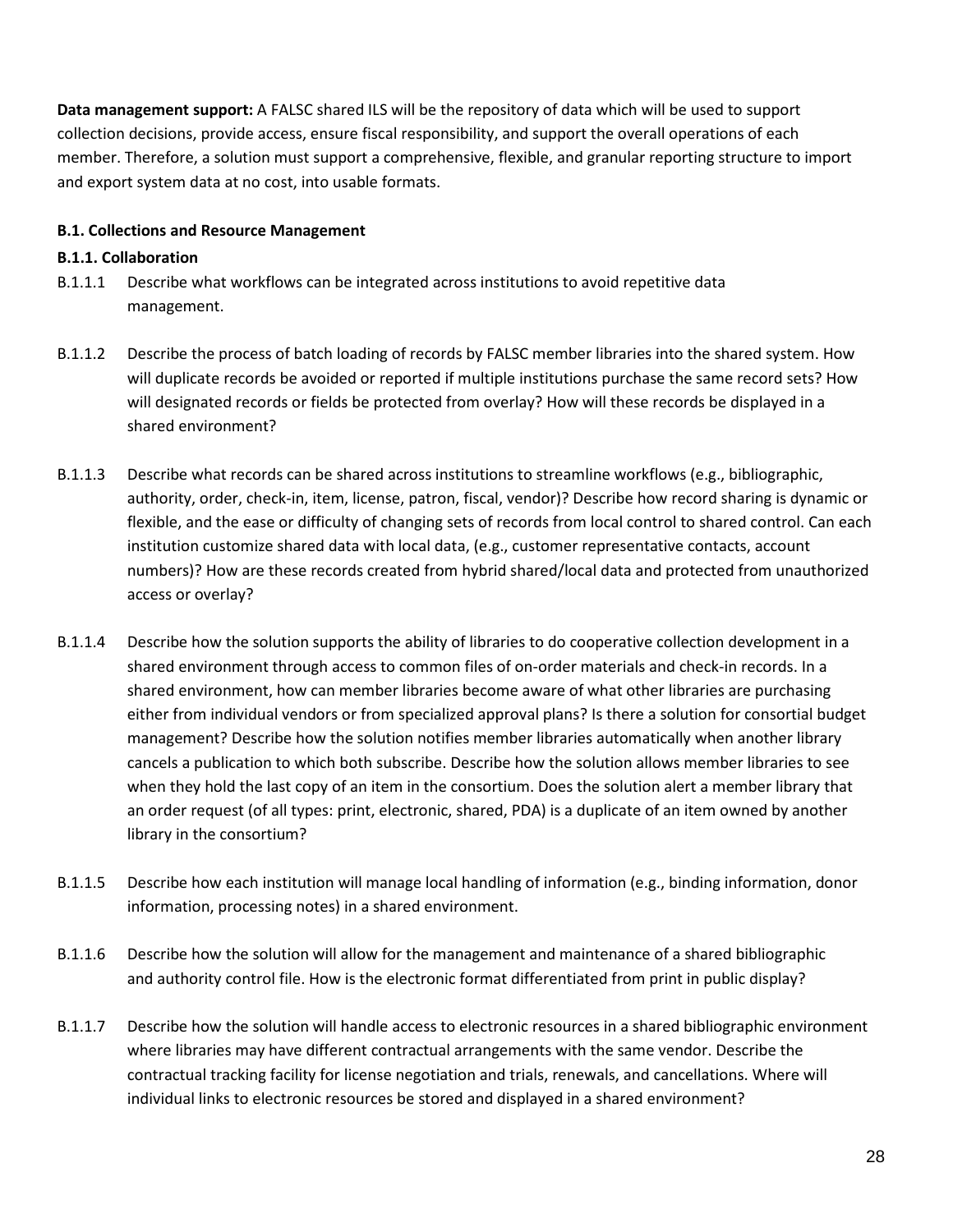#### **B.1.2. Integration**

- B.1.2.1 Describe the solution's integrated workflow from the point of material selection to circulation. How do materials move through the library pipeline? Can the workflow be tracked step-by-step?
- B.1.2.2 Describe the interaction between the e-resource component and the other functional system components (e.g., acquisitions, batchloading, interlibrary loan, course reserves, fiscal, and public interface).
- B.1.2.3 Describe separately how the solution supports the integration between interlibrary loan and course reserves with acquisitions to provide support for purchase-on-demand programs.
- B.1.2.4 Describe the local options for customizing the integration of workflows (for example: Can the system support multiple cataloging queues? Can the solution support multiple labeling queues?) Describe the system's support for workflow tracking such as automated reminders or alerts. Describe how items are tracked within an institution, including within a single department. If codes are used, can they be easily modified, added, and removed? Can these codes be used to permit or restrict the patron's ability to request material via the discovery tool?
- B.1.2.5 Describe how the ILS integrates with third-party software that supports an automated retrieval facility, such as Dematic.
- B.1.2.6 Describe the solution for on-screen display and printing for integrated workflow for any given record or a list of records, e.g. ability to print the bib, item, order and circulation of a given title(s).

#### **B.1.3. Acquisitions Management**

- B.1.3.1 Describe how the solution supports the acquisitions workflow, including selecting, ordering, receiving, invoicing, claiming, payment, and note-taking. Describe how order data is stored in relationship to bibliographic and item data, including linking an order record to multiple bibliographic records. Describe the ability to modify an existing order or move an order to a different bibliographic record. Is there a function to alert staff regarding orders that have been encumbered for a long time, e.g. >4 months?
- B.1.3.2 Describe how the solution supports automated selection, ordering, invoicing, and claiming with vendors, using standards like EDIFACT and X12. Can these transactions be completely automated? How are data sent and received in this manner integrated with acquisitions and local financial modules? How does the solution check and report duplicate records?
- B.1.3.3 Describe how the solution tracks all acquisition transactions. Is there a log generated? If so, what types of transactions are recorded? How long are these logs kept in the system?
- B.1.3.4 Describe the solution's ability to import bibliographic records individually or in batches from a vendor, including the automatic creation of order, invoice, and/or item records from data supplied by the individual institution. Can imports of records be targeted to or away from certain groups of records or record formats? For example, electronic order record loads for print books should not match e-resource records.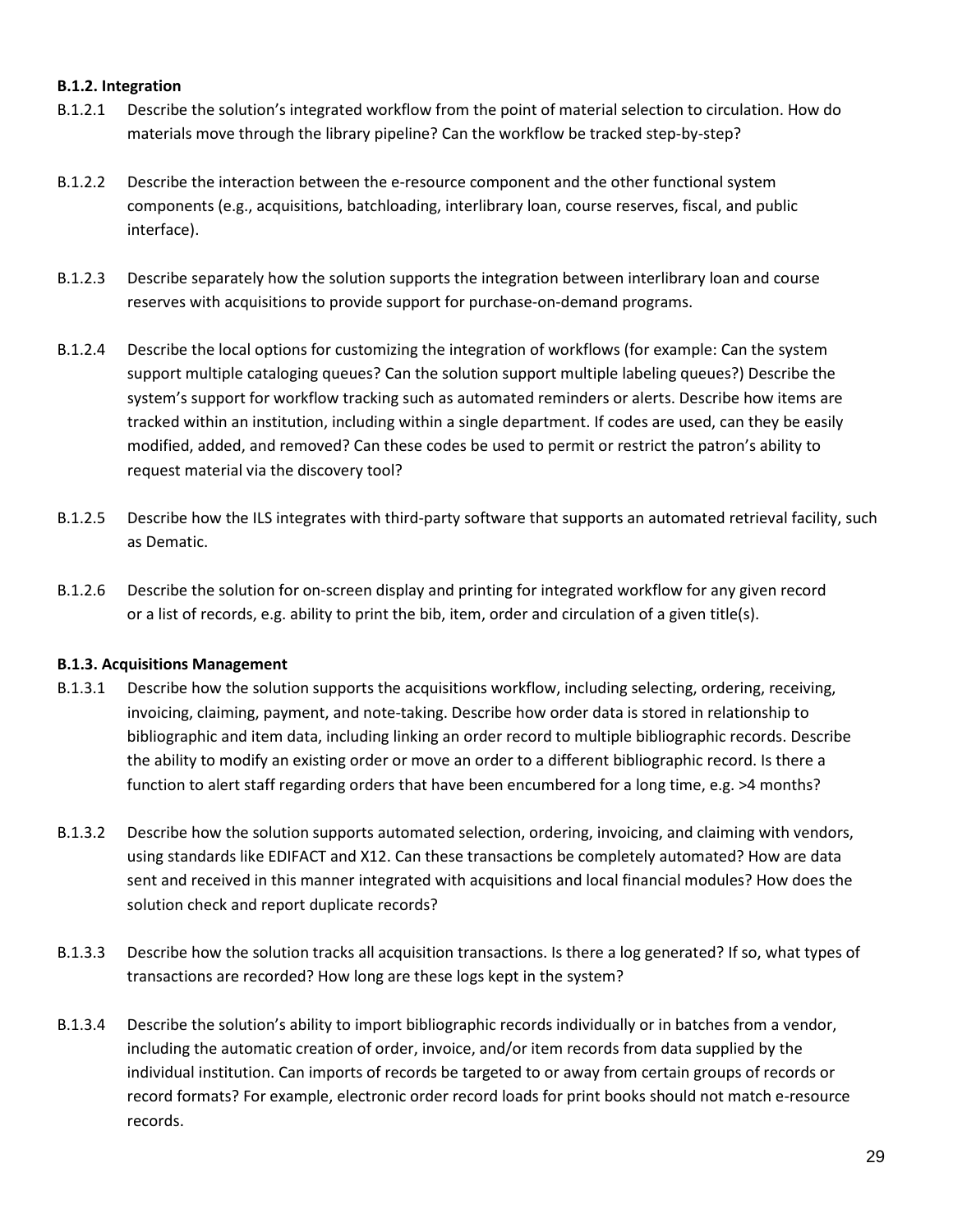- B.1.3.5 Describe if there are any solutions to link scanned or emailed versions of invoices into the system. If so, which document formats are supported?
- B.1.3.6 Describe the solutions for invoicing for "patron-driven-acquisitions" including short-term-loans within the PDA. Does the system support deposit and prepayment accounts? Can the system handle credit transactions even when they are not linked to a specific title?
- B.1.3.7 Describe the solution's ability to edit a closed and paid invoice.
- B.1.3.8 Describe system safeguards to prevent overspending on a fund.
- B.1.3.9 Describe your solution's support for ordering and claiming including print and electronic submissions and what electronic submission protocols are supported.
- B.1.3.10 Describe how the solution supports the creation of brief bibliographic records for ordering purposes, if there is no bibliographic record available. Conversely, describe how the solution supports non-purchased materials, such as gifts or government documents that require a bibliographic record but do not necessarily have an order or invoice.
- B.1.3.11 Describe the fund structure for acquisition payments and the invoice creation and payment workflow. Is there a limit on the number of funds? Can multiple funds be used to pay for a single order? Can multiple funds from different institutions be used to pay for a single order? Or can a transfer of funds be available across a chart of accounts for consortia cost sharing functions? Is there a character limit to fund codes and can the solution support alpha-numeric fund codes?
- B.1.3.12 Is financial information, such as orders and invoices, visible to other institutions? Describe how an individual institution's financial data is kept secure from other institutions. Does the solution support separate accounting units within an institution? Does the solution accommodate different fund code systems for individual institutions?
- B.1.3.13 Describe the solution's support for storing and sharing vendor data and how it is used in different functional areas. Can vendors be shared across institutions or can each institution maintain its own list of vendors? Describe whether the system has the capability to track the change of vendor (due to mergers and acquisitions), including name, contact, and other information.
- B.1.3.14 Describe the solution's ability to integrate with campus/state financial systems such as Banner or Peoplesoft, including export and import of financial transactions such as payment of invoices by various methods.
- B.1.3.15 Describe how the solution will handle taxes for material purchasing. Will the solution be able to track tax exempt status?
- B.1.3.16 Describe the solution's financial reporting functionality, including granularity of data retrieval and level of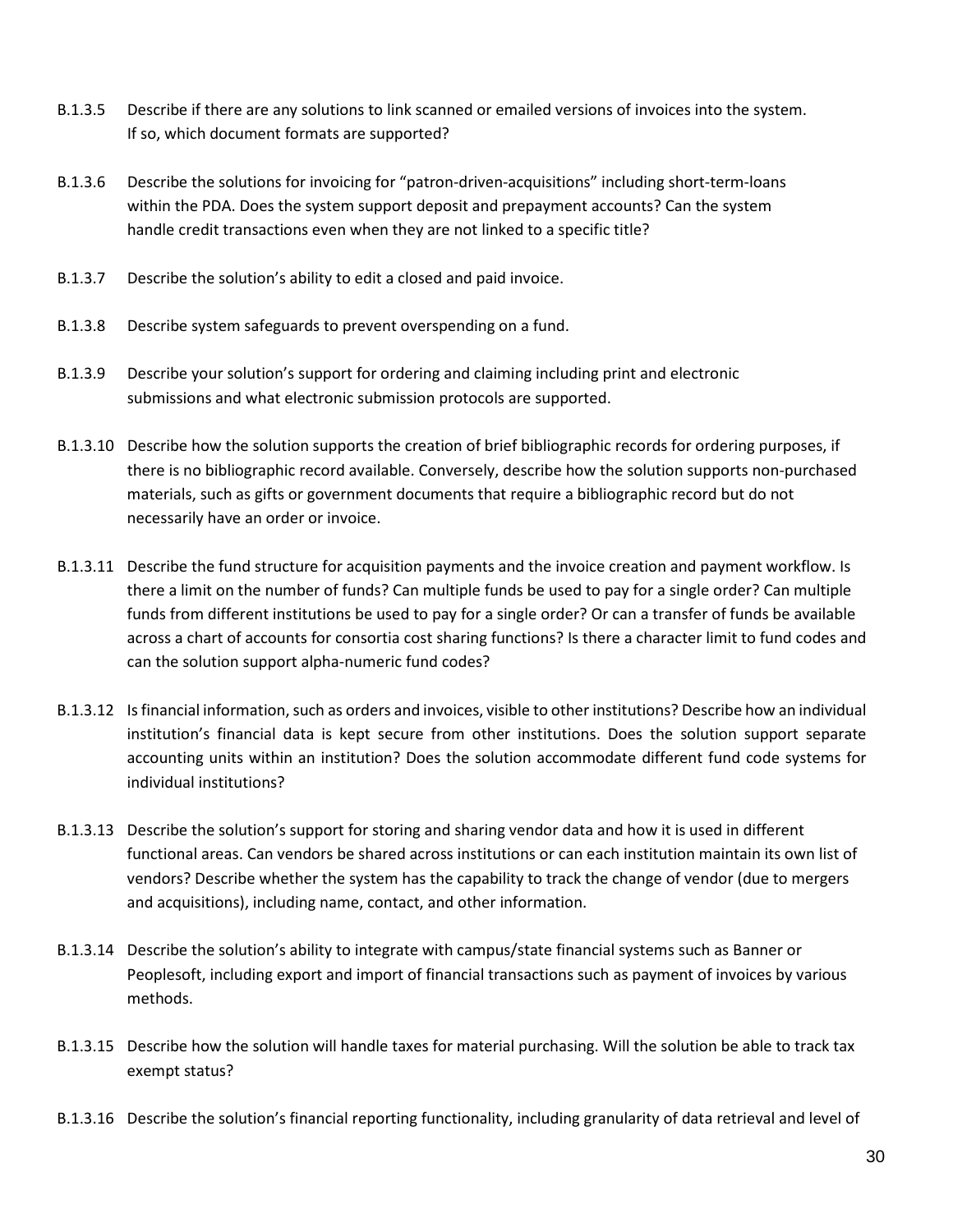local and consortial customization, without intervention by the solution vendor. Is the financial reporting functionality performed in real time?

- B.1.3.17 Describe the solution's support for fiscal-year closing functionality. Will the solution support a variety of fiscal-year opening and closing options (e.g., biennium versus calendar year)? In what format and for how long can fiscal close records be retained? Describe the solution's support and options for opening the new fiscal year. Will the system roll-over orders not yet received to the next fiscal year?
- B.1.3.18 Describe what records or data are stored in the solution from acquisition processes and for how long. Can individual institutions choose custom retention periods for specific kinds of data? What kind of audit trail is available? Are reports available in print and electronic formats for storage? How long are reports available? Describe system capability for archiving and reporting financial data and expenditures for previous fiscal years.
- B.1.3.19 Describe the solution's unique record identifier for acquisitions record types. How is that attribute assigned, and how can it be used as a persistent identification of resources' records.
- B.1.3.20 Describe the solution's support for generating statistics from acquisitions records. Explain which data cannot be included in reports. Describe how data can be extracted across record types, including: order, vendor, item, bibliographic records, and formats. Are the statistics reported in real time?
- B.1.3.21 Describe the solution's ability to retain/remove acquisitions records. Does it have the ability to allow for customizable automatic deletion of records by dates?
- B.1.3.22 Describe how payments are handled, including foreign currencies, partial payments, and resources paid from more than one fund.

#### **B.1.4. Serials Management**

- B.1.4.1 Describe the solution's support for materials management at the issue level, including receiving, item generation, labeling, routing, claiming, binding, modifying, duplicating items, and deleting/extracting. Describe the solution's ability to streamline into one step collapsing and editing items to be bound and then automatically changing item status to "sent to bindery". Describe the solution's ability to automatically update holdings statements and records when item/volume, for example when a physical item is sent to the bindery.
- B.1.4.2 Describe the solution's support for creating prediction patterns, importing/migrating prediction patterns, or sharing of prediction patterns for check-in purposes. Describe the solution's ability to reuse prediction and enumeration patterns. Describe how the solution supports externally supplied check-in data, for example data coded in bibliographic MARC tag 891. How can these functions work for electronic serials? Can the solution trigger a reminder for verification of full-text access?
- B.1.4.3 Describe the solution's support for managing multiple instances of a given title, including moving to a different title; for example, one subscription to a title might include individual issues, bound volumes, pocket parts, pamphlet supplements, legislative service, and possibly other parts, each received on a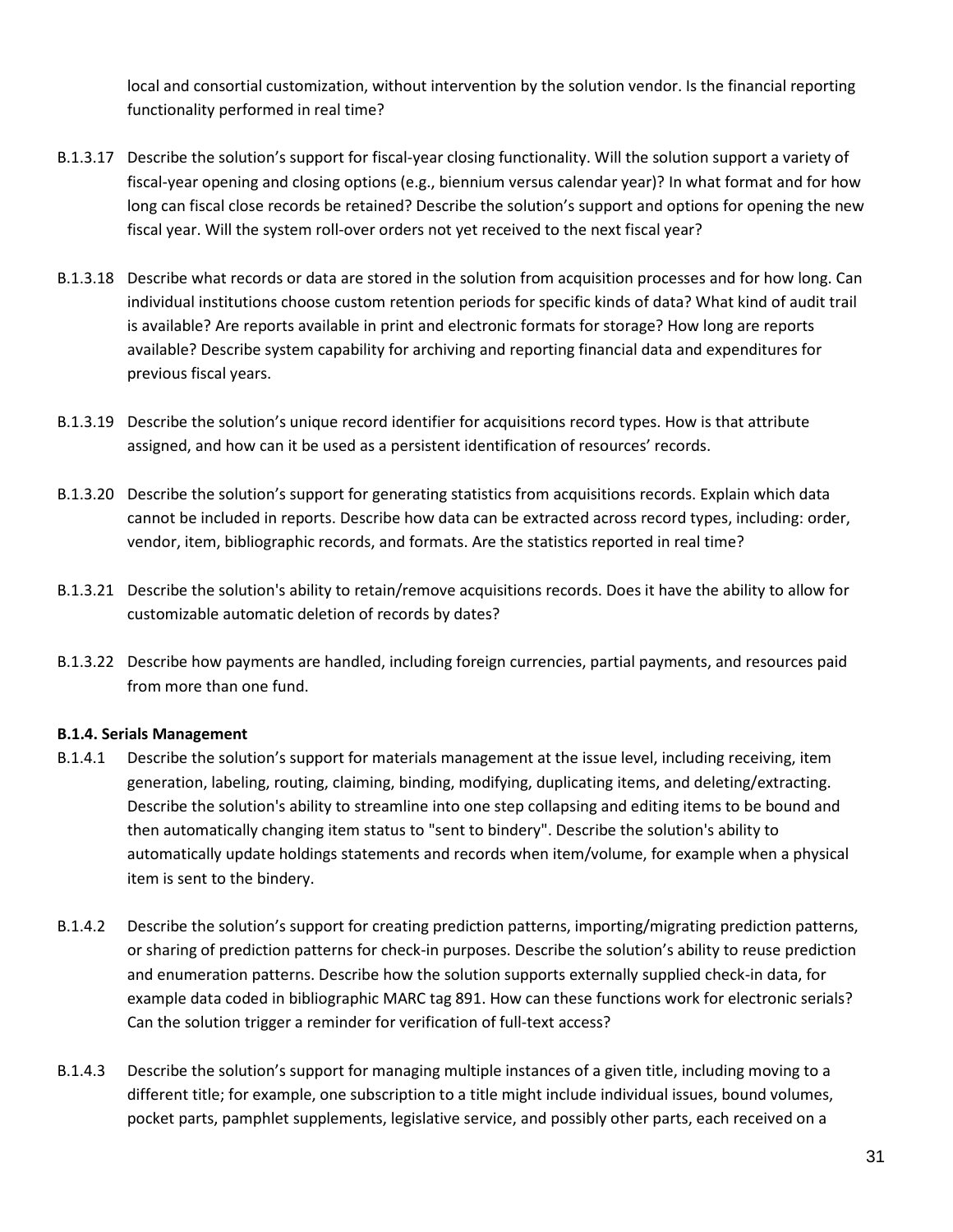regular or irregular basis. Describe how each of these parts can be accommodated and distinguished, either within a single record or on separate records.

- B.1.4.4 Describe the solution's support for recording and receipt of issues via SISAC and/or UPC codes.
- B.1.4.5 Describe the solution's integration of serials claiming across workflows. Describe how the solution supports automated claiming with vendors. Does the solution provide an action date report for claiming issues? Does the solution send claims directly to the vendor? Can the solution generate end of year/month serial claims reports?
- B.1.4.6 Describe the solution's support for current MARC 21 holdings record standards. Specifically, describe how the system's serials check-in system can automatically update the MARC 21 holdings record, including all content related to the 85X/86X paired fields, either during receiving or as a separate function. Describe any solution for conversion between the holdings statements and records for issues received.
- B.1.4.7 Describe system support for generating statistics from serial records (e.g., number of active subscriptions, number of pieces received, number of invoices paid through specified subscription agent). Can these statistics be reported in real time?
- B.1.4.8 Describe the solution for global change for all items regardless of item status.
- B.1.4.9 Describe any solution for creating route lists (checking out) for issues routed to another location. How does the serials process interact with Circulation?
- B.1.4.10 Describe the solution's management of multiple titles bound together in a single volume.
- B.1.4.11 Describe the solution's management of bibliographic records/data related in hierarchical (whole/part) relationships. Example: A serial cover record for a standing order related to monograph records for individual titles.
- B.1.4.12 Describe the solution's ability for to accommodate large numbers of item records from multiple institutions linked to a single bib. Describe the solution's ability to display item records within holdings locations, in both the staff interface and the discovery tool.

#### **B.1.5. E-Resource Management**

- B.1.5.1 Describe how the solution supports the overall management of electronic resources. How does it support this functionality in a consortial environment?
- B.1.5.2 Describe the creation, maintenance, and deletion of electronic resource records within the system, including the representation of packages and parent/child resources. Describe how records can be batch uploaded into the system via a variety of sources (i.e., spreadsheet, MARC, csv file, etc.) What fields are available in the resource records? Can new fields be added, and can they be specific to one institution or must they be shared across all institutions in CFPP? Does the solution support the use of templates for manually inputting resource records?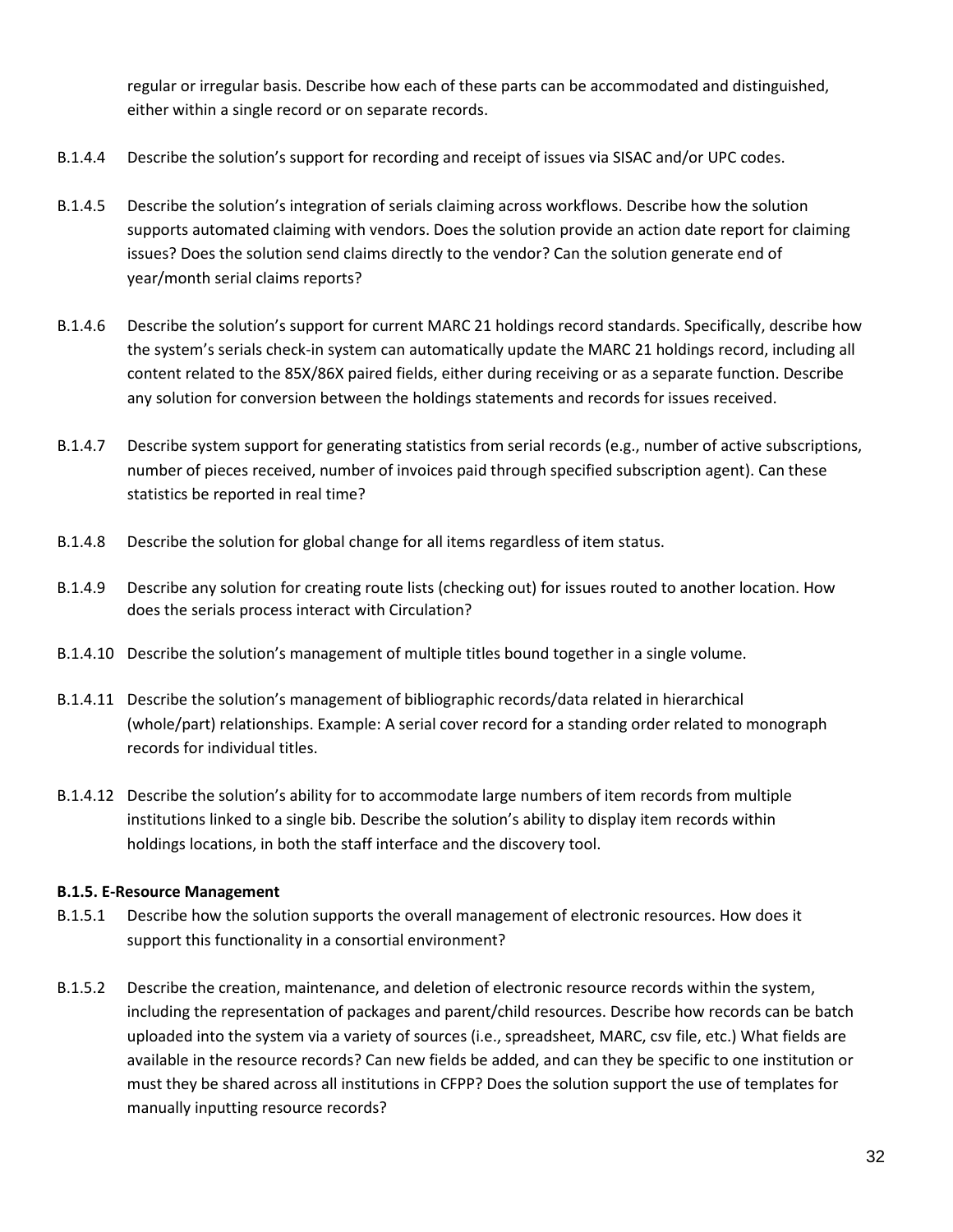- B.1.5.3 Describe how staff can search for resource records within the system. Are there options for limiting by institution, type of resource, vendor, etc.?
- B.1.5.4 Describe how staff can navigate from the resource record to associated records for license(s), contact(s), statistics, and acquisitions/orders.
- B.1.5.5 Describe how resource records and order/acquisition records are linked in the system.
- B.1.5.6 Describe how the solution generates cost per use statistics, particularly in a consortial environment. What options are available to provide these reports on a fiscal or calendar year?
- B.1.5.7 Describe how the solution manages subscription renewals and the management of demand driven acquisitions/patron driven acquisitions/evidence-based acquisitions (DDA/PDA/EBA) materials.
- B.1.5.8 Describe the creation, maintenance, and deletion of contact records within the system. Explain how these records can be uploaded in batch from a variety of sources. How are these records linked to resource records? Can contact records be shared among institutions, and if so, how? Can sensitive data in contact records (such as passwords) be restricted to certain individuals?
- B.1.5.9 Describe how the solution manages licenses and license terms. How are license terms entered into the system? Can they be uploaded in a batch process? Can license documents be attached or uploaded to the system? Are there templates that can be used to input license data? How are resource records and license data linked? Can licenses be linked to multiple resources?
- B.1.5.10 Can license terms such as public performance rights, interlibrary loan terms, prohibitions on automated gathering of data, etc., be displayed to the public? If so, where can the information be displayed (discovery tool, journal list, database list, etc.)?
- B.1.5.11 Describe the workflow management processes that can be used in managing electronic resources, including the assignment of tasks, creating reminders, etc. Please describe how these workflows include other areas of the system including acquisitions, collection management, cataloging, discovery, etc.
- B.1.5.12 Describe the reporting options of the solution for electronic resource management. Describe the standard reports that are currently available as well as how custom reports can be generated. Can these reports be produced in various formats such as XML, HTML, Excel, CSV, etc.?
- B.1.5.13 Describe the solution's support for overlap analysis reports between multiple e-resource packages. Does the institution need to subscribe or own the packages for an analysis to be run? Is the analysis at the title or holdings range level? Describe options for comparisons between existing packages and uploaded holdings from a library's collection (such as print holdings).
- B.1.5.14 Describe the solution's support for common statistical needs such as ACRL or IPEDS reports.
- B.1.5.15 Describe the functions of the solution that support consortia, such as purchases for all institutions as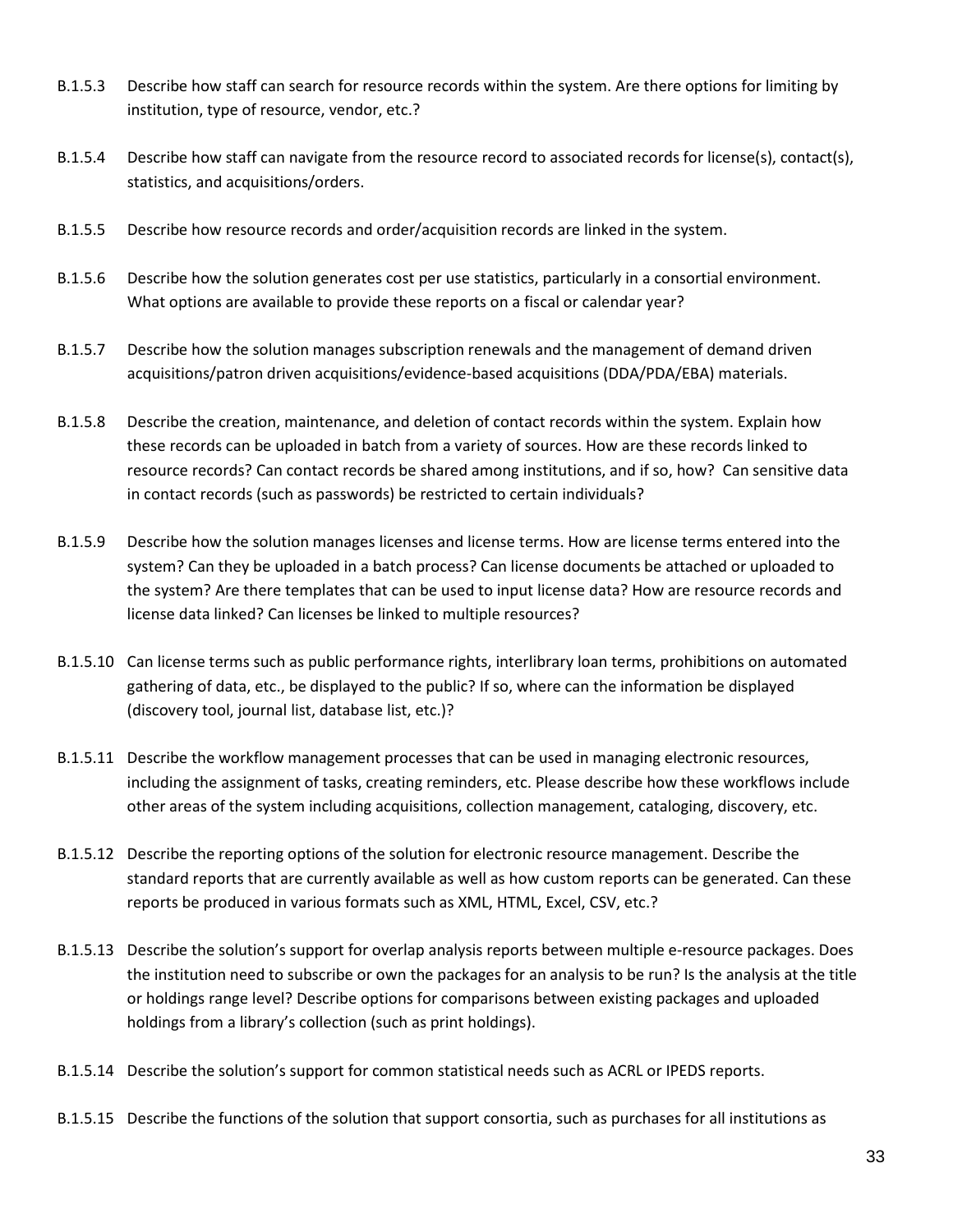well as purchases for a subset of institutions. Explain how the solution can track usage of among these kinds of arrangements. Describe how access to the records are handled at the institution versus the consortia level. For example, can portions of the system be limited to for viewing/editing at the institutional level while other portions be available at the consortia level? Are there any tables or fields that must be shared by all institutions?

- B.1.5.16 Describe how the solution supports the use of APIs with regard to electronic resource management. Are there customized interactions between the solution and other third-party systems? If so, are these interactions happening in real-time? Are they bi-directional?
- B.1.5.17 Describe how the solution supports a Databases A-Z list at both the consortia and institutional level. Describe how the system uses resource and/or bibliographic records to build this list. What fields are available to for display? How can the list be sorted (i.e., alphabetically, by subject, by vendor, etc.)? Can it support the display of various notifications such as resource downtime, trials, new resources, or other temporary alerts? Can it support the display of limited use conditions such as the number of simultaneous uses or limited number of usages per year? Describe what options are available for institutions to customize the display of the A-Z.
- B.1.5.18 Describe how resource records, related bibliographic and license data are represented in the discovery tool.
- B.1.5.19 Describe the knowledge base for the solution. What is the frequency of the updates? What is the source of knowledge base information? How do you solicit current information from vendors and publishers? Which vendors and publishers are represented? What kind of materials are included in the knowledge base (i.e., journals, eBooks, streaming videos, archival collections, etc.)? What kind of holding/coverage dates are supported (e.g., MMDDYYYY, annuals, volumes, issues, seasons, embargoes, rolling access)? Do the packages/content available in the knowledge base contain descriptions? If so, what descriptive elements are included and can they be searched or filtered on by library staff and users?
- B.1.5.20 Describe how library staff maintain their holdings in the knowledge base. Demonstrate how selecting and deselecting title and packages are done both by the consortia and institutional level. Describe options for selectively downloading from the knowledge base. Does the solution allow for editing or updating records in batch?
- B.1.5.21 Describe how resources not represented in the knowledge base can be uploaded and made available.
- B.1.5.22 Describe how library or consortia staff can report errors in the knowledge base or request that packages be added. What is the normal turnaround time for these issues to be addressed?
- B.1.5.23 Describe how the knowledge base distinguishes Open Access/Free content from other sources. Is it an attribute that both staff and users search and filter?
- B.1.5.24 Describe options for tracking perpetual access and other entitlements. Can these be imported from license and/or EDI data?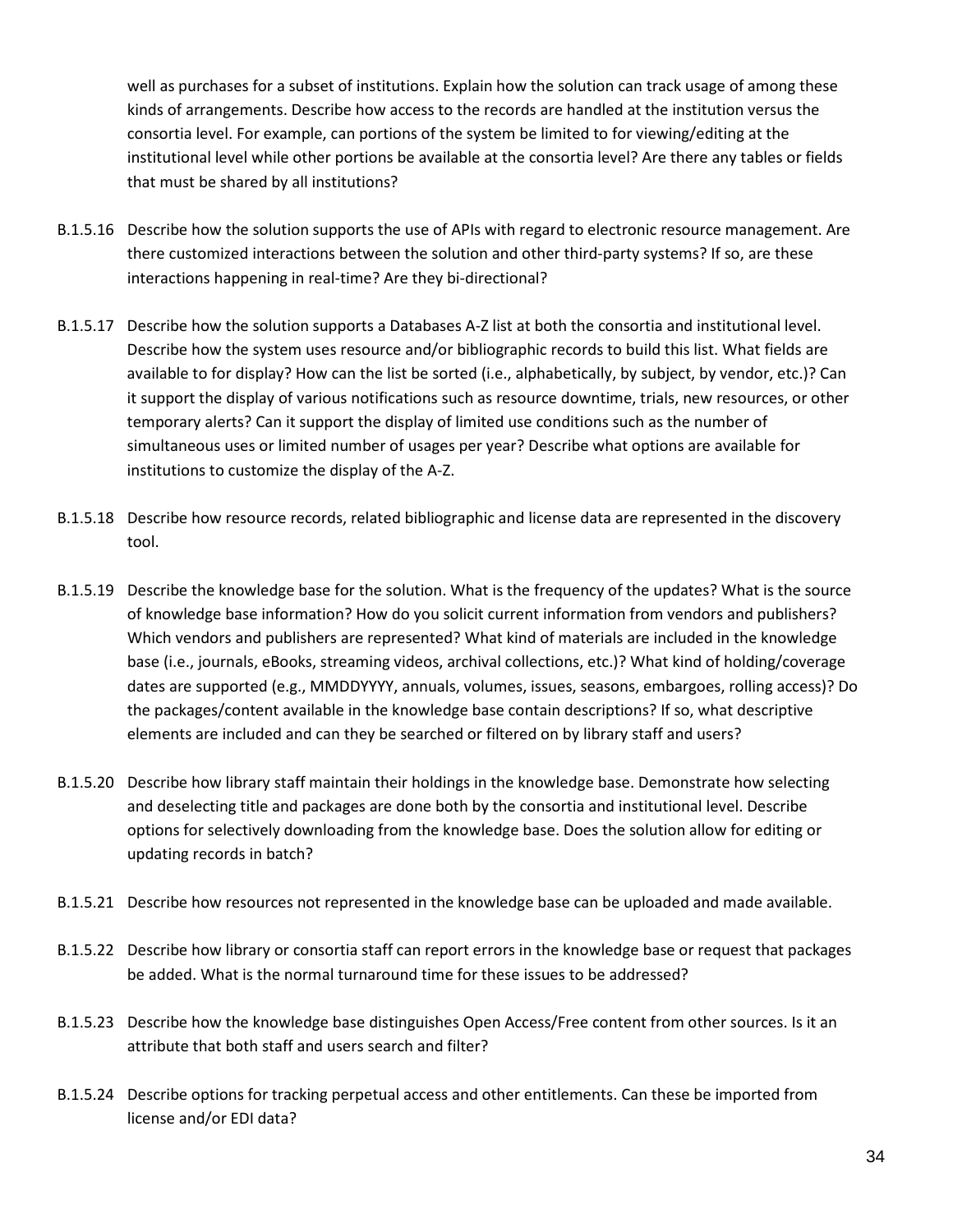- B.1.5.25 Describe the solution's A-Z journals list. Can the list be customizable so that serial and non-serial holdings be separated or combined? Can print periodicals be included in the list?
- B.1.5.26 Describe the solution's link resolver features and capabilities. What version of OpenURL does it support? Does it support link-checking, and if so, what options are available for reporting?
- B.1.5.27 Describe options for creating and using PURLs as persistent links to resources.
- B.1.5.28 Describe the solution's support for proxy services. Does the system have its own tool or does it integrate with an external product such as EZProxy or OpenAthens? Describe how the solution handles proxy strings. Does each URL require the proxy to be attached individually or are there universal options? At what levels can the proxy be set: title, package, content provider? How can Open Access and free resources be managed in light of proxy tools?
- B.1.5.29 Describe the solution's support of industry standards, including SUSHI, COUNTER, SERU, OpenURL, and KBART.
- B.1.5.30 Describe the solution's support for gathering usage statistics, including the use of current COUNTER and SUSHI standards. How are statistics gathered manually? How are non-COUNTER statistics gathered? How are statistics stored in the system and for how long? Which of the COUNTER compliant vendors can the solution accept COUNTER data from, and which can the solution accept COUNTER data via SUSHI?

#### **B.1.6. Collection Maintenance**

- B.1.6.1 Describe how the solution supports the processing of physical materials, including support for spinelabel printing, either through the solution itself or via a third-party solution. How can these processes be scaled at the consortial level as well as locally managed? Describe the process for customizing multiple label layouts and printer options.
- B.1.6.2 Describe the methods and formats for exporting binding information to a file and the method for generating binding information from the solution to send electronically to a vendor, including the interaction with bindery software. Describe which bindery communication protocols are supported.
- B.1.6.3 Describe how the solution generates binding preparation reports or reports which facilitate preservation assessment.
- B.1.6.4 Describe how the solution allows staff to generate reports on their institution's collections (e.g., reports based on collection age, collection usage, expenditures). Are these reports real time? Could they be used for inventory and weeding decisions? Describe how the solution allows for flexible customization of data fields.
- B.1.6.5 Describe how the solution supports transferring materials between institutions, allowing for flexible or joint ownership, and particularly to a shared storage facility. How will materials acquired at one institution and then transferred to another institution for housing and check-out be handled? Will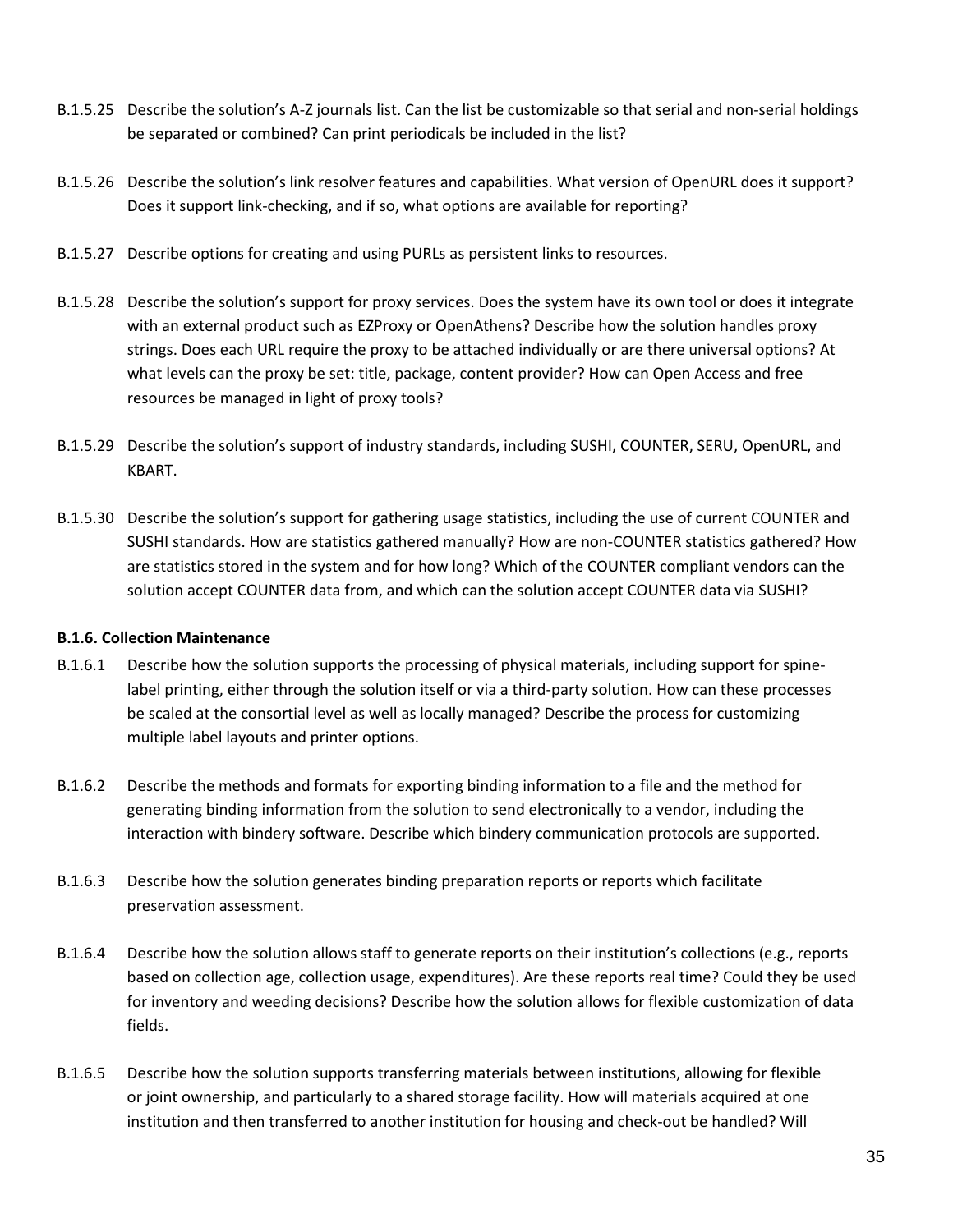the solution allow for the use of one barcode with access to reports by both/multiple institutions?

#### **B.2. Description and Metadata**

#### **B.2.1. Cataloging**

- B.2.1.1 Describe how the solution can import and export bibliographic, holding, and authority records in MARC 21 Format and future frameworks from OCLC Connexion and other sources of bibliographic data. Describe plans for future incorporation of BIBFRAME records into the database. Describe support for retroactive conversion to BIBFRAME.
- B.2.1.2 Describe how the solution provides for display of all valid and invalid MARC content designators (field tags, subfield codes, indicators) on the cataloging workstation and suppresses display of codes in the discovery product. Describe how record display is handled for all aspects of the solution, including staff workstations, public interface, Web browser, and mobile devices and platforms.
- B.2.1.3 Describe how the solution manages multiple classification schema and subject vocabularies. List subject vocabularies and classification schema supported.
- B.2.1.4 In a shared bibliographic record environment, how would an institution's preferred classification be selected and displayed in that institution's public catalog?
- B.2.1.5 Describe how the solution populates classification information into newly created holdings or item records.
- B.2.1.6 Describe how the solution allows for inputting ALA diacritics and characters in non-roman scripts. Describe how ALA diacritics and characters in non-roman scripts are stored, indexed, displayed and searched. Include any specific requirements for peripheral hardware or software to ensure this support. Describe how the solution supports display of Unicode characters in all screens of the solution.
- B.2.1.7 Describe the solution's support for the cataloging and display of bidirectional scripts.
- B.2.1.8 Describe how the solution supports unique local data needs within a consortial environment of shared records. Describe how the solution will support and protect items holdings, links, local notes, access points, classification schemes, and other unique metadata (such as PDA records) while synthesizing it into a consortial database. Describe how the solution provides for the input, manipulation, update, extraction, and deletion of a single library's data without affecting the local data of other libraries.
- B.2.1.9 Describe how Resource Description and Access (RDA) is implemented within the solution including adjustments to MARC coding, display in the library staff and discovery interfaces, and how this enhances user experience. Describe how RDA concepts are integrated into staff workflows within the system.
- B.2.1.10 Describe how the solution integrates with the RDA Toolkit.
- B.2.1.11 Describe how the solution offers automated tools that convert AACR2 bibliographic records to RDA.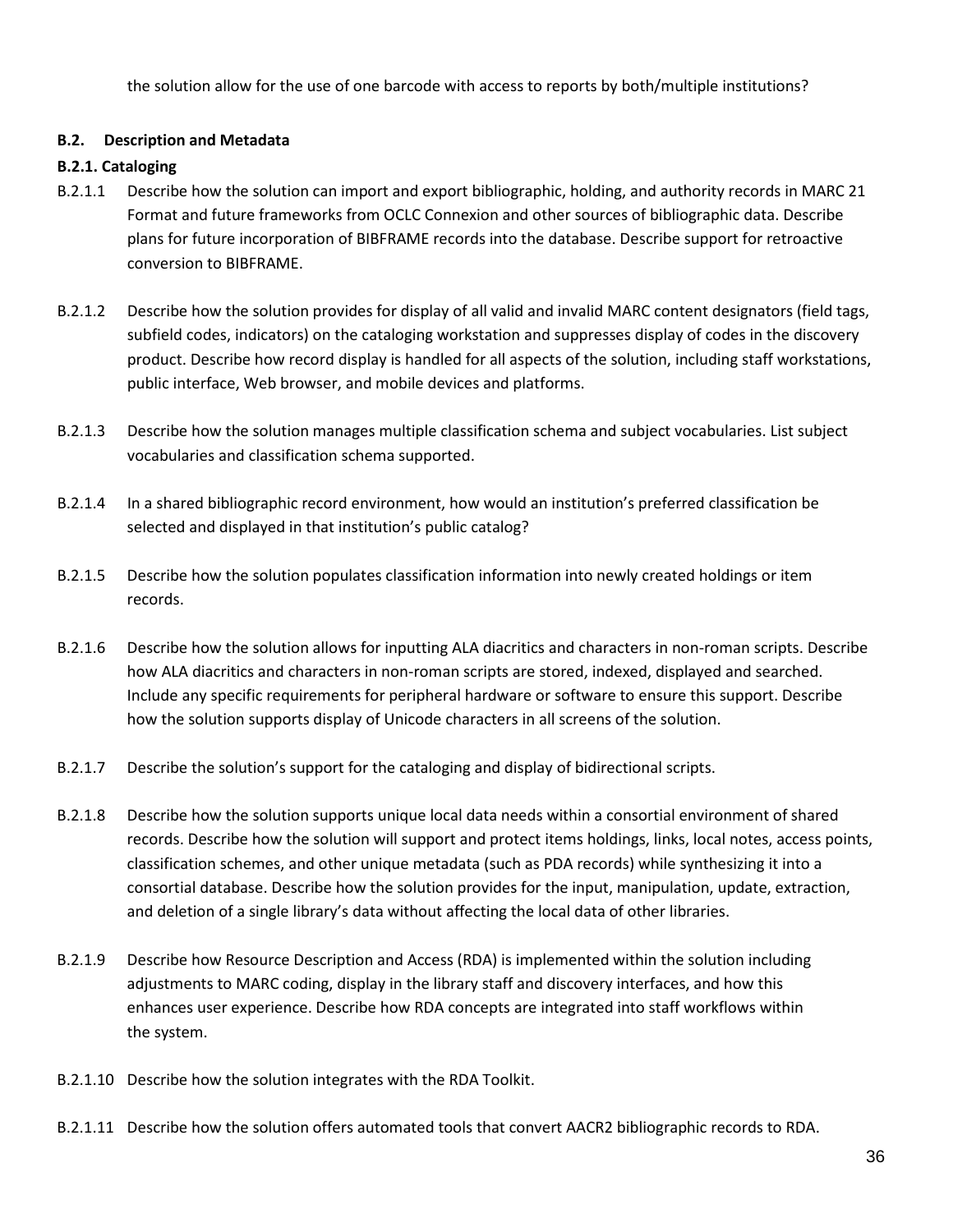For example, spelling out abbreviations in a 300 field or displaying prompts for corrections or changes.

- B.2.1.12 Describe how the solution display FRBR-LRM relationships in the staff interface.
- B.2.1.13 Describe how editing is handled in a multi-user environment. How are users informed when a record is in use by staff at another member library? How long does a record remain locked after it's no longer being used by another staff member? How are users informed (if at all) that a record is available for use?
- B.2.1.14 Can the system input/output in Excel and other formats? Are report formats customizable at the local level?
- B.2.1.15 Describe how the solution supports batch export/import of data to support external editing in tools, such as MarcEdit. Describe how the solution supports spreadsheet-type viewing of selected data from large numbers of records with sort, select, and update functionality. Describe how the solution supports precision selection of groups of records and of specific data within records for batch editing. Describe how the solution supports the ability to apply conditional specifications to batch processes, such as assignment of location information and partial merges or overlays.
- B.2.1.16 Describe the solution's ability to identify records associated with specific data loads.
- B.2.1.17 Describe how the solution provides any cataloging statistics, such as bibliographic and holdings database trends, for added or deleted records categorized by holding location or institution, by time period of these actions, and by cataloger activity. Is that data accessible to the individual cataloger for his/her own workflows and reports?
- B.2.1.18 Describe the types of keyword and browse indexes available to cataloging/technical services staff members. Is there a limit to how many indexes are available? Is the indexing of records immediate, or is there a delay? Is there a difference in the delay of indexing depending upon type of records and whether the records are newly added or existing records that have been edited?
- B.2.1.19 Describe the inputting and editing capabilities of the solution. Describe how the solution incorporates the following: templates or constant data, drop-down menus, and contextual help including field/element descriptions. Describe how the solution limits inputting and editing capabilities based on staff permissions. Does the solution have the capability to include locally-customizable validation error messages, especially for templates.
- B.2.1.20 Describe the solution's support for locally- defined fields and how these fields are identified as institution-specific.
- B.2.1.21 Describe the solution's support for linked records (e.g., a single item linked to multiple bibliographic records, such as a microfilm reel that includes numerous monographs, each of which has a unique bibliographic record; however, the reel only has one barcode associated with it). Describe how analytic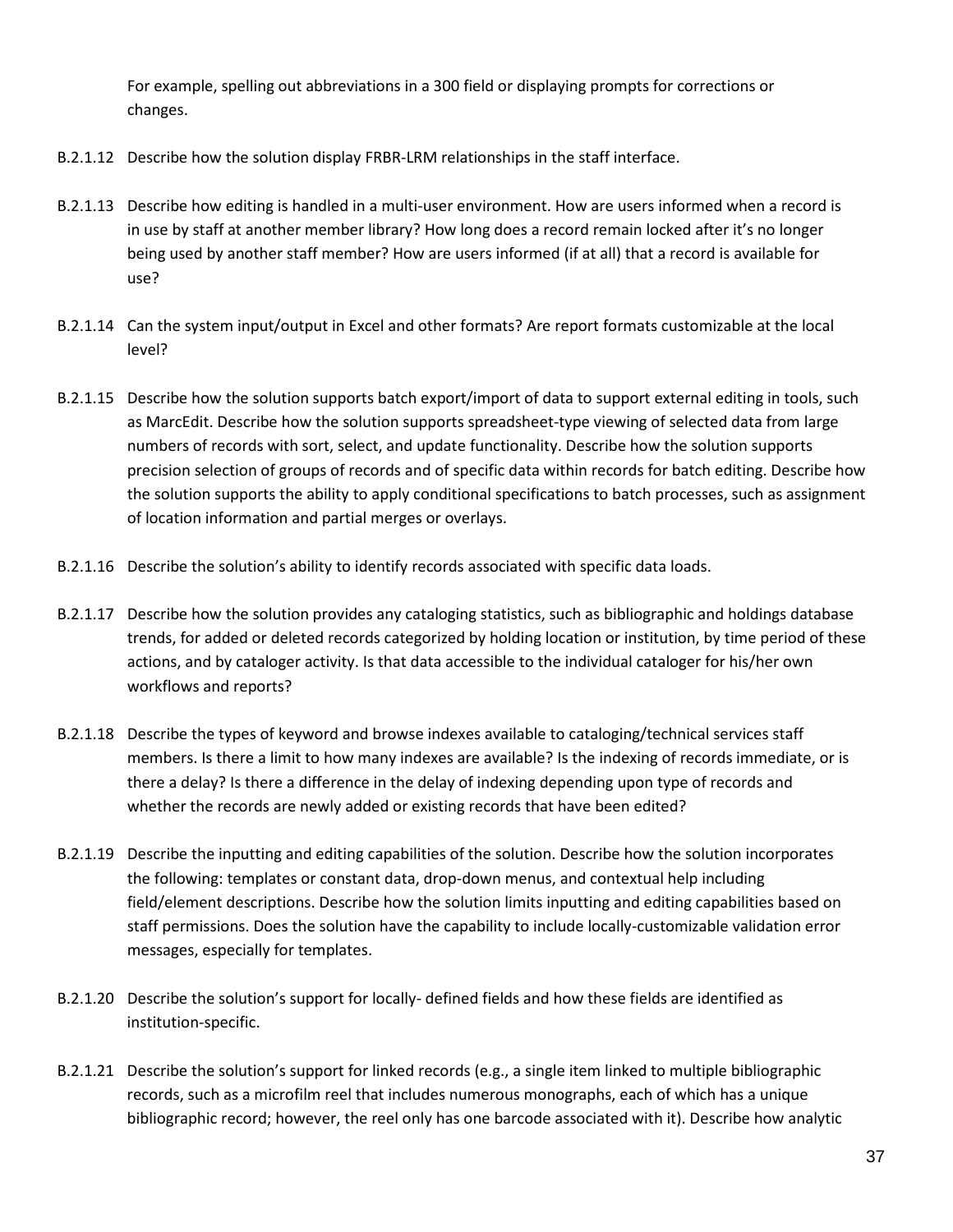sets (e.g. monographic sets) are treated with a set record and the analytic record. How are they linked?

- B.2.1.22 Describe the solution's method of identifying and protecting proprietary records and/or specific proprietary fields that cannot be offloaded or used by another consortium institution.
- B.2.1.23 Describe your company's policy on record ownership. Identify sources of bibliographic records with whom you have established data sharing agreements.
- B.2.1.24 Describe your plans for MARC to BIBFRAME conversion within your system.
- B.2.1.25 Explain the relationship between bib and holdings records and item records. How are item level details held in the system and how does that relate to holdings records?
- B.2.1.26 Describe how item data would migrate to the new system. Will all item data be retained? If not, which pieces of data will be lost?
- B.2.1.27 Describe how formats can be validated between bibliographic, holdings, and item record?
- B.2.1.28 Describe how the solution stores and displays permanent and temporary locations, material type, circulation parameters, call numbers, and enumeration/chronology data for individual items in the catalog.
- B.2.1.29 Describe how items records are moved from one holdings record or bib record to another.
- B.2.1.30 Describe how the available list of collections or locations can be limited to your institution.
- B.2.1.31 Describe how the solution enables and limits individual access to only institution's item records.
- B.2.1.32 Describe how item records can be globally updated. Which fields can be updated?
- B.2.1.33 Describe how updates to holdings records are reflected in the item records and vice versa.
- B.2.1.34 Describe the solution's ability to display numbered volumes and copies in number order within holdings locations, in both the staff interface and the discovery tool.
- B.2.1.35 Describe the level of granularity of reports for item records? Can staff run reports pulling data from different tables (i.e. bibliographic, authority, holdings, item data)?
- B.2.1.36 Describe how the solution enables creation of multiple item records for a single resource, e.g. serials and multi-volume sets.

#### **B.2.2. Holdings Management**

B.2.2.1 Describe the solution's support for holdings records which are fully compatible with current MARC standards, including the export and import of holdings records for both serials and monographs.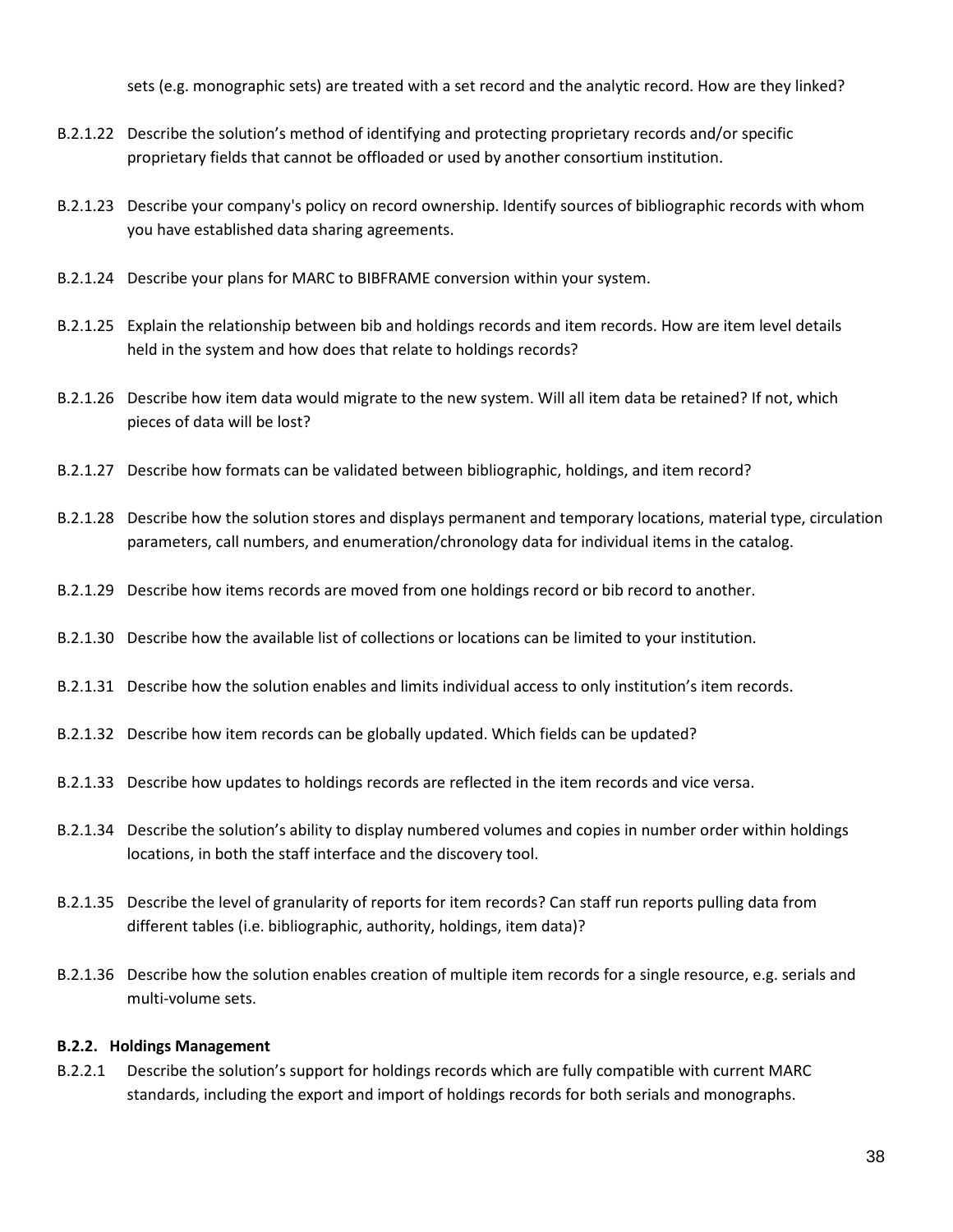- B.2.2.2 Describe the solution's support for the ability to define multiple holdings locations and sub- locations, both consortially and locally. Describe the limit to the number of holdings location codes in the system. If there is an upper limit, what solutions are available if our needs exceed the limit?
- B.2.2.3 Describe how the solution supports setting library holdings in bibliographic utilities.
- B.2.2.4 Describe how one institution's holdings are protected from deletion or editing by another institution.

#### **B.2.3. Authority Control**

- B.2.3.1 Describe how the solution supports current standards for authority data and allows all relevant bibliographic fields to be authority controlled. Describe how the system identifies which fields can be controlled.
- B.2.3.2 Describe how the solution will allow the management and maintenance of a shared authority file. Describe how and if the system allows for locally-created authority records and local fields within the shared authority file.
- B.2.3.3 Describe how the solution manages the import and export of authority data. Describe how and if the solution works with authority vendors to import and export data. Describe how the solution prevents duplication of authority data during import. Describe how the solution enables the removal of duplicate authority data.
- B.2.3.4 Describe the default authority control practices and the ability to customize these practices. Describe how the solution supports headings updates in bibs to match authority record revisions.
- B.2.3.5 Describe how the solution manages and displays cross-references. Describe how locally created crossreferences, both in the staff editing view and the discovery tool, will be preserved and displayed.
- B.2.3.6 Describe how the solution supports unique persistent identifiers and linked data applications. Does the solution index linked uniform resource identifiers like the \$zero?
- B.2.3.7 Describe what reports are available for authority work. Describe how the solution identifies and reports headings which do not correspond to an authorized form.
- B.2.3.8 Describe which external authority files are integrated and available for use in the system. How are they integrated into the workflow?

#### **B.2.4. Quality Control**

B.2.4.1 Describe how the solution supports global changes to entire fields and subfields, and specific strings within fields and subfields in all record types. Indicate which fields and subfields cannot be globally changed. Can specific fields and subfields be protected from global change? Does the system provide previews of requested global changes that can be reviewed before the system makes the changes? Include a description of the preview functionality, types of data reported, ability to search across record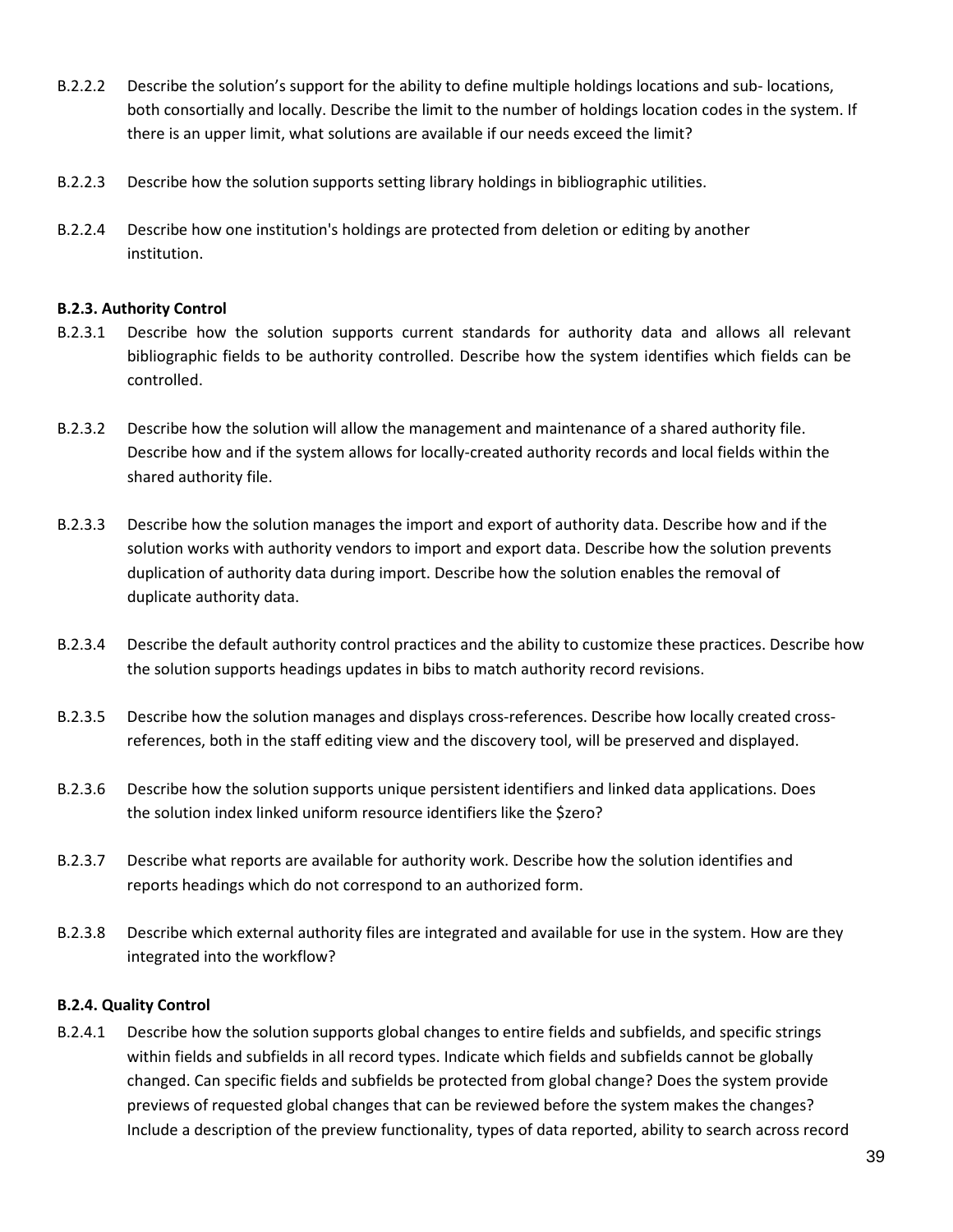types and all fields and subfields within them, output methods, and formats of output data for global changes.

- B.2.4.2 Describe validation routines provided in the solution for order, bibliographic, holdings, item, and authority records.
- B.2.4.3 Describe the solution's standard database maintenance reports including headings, and data duplication. Describe how the system identifies and reports duplicate headings within a single record. Can the system report the existence of both an authorized form and a variant form of the same heading within a single record?
- B.2.4.4 Describe the solution's standard reports for link maintenance.
- B.2.4.5 Describe export and import procedures including how the solution manages the import and export of different encoding levels and unique fields. Include a description of how the solution sets parameters for ranking encoding levels. Does the solution provide overlay alerts when importing records?
- B.2.4.6 Describe the consortium and local institution's ability to manipulate data during record loads (e.g., adding fields, deleting fields, customizing links).
- B.2.4.7 Describe how the solution provides the option of export and import of all types of records for manipulation by third-party applications and with full preservation of all content designators. Describe how the solution provides export of records for external batch editing and reloading.
- B.2.4.8 Describe how the solution provides tracking of and accountability for staff editing of all records and for statistical reporting within the shared environment.
- B.2.4.9 Describe how batch deletions work in your system. Is there easy functionality for identifying records for batch deletion? Is there an "intelligent" batch delete, i.e. when items are deleted, holdings without additional items attached will be deleted; when holdings are deleted, bibliographic records without any other holdings, or items, attached will be deleted. Is there way to turn off "intelligent deletion" when desired, e.g. deletion of bibliographic records regardless of attached records?

#### **B.2.5. Metadata Import, Export, Sharing, and Discovery**

- B.2.5.1 Describe how the solution ingests data from different CMS and DAMS, such as CONTENTdm, Digital Commons, DSpace, Islandora, and SobekCM. Are digital collections records harvested into what could be described as the catalog, or are they harvested into the discovery layer?
- B.2.5.2 Describe which non-MARC metadata schemas (such as DC, MODS, EAD, and METS) the solution supports and how the solution incorporates metadata import and export. Describe plans for incorporating future containers, alternative vocabularies, and cataloging description methods. Describe any conversion tools or utilities that translate from one metadata schema to another.
- B.2.5.3 Describe how the solution accommodates data encoded in different domain metadata standards (such as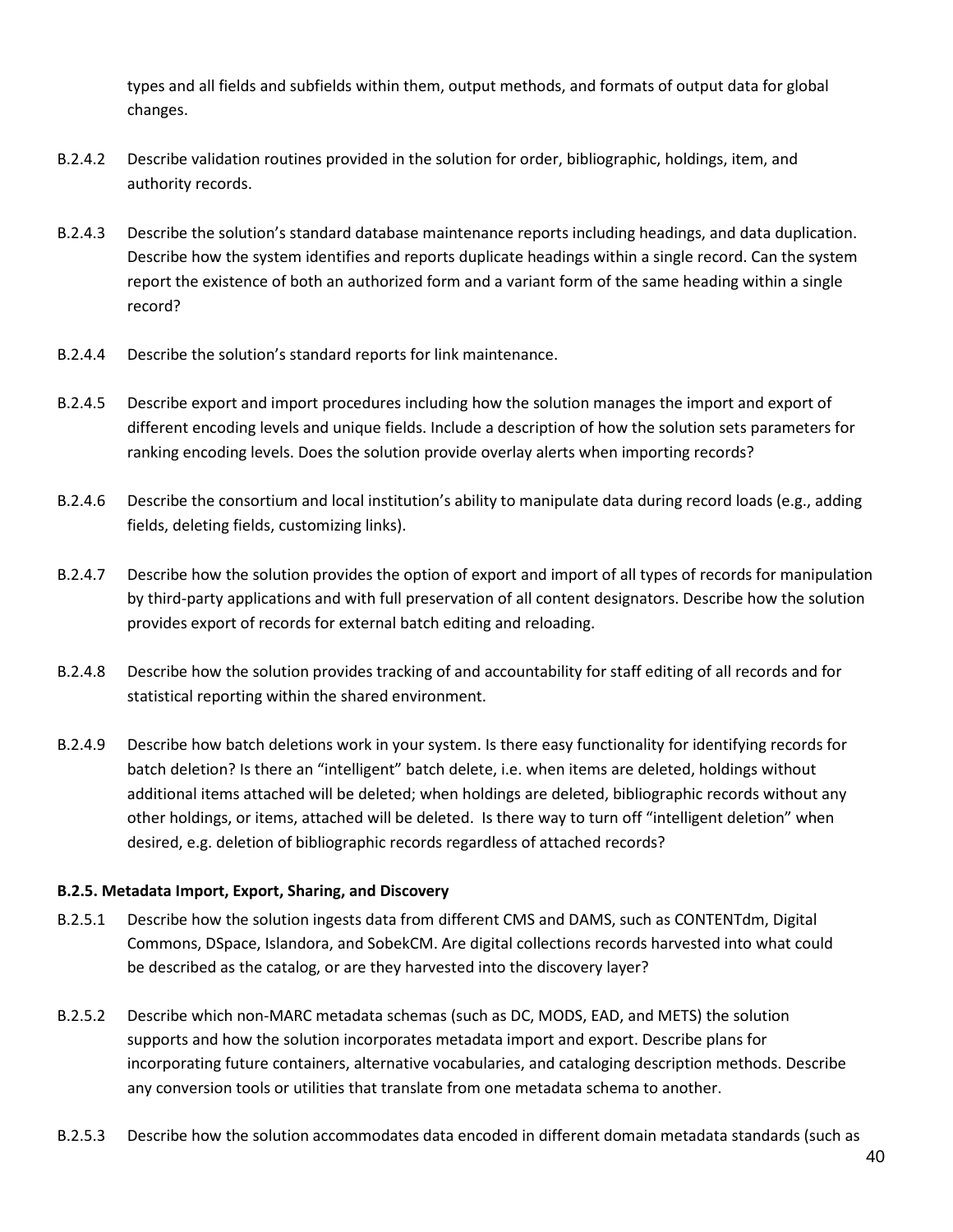TEI, DDI, DIF, DwC, EML and CSDGM).

- B.2.5.4 Describe the solution's harvesting capabilities so that metadata does not need to be imported on a record or collection basis. If there is a harvesting mechanism, what are the harvesting schedules, and what methods are used for de-duping harvested records? Is it compatible with the OAI-PMH protocol? Does your system provide OAI harvesting of fields beyond the standard Dublin Core format?
- B.2.5.5 Describe how the solution integrates digital collections and archival materials into a common interface that the users can access easily. Specifically address any differences between indexing, retrieval and display of digital collections and bibliographic records.
- B.2.5.6 Describe the solution's capabilities to customize discovery results based on metadata and unique collection characteristics. Describe the system's ability to display embedded representations such as thumbnails and video. Specifically address facets, limits, and visual presentation. What about audio as well?
- B.2.5.7 Describe any differences between the ability to customize digital collection or imported/harvested data indexing, display and discovery results and bibliographic data indexing, display and discovery results.
- B.2.5.8 Does the solution allow for indexing and facet display of metadata specific to digital collections such as collection name?
- B.2.5.9 Describe how the solution allows staff to load records from multiple sources with any metadata schema (standard and non-standard).

#### **B.3. Circulation and Resource Sharing**

#### **B.3.1. Borrowing & Lending Processing**

- B.3.1.1 Describe the workflow from the point of an item-level request made by a patron on a local item through to delivery of the item to the patron at the patron's specified pickup location, including distance learners and joint use facilities, and circulation of the item to the patron. Any differences in the workflow for requesting specific volumes of multi-part items should be noted.
- B.3.1.2 Describe how the solution handles multiple branches, campuses/locations, joint use facilities, (see descriptive information in section D) remote storage facilities, multiple time zones, and special collections between libraries and institutions with respect to requesting, circulation, and delivery.
- B.3.1.3 Describe how your system can support an "any item, any patron, any library" circulation model within a complex consortial environment. Describe the borrowing, lending, and return workflow of an item-level request made by a patron on a consortial item through to any pickup location within the consortium including joint use facilities, website (for electronic delivery), or home-delivery for distance learners.
- B.3.1.4 Describe how the solution determines due dates and hold priority at the consortial level given numerous global and library-specific shelving locations, categories of patrons, and material formats.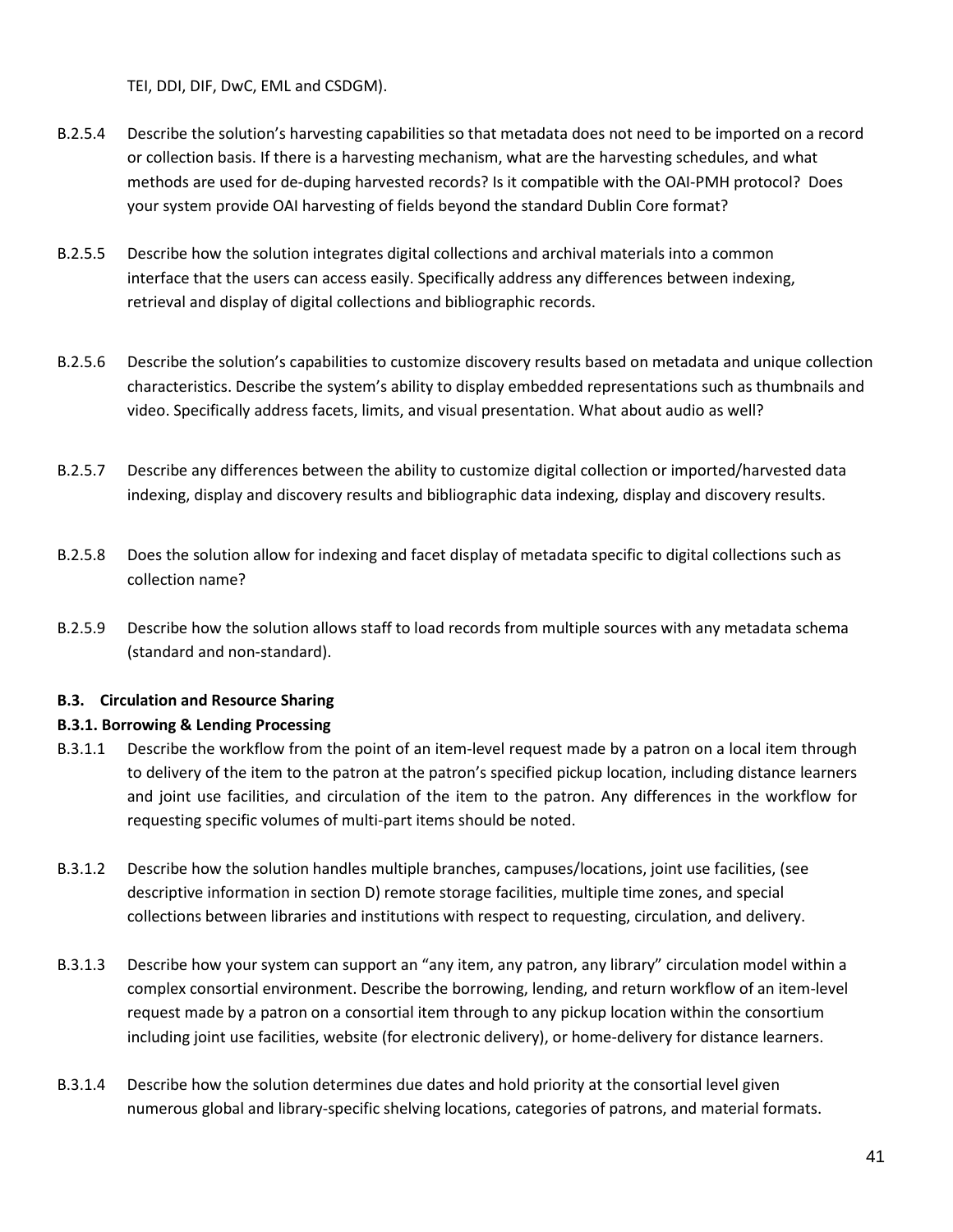- B.3.1.5 Describe the mechanisms for tracking items in transit for delivery from and to their home libraries and how it would work with home delivery for distance learners.
- B.3.1.6 Describe the tools available to manage and balance borrowing and lending requests across member libraries, to target outcomes such as workload fairness and speed of delivery, joint use facilities, as well as billing. Include information about how quickly such changes take effect.
- B.3.1.7 Describe how the solution manages circulation of and access to licensed and non-licensed (Open Access) electronic materials, including how the solution would circulate eBooks for consortial/ILL borrowing and lending.
- B.3.1.8 Describe how migration, if a rolling migration, to the new solution will interoperate with UBorrow until all CFPP members have migrated.
- B.3.1.9 Describe how the solution federates with other circulation platforms, including traditional interlibrary loan systems (ILLiad, Tipasa, RapidILL, WorldShare, Odyssey, Article Exchange, Docline, Clio, etc.), for the delivery of electronic and physical materials of items not owned by the consortium members.
- B.3.1.10 Describe the ability to create temporary circulation records for ILL items coming from a non- CFPP library, including the process for expunging records after use, and how data is maintained for auditing and statistical purposes.
- B.3.1.11 Describe any copyright and licensing compliance tracking procedures, and billing of lost items that your system offers.
- B.3.1.12 Describe how the solution will interface with third-party shipping companies to provide tracking of shipped materials.
- B.3.1.13 Describe how the solution allows individual locations to control lending and availability of items. For example, one location would like to lend an item to other locations within the institution but not to other institutions in the state. Can this be supported? Another example would be local paging: one location or institution would like to allow patrons to place holds on items currently on the shelf. Other locations or institutions may not want to provide this service. Can this be supported?
- B.3.1.14 Describe the mechanisms for tracking requests from patron initiation to the return to the lender.
- B.3.1.15 Describe how transaction notifications will be generated and made available for staff review.

#### **B.3.2. Circulation**

#### **B.3.2.1. Administrative**

B.3.2.1.1 Describe how the solution enables distributed responsibility for maintaining permission to specific circulation functions. How do circulation permissions interface with permissions in other functional areas (e.g., cataloging)?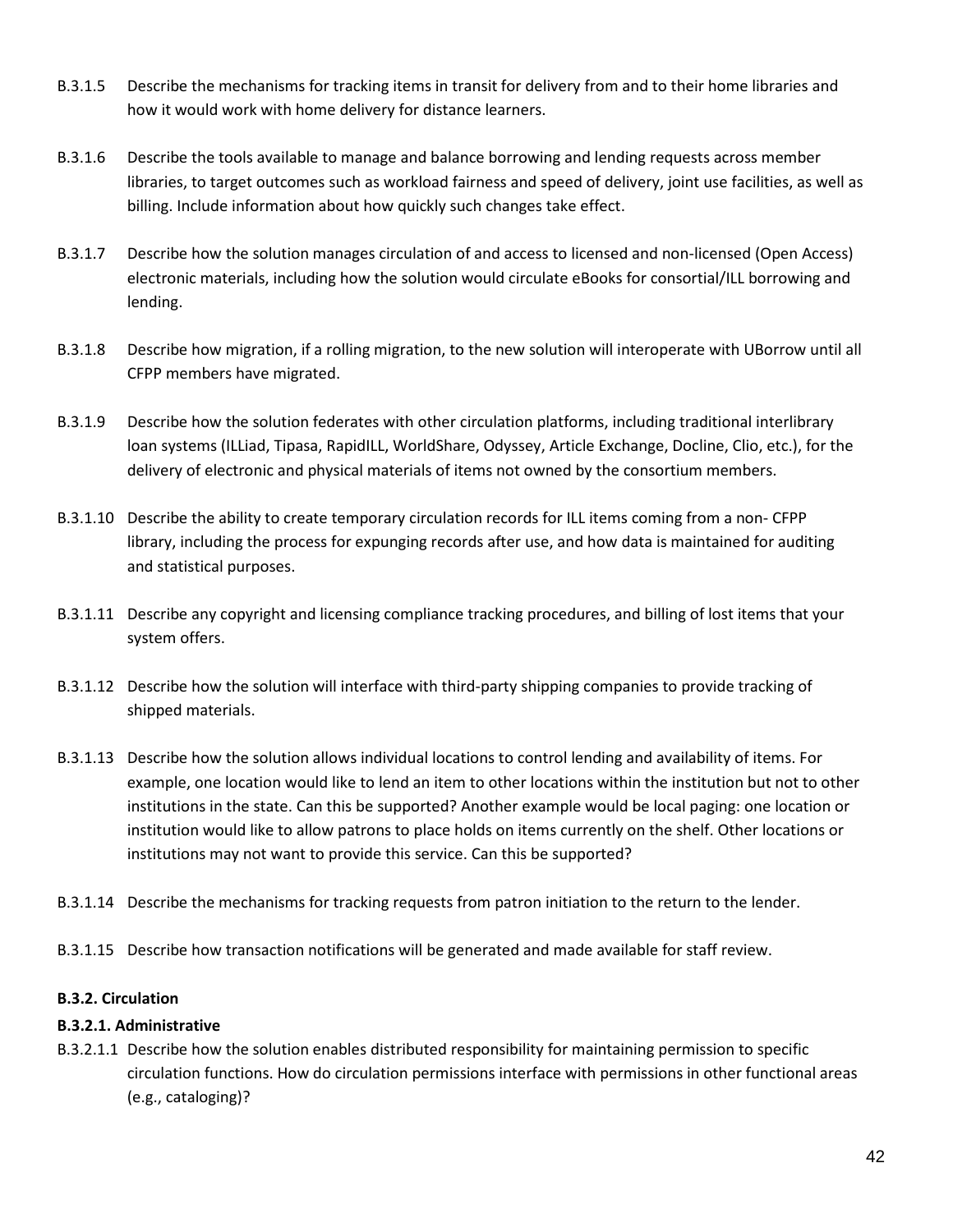- B.3.2.1.2 Describe how permissions can be assigned to groups, or individuals, and under what hierarchy permissions are organized. For example, a student work is restricted to certain tasks, but a staff member can log in to override certain functions for the student. Similarly, a staff member is restricted to certain tasks, but a supervisor can log in to override certain functions as well.
- B.3.2.1.3 Describe the ability to tailor staff screens by workstation, showing only functions needed by staff at that workstation rather than all available functions. Also, describe the ability for staff to visually customize their workscreens.
- B.3.2.1.4 Describe the ability of the solution to allow for filtering and advanced searching of patron and item records.
- B.3.2.1.5 Describe how the solution provides for the coexistence of consortial (UBorrow), and joint-use lending rules and local/reciprocal lending rules.
- B.3.2.1.6 Describe how the solution provides the ability to view-only, edit, and manage lending rules based on library/institution permissions. Is the editing of lending rules restricted to each library/institution?
- B.3.2.1.7 Describe any ability of the system to filter views of shared tables so that an institution can limit their view and/or sort tables to focus on only those lines that apply to their institution.
- B.3.2.1.8 Describe how the solution integrates lending rules with library hours and closures, including over multiple time zones for a single institution. How does the solution handle 24-hour operations?

#### **B.3.2.2. Billing and Payments**

- B.3.2.2.1 Describe how the solution manually and automatically generates bills and fees for services, fines, and lost items. Does the solution support the customization of bills and notices (adding the institution's individual branding, alternate wording for students, faculty, and community borrowers)? Describe the process for sending notices in batch, and for sending (or resending) individual notices.
- B.3.2.2.2 Describe the history and detail that is kept on bills and fines. How are staff changes to fine amounts tracked? How are partial payments tracked and shown in the system?
- B.3.2.2.3 Describe how the solution allows libraries to accept payment or waive charges for services, fines, and materials at a service desk in a consortial, branch, and/or campus library.
- B.3.2.2.4 Describe the types of payments the solution can accommodate (credit card, cash, campus cash cards, etc.). Is the solution PCI compliant?
- B.3.2.2.5 Describe how the solution can transmit and receive patron debit and credit information to and from an institutional business office or external service bureau. Does the solution support two-way communication with campus financial systems (Banner, PeopleSoft, and other systems)? Elaborate on vendors you have worked with. How often can data be customized and exchanged between systems?
- B.3.2.2.6 Describe how the solution facilitates billing for lost items between consortium libraries. Can bills for lost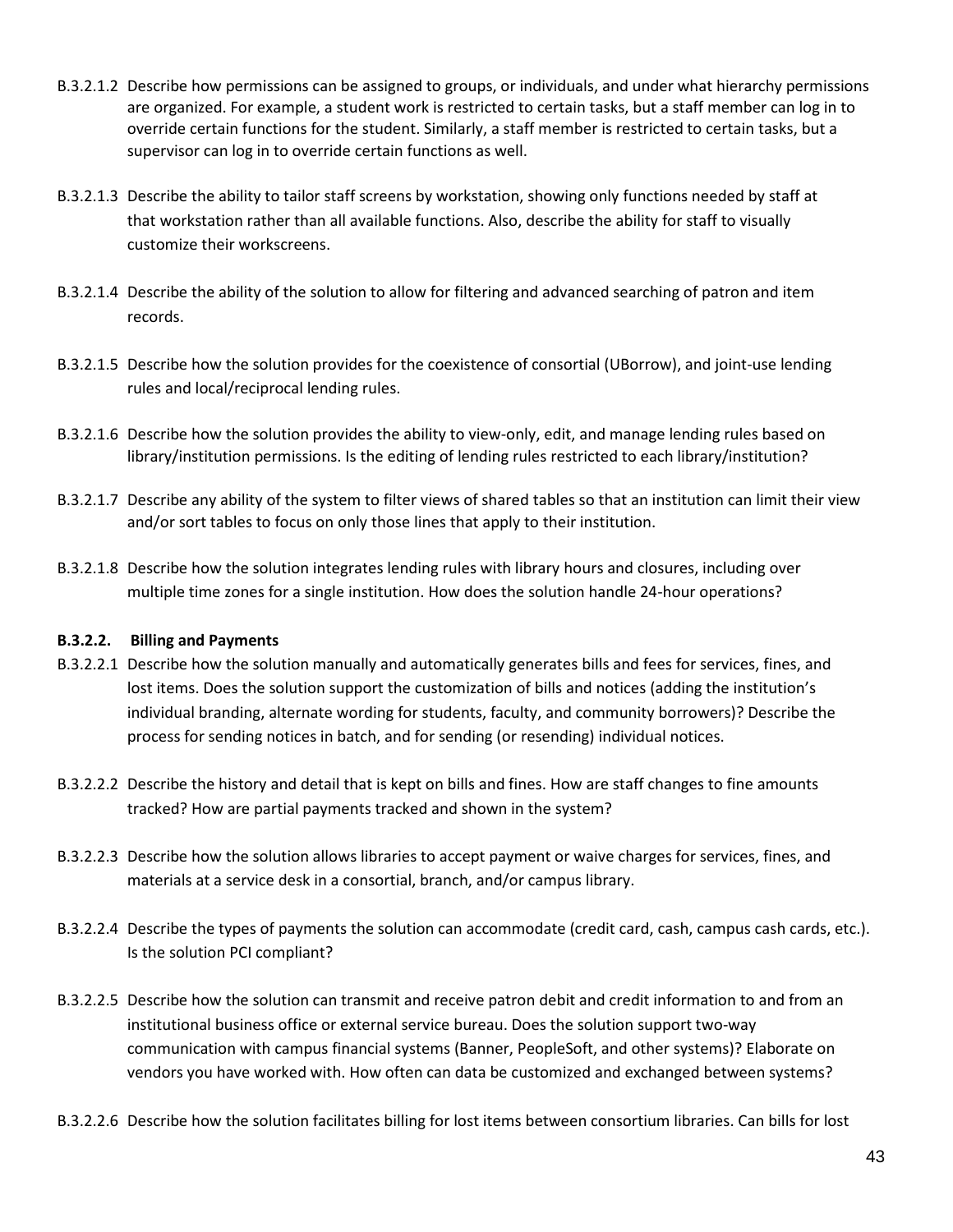items be sent directly to the patron from reciprocal lending libraries as well as from their home institution?

B.3.2.2.7 Describe the methods for online fine viewing and payment functions available to the patron. Can patrons see all fines owed in the online "My Library Account" feature?

#### **B.3.2.3. Bookings / Scheduling**

- B.3.2.3.1 Describe how the solution provides for the booking and scheduling of equipment, materials, and rooms, as well as how the solution might be used to book appointments with librarians and other staff. Does the solution support booking directly by the end user? Are all users able to see available times/materials? Does the solution support mobile viewing/usage of the booking system?
- B.3.2.3.2 Describe how the solution supports booking in varying time blocks, from a half hour to multiple days, and how it interacts with open hours, holidays, and scheduled breaks.
- B.3.2.3.3 Describe the display of data in the user interface. Include information on display and functionality.
- B.3.2.3.4 Describe how the system supports scheduling issues, exceptions, and modifications.
- B.3.2.3.5 Describe how the system handles limits to bookings of the same item and/or total bookings per individual patron and by patron status.
- B.3.2.3.6 Describe the notification system related to booking. Is the system capable of sending notices of multiple types including email, text, rss, etc.?
- B.3.2.3.7 Describe formats/API's that are available to transfer booking data to other external systems, such as reservation systems. Give examples of any successful integrations with other software.

#### **B.3.2.4. Check-in / Check-out**

- B.3.2.4.1 Describe how the solution determines due dates, due times, and fines for check-outs, renewals, recalls (local, consortial, and joint use), holds, and bookings.
- B.3.2.4.2 Describe what options are available when exceptions need to be made, for example backdating check-in or overriding/adjusting a due date/time and how the functions can be restricted to certain staff accounts.
- B.3.2.4.3 Describe the ability to support offline circulation transactions when the system is unavailable. If a site loses access to the shared ILS, what kinds of activities (e.g., check-out, check-in, temporary record creation) would the site be able to continue? Describe the process involved in resynchronizing the local site with the shared ILS after the issue has been resolved. Describe how hourly check-outs/ins would be resynchronized. For example, a reserves item could be checked out and back in several times while using offline circulation. Can the solution resynchronize this data?
- B.3.2.4.4 Describe how the solution handles the manual creation of individual patron records and temporary item records.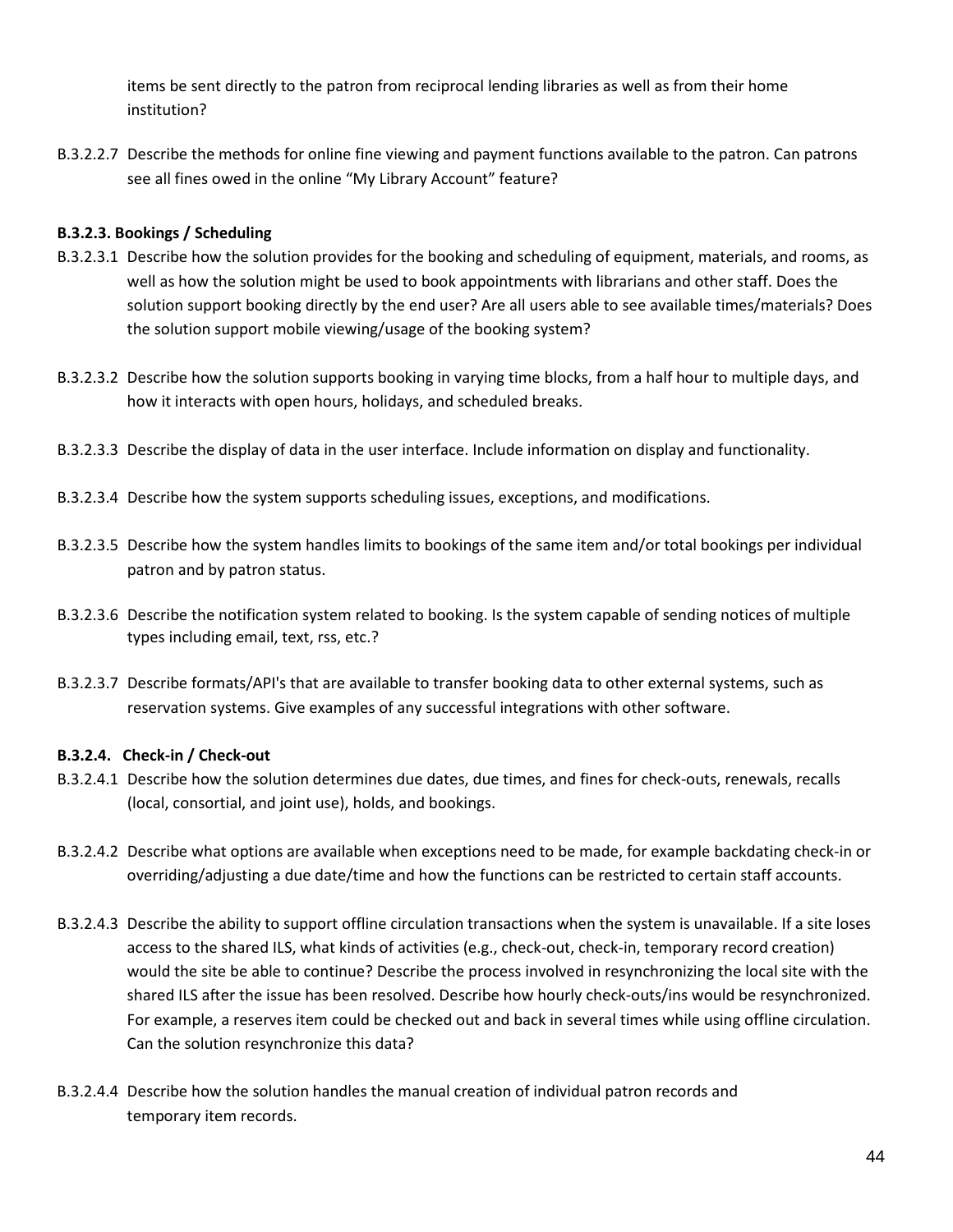- B.3.2.4.5 Describe what mechanisms are supported to scan or read material and patron identifiers into the system (e.g., barcodes, RFID tags, mag stripes). Describe how this solution interfaces with a virtual ID card. Describe how the solution supports multiple item or kit check-outs on a single RFID scan.
- B.3.2.4.6 Describe the hold and hold shelf management capabilities of the solution, including the inventory and expiration of hold requests and how staff members can pull reports of hold shelf items.
- B.3.2.4.7 Describe how the solution handles batch changes to due dates (e.g., emergency closings, holidays).
- B.3.2.4.8 Describe how the solution tracks and reports (DIWG) in-house and non-circulating usage.

#### **B.3.2.5. Collection Management**

- B.3.2.5.1 Describe the mechanisms you offer for floating collections on both a local and a consortial level.
- B.3.2.5.2 Describe the inventory/collection management tools available in the solution. Describe the workflow for performing an inventory of a collection, including the simultaneous inventory of multiple collections. How does the solution support the use of mobile devices in performing the inventory? Describe how the solution supports inventory of shared collections. How does the solution support collection management specifically for both print and electronic monographs, and for both print and electronic serials?
- B.3.2.5.3 Describe how the solution interfaces with collection assessment tools such as Bowker's Book Analysis System.

#### **B.3.2.6. Course Reserves**

- B.3.2.6.1 Describe the solution's course reserves functionality (both print and electronic), including the ability to cross-link courses and items and to suppress temporary items, and customization options for batch management processing based on date/time.
- B.3.2.6.2 Describe any copyright and licensing agreements, procedures, and compliance tracking that your system offers.
- B.3.2.6.3 Describe how the course reserves functionality supports alternative formats such as digital media (streaming video) and linked resources from a variety of database and content providers.
- B.3.2.6.4 Describe the system's ability to integrate with course management systems (CMS) such as Canvas, Blackboard, and D2L. Describe how the solution supports different CMSs at different institutions. Describe how instructors would embed library resources into their course sites.
- B.3.2.6.5 Describe how the system would support the workflow of scanning and uploading files for access in the course reserves interface. Describe which file types are supported by the solution. Describe how the system handles expunging or reusing course records, and how deletion is handled.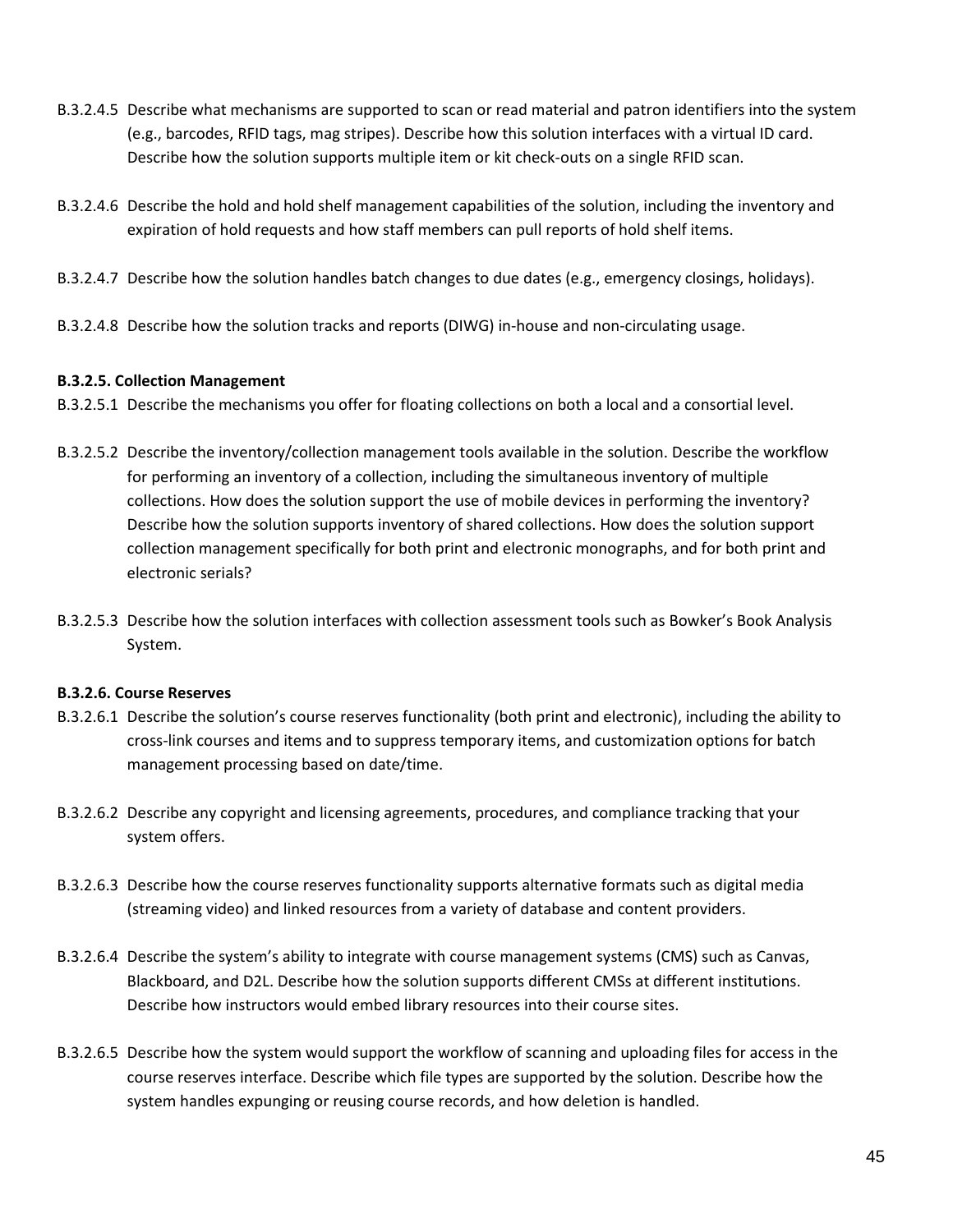- B.3.2.6.6 Describe the system's ability to migrate course listings and items from legacy systems (e.g., Ares, Docutek, Aleph) so that staff do not have to re-create classes from previous semesters.
- B.3.2.6.7 Describe reports for managing end-of-semester work and other course reserves specific reports. Describe how those reports can be scheduled or automated.
- B.3.2.6.8 Describe the process for quick cataloging of instructor-owned or supplied materials.
- B.3.2.6.9 Describe the system's ability to batch process item records when changing item status, availability, check-out time, reserve status, and course listing.
- B.3.2.6.10Describe the system's ability to customize the time frames that material is placed on reserve; for example, items on permanent reserve, on reserve for one semester, or items that are only needed for reserve use for a limited time within a single semester.
- B.3.2.6.11Describe how access to electronic reserves is controlled (for users only in specific courses) and how time limits are specified. Describe how reserve items courses, and faculty can be searched via the staff interface.
- B.3.2.6.12Describe how staff views of reserves can be scoped/filtered to show only reserves associated with a specific location or institution.
- B.3.2.6.13Describe how the system can communicate/update/receive updates from other reserves management systems.
- B.3.2.6.14Describe the reporting system for items on reserve and the circulation of those items within specific time periods (e.g., how many a specific item circulated while on reserve for a given semester).

#### **B.3.2.7. Patrons**

- B.3.2.7.1 Describe the elements and structure of a patron record in the solution and how patron records are created.
- B.3.2.7.2 Describe how the solution allows a patron to access services at multiple CFPP institutions while maintaining a primary affiliation.
- B.3.2.7.3 Describe how the solution handles a patron with different types of accounts at the same institution or at more than one institution. For example, a patron might be a graduate student and a full-time staff member at the same institution. Another example is a patron who is a faculty/staff member at one institution and a student at another institution.
- B.3.2.7.4 Describe how the solution allows automatic and manual blocks of patrons from borrowing, using interlibrary loan and other services both at the consortial, joint use, and local level. What types of notes and descriptions are available as part of the block process? Is it possible to block a patron only from certain item statuses or types, while allowing use of others? Is it possible to block use of specific libraries (consortially) or branches (locally)?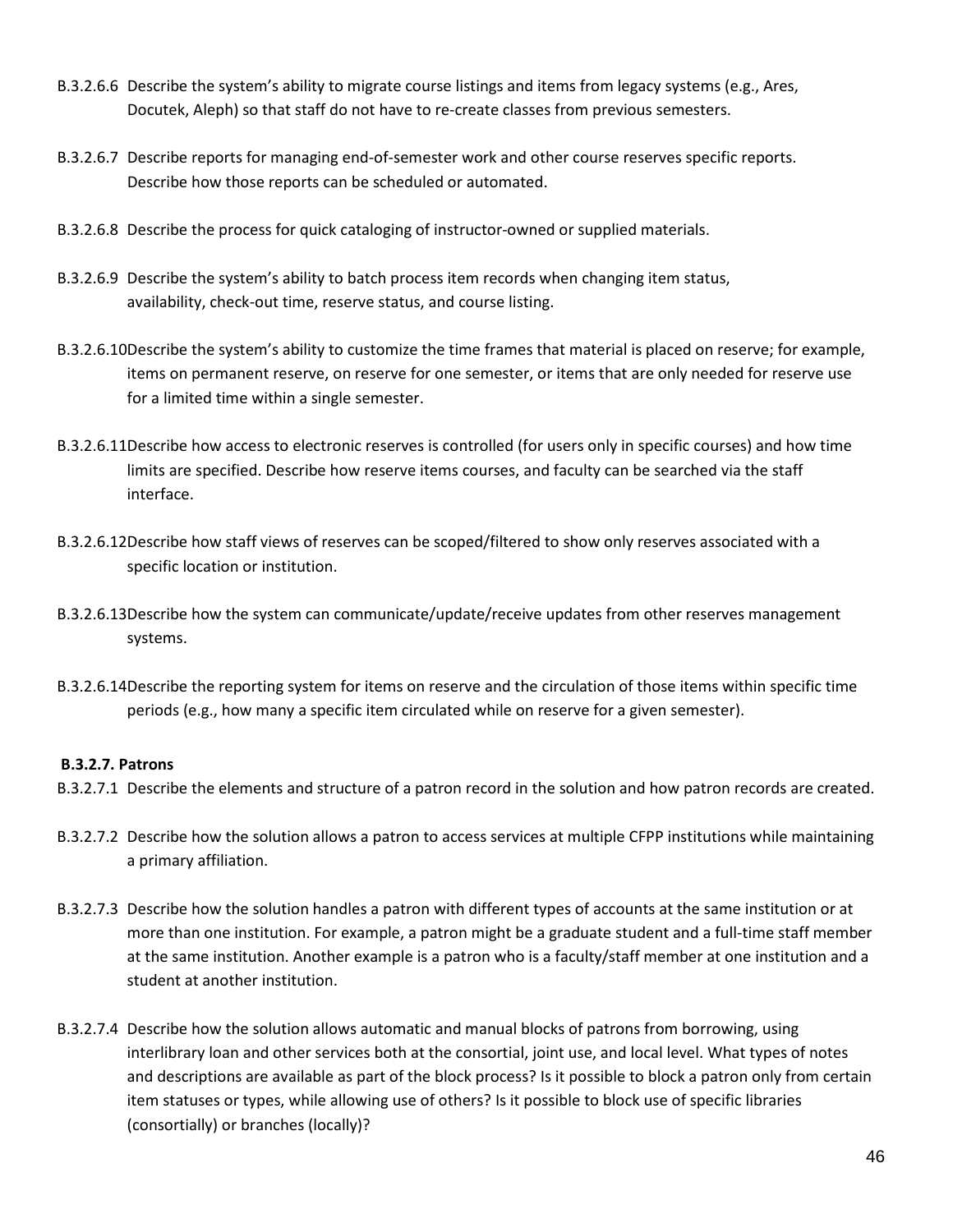- B.3.2.7.5 Describe how the solution allows management of patrons (e.g., alumni, community borrowers) who have local privileges, but not consortial privileges or remote access to licensed databases.
- B.3.2.7.6 Describe how patron data is retrieved and loaded into the solution. What functionality is in place to allow for individual member institutions to load patron data on an "as needed" basis? How can the institutions customize the patron data that is batch loaded?
- B.3.2.7.7 Describe the ability to update patron records both individually and globally. How does the system track staff changes to patron information?
- B.3.2.7.8 Describe how the solution protects patron data and privacy per recommended best practices and state law. Describe the ability for the creation of consortial global patron records where only pertinent patron data is shared (name, ID, expiration.) Can staff permissions be tailored to show only certain patron data at the institutional level?
- B.3.2.7.9 Describe how the solution handles proxy users and linkages between accounts.
- B.3.2.7.10Describe how the solution handles duplicate patron records, including mechanisms for identifying possible duplicates.
- B.3.2.7.11Describe the solution to extend borrowing privileges for non-enrolled students and temporarily terminated seasonal staff and/or faculty.
- B.3.2.7.12Describe the solution to purge inactive patron records (e.g., no fee history and inactive 4 years) from the database.

#### **B.3.2.8. Patron Self-Service**

- B.3.2.8.1 Describe the patron self-service features of the solution, including self-service for such activities as holds, bookings, renewals, notice preferences, and self-updates of patron information.
- B.3.2.8.2 Describe how the solution integrates with self-checkout systems.

#### **B.3.3. Statistics and Reporting**

- B.3.3.1 Describe the reporting tools available, including use of the collection and its services (e.g., lending/borrowing, logins to e-resources.).
- B.3.3.2 Describe the variables reporting tools use to gather statistics, such as locations, sublocations, collections, call numbers, patron categories, and material formats, or owning library. Note any data fields that are not available for reporting.
- B.3.3.3 Describe the ability of the solution to generate lists of records and export the record data into various software programs and formats.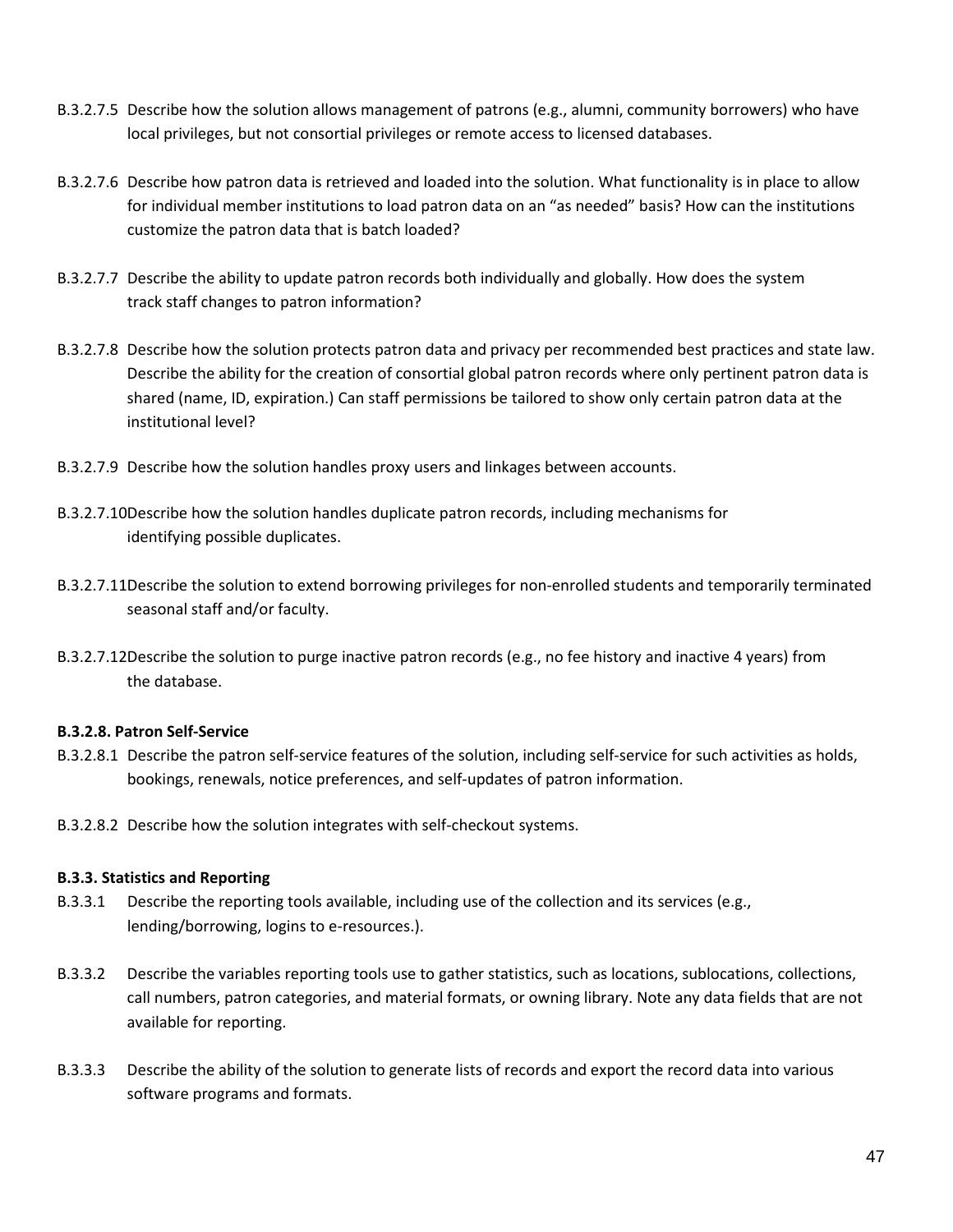- B.3.3.4 Describe the ability of the solution to retain transaction-oriented information (without patronidentifiable data) indefinitely for statistical reporting purposes, even if the associated item or patron has been removed from the system. Please note any limits to this ability.
- B.3.3.5 Describe the ability of the solution to allow for editing of reports for usability and actions by different users, and maintaining the totality of the data while moving through a collection maintenance workflow such as inventory or weeding.
- B.3.3.6 Describe how the solution reports transaction errors, patron record errors and other errors, so that staff may take action on them. For example, will an unexpected or incomplete barcode scan generate a notice to staff?
- B.3.3.7 Describe the ability of the solution to run reports on changes to patron and item records.
- B.3.3.8 Describe the ability of the solution to report on the history of staff actions or change tracking. For example, how many times was an item or patron record updated? Specifically, what changes were made to that item or patron record and by whom?

#### **B.3.4. Communications and Notifications**

- B.3.4.1 Describe the types of notices and print products which the solution provides (receipts, paging slips/lists, book bands, removable book labels, hold shelf tags, hold shelf removable book labels, pickup, overdue notices and invoices).
- B.3.4.2 Describe customization options (e.g., ability to produce a single return receipt for multiple items returned at a single time).
- B.3.4.3 Describe the ability to customize, design, and brand both print and electronic notices. Describe any limitations in sending notices via a variety of communication methods (e.g., print, email, SMS). Describe how this is done within the staff interface at the library or institution level.
- B.3.4.4 Describe the types of automated patron notifications the solution provides (print, e-mail, SMS). Are their preset types of notifications (e.g., overdue, holds) or can institutions generate customized notifications? Does the solution provide for a customized patron email/text notification service that requires a patron to securely login to their ILS account to retrieve pertinent information?
- B.3.4.5 Describe the ability for staff communication (local and inter-institutional) about individual transactions (e.g., message alerts in records). Describe the ability to customize notice frequency by type of notice and by branch or institution.
- B.3.4.6 Describe how the solution tracks and displays communication history (especially electronic) on the patron and item levels. Describe any limits on notifications, e.g., how many courtesy notices can be sent on an overdue item before an overdue notice is sent; how much time must elapse between notices; how much delay between a request on an item and a notice/pull slip job, etc.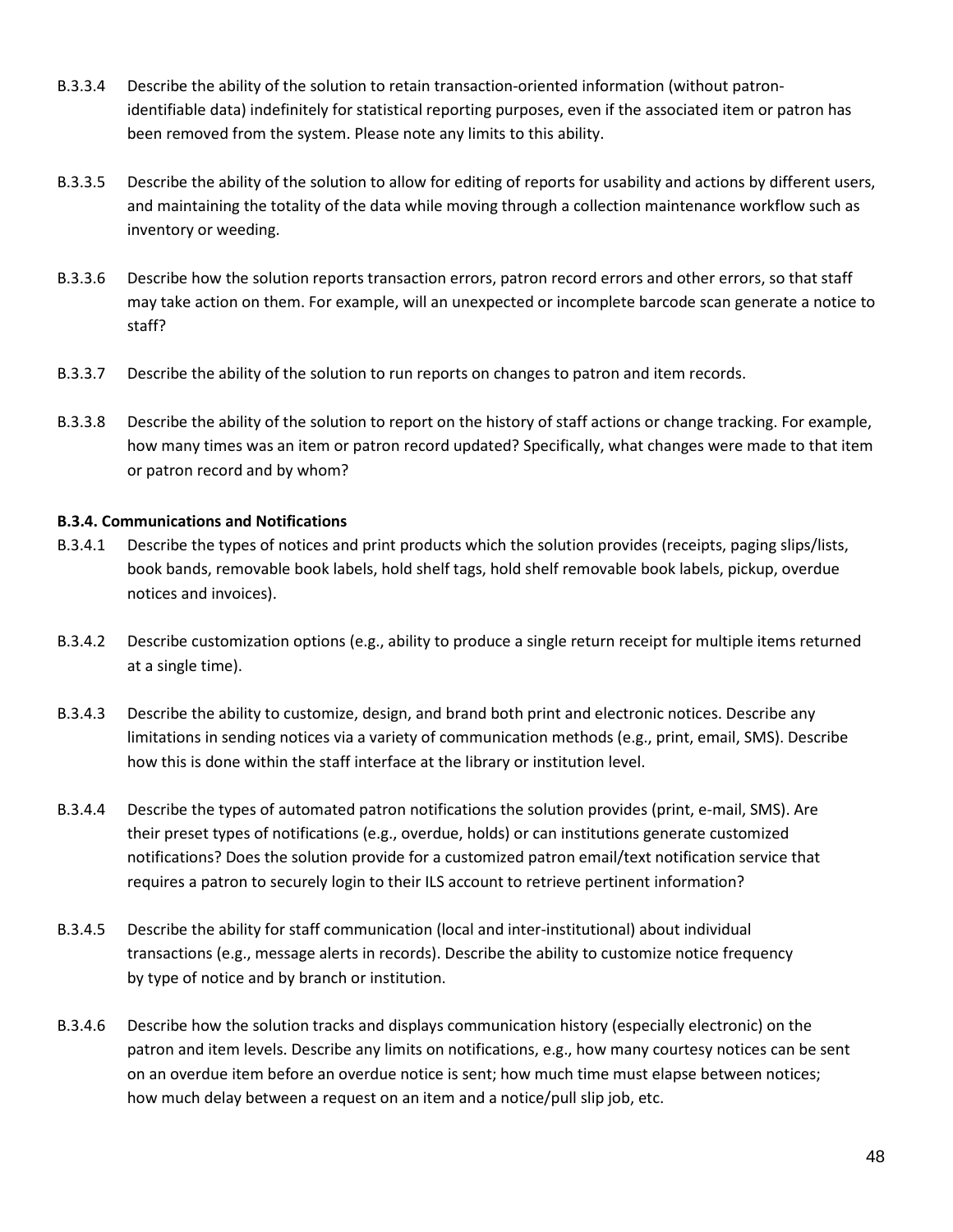#### **B.3.5. Circulation / ILL integration**

- B.3.5.1 Describe how the solution supports the NISO Circulation Interchange Protocol (NCIP), ANSI/NISO Z39.83, Z39.50, ISO ILL, and the SIP2 Protocol.
- B.3.5.2 Provide examples of how the solution integrates with RFID and material inventory sorting systems.
- B.3.5.3 Describe how the solution supports extra-consortial circulation transactions and resource sharing beyond basic interlibrary loan that might occur between FALSC members and non-member libraries. For example, several FALSC members maintain resource-sharing agreements with non-member libraries. Describe how this connection could be used for un-mediated borrowing.
- B.3.5.4 Describe how the solution supports reading room management applications such as Aeon that link collection level records in the catalog to non-circulating but tracked resources.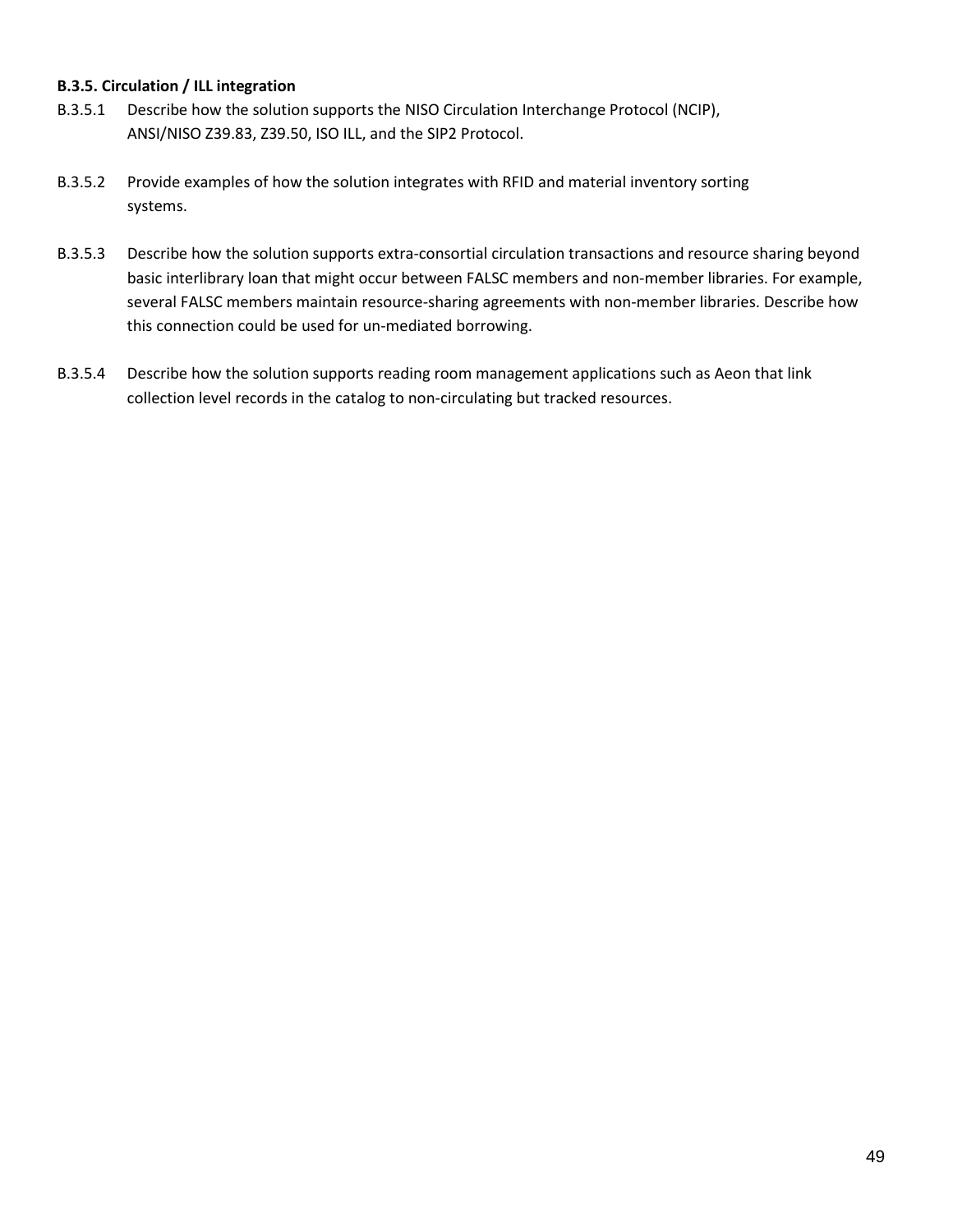#### **C. Discovery and User Experience**

Library users expect a Google-like search experience and often do not understand the myriad resource silos and access restrictions that they encounter when searching library collections. FALSC requires a discovery solution that is capable of supporting a consortium implementation of the scale of FALSC member libraries. This discovery solution must support users' research needs, enabling them to locate and access relevant resources efficiently. FALSC requires a solution that can do this by seamlessly integrating resource silos, providing a more feature-rich search interface than has typically been found in library systems, and facilitating access to resources from multiple data sources. At the same time, the discovery solution must provide search options for experienced researchers who require a greater level of control and specificity in an interface. FALSC's 40-member institutions include a wide range of academic institutions, from comprehensive research universities to community colleges, from specialized universities granting professional degrees to undergraduate liberal arts colleges. FALSC requires a discovery solution that will serve the widely disparate needs of our diverse population of library users without sacrificing the flexibility to adapt as both user needs and technological requirements develop. FALSC requires a discovery system that will include a statewide display where the holdings and items of all 40 institutions will be represented, but which also offers a local display for each of the 40 institutions so their users can see just what is held at their institution.

#### **High Level User Experience Requirements**

Users must have access to all content that is available to them. Whether content comes from books and other tangible items or in silos of digital information, it must be visible and accessible to the user. The solution must show users the resources that are available to them and provide accurate information about accessing those that are not immediately available. Clear pathways must be provided to help connect the user with the resources and contextspecific help within the user interface. Users must be able to control search limits and preferences, manage lists, and request, check out, and renew library materials from within the discovery tool. The solution must be available to users with disabilities, with wide ranges of experience as researchers, and who access information from different technology platforms or devices. User credentials from multiple institutions and sources must authenticate seamlessly. As with all user interfaces, the discovery tool must be constantly updated to include new sources of information. The discovery tool must also be refreshed with new technologies and features as they become available and popular.

**Note: Vendors may choose to respond to the requirements in this section with their own discovery interface and associated central index or with a solution from other third-party vendors. If proposing multiple solutions from third-party vendors, repeat this section as necessary. It may be necessary to work with third-party vendors to complete this section.**

#### **C.1. Discovery**

- C.1.1 Describe how the proposed solution provides library users with an intuitive interface that searches disparate resource silos (e.g., local returnable and/or digital collections, vendor-supplied electronic resources, manuscripts and archival material), enables users to create searches in their own words, retrieves relevant items available to them regardless of format or physical location, and displays, organizes, and limits search results in an understandable and logical manner. Describe how the proposed solution provides access to these resource silos both separately and together.
- C.1.2 Describe how records not included in the ILS (e.g., open access journals, digital library records, and sets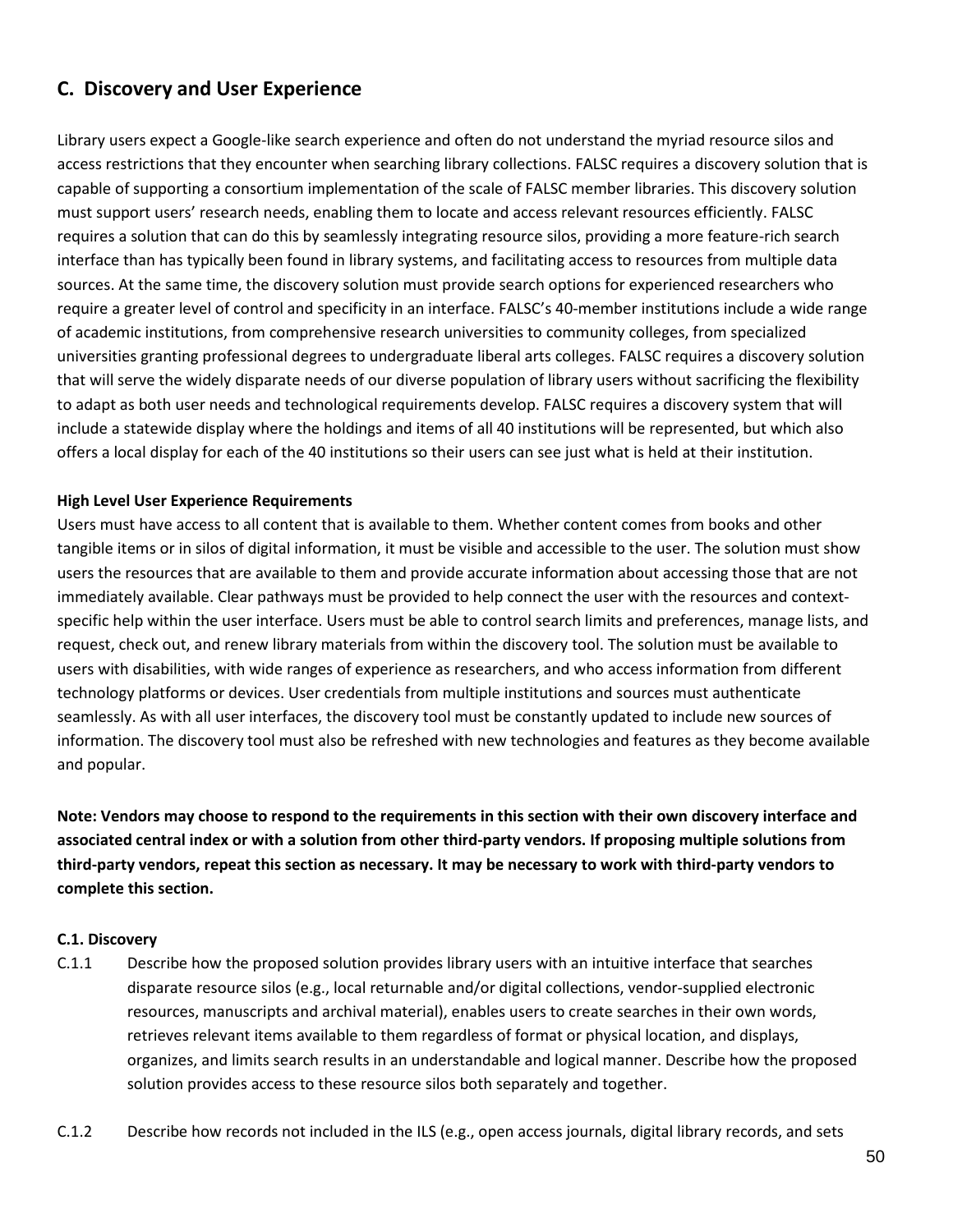of records from outside sources) can be included in discovery.

- C.1.3 Describe how individual institutions can customize the display to meet the needs of their users (e.g., customization of icons, embargo periods for articles).
- C.1.4 Describe how your solution enables users to refine the search by facets such as availability, collection, location, creation or publication date, format, subject, version or resource type (e.g., magazine vs. academic journal), etc. Include a comprehensive list of all refinement criteria supported by the system. Are these facets customizable in both the union catalog as well each of the local instances? Can they be renamed?
- C.1.5 Describe how your solution facilitates both known-item searches and open-ended searches. Describe how author/title searching, uniform title searching, and subject searching is handled. Describe the types of searches offered (e.g., keyword, browse, combined, numeric). Describe the fields that can be searched in a numeric search.
- C.1.6 Describe browse (left anchored) search options in the discovery tool. Can subject browse be searched by subdivision? Describe how call number browse/shelflisting is supported; how are the different call number schema supported for sorting?
- C.1.7 Describe how your solution facilitates expert searching features for researchers who require more control in formulating search statements and handling results. For example, describe how one would do a keyword search and narrow the results by subject words/terminology.
- C.1.8 Describe how your solution recommends subjects or other terminology, alternate titles, spelling corrections, and other ways to help users identify and use alternate search strategies. Describe how authority records are used in a search result display to redirect patron searches appropriately.
- C.1.9 Describe how your solution manages and enables users to locate course reserve materials. Describe the options available to faculty to request that an item be placed on course reserves.
- C.1.10 What supplemental and contextual information from outside sources does your solution provide about items such as book covers, tables of contents, indexes, reviews, and other content previews that enrich the user's understanding of the nature and content of items and collections? Describe how this information is configured and displayed in the discovery tool. List the outside sources (e.g., Syndetics, Google) that are currently in use by institutions that use the discovery tool. What additional sources of linked data are available?
- C.1.11 Describe how the discovery tool incorporates FRBR recommendations in a consortial environment and at the institutional level.
- C.1.12 Describe your results ranking given the challenge of integrating traditional catalog materials, local digital collections, and articles in a single interface. Describe the search algorithm and its availability to the consortium.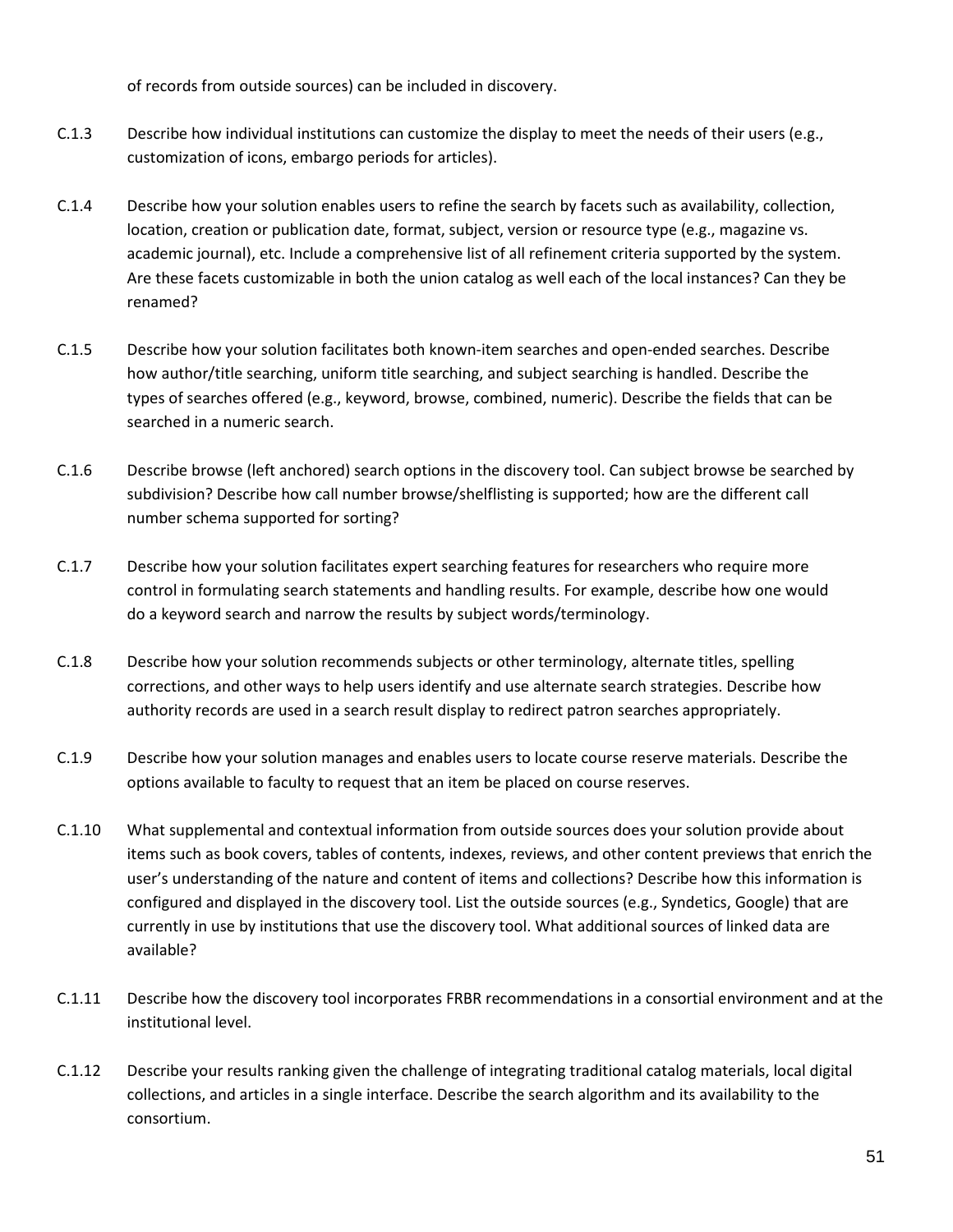- C.1.13 What default sorting/ranking options are available to the user? Describe relevancy ranking results and the solution's ability to switch from relevancy ranking to date order. Describe how results ranking can be customized at the institution level.
- C.1.14 Describe the interface for the combined catalog of all 40 institutions. How do users navigate between the individual institution holdings and the combined holdings? Address how users are able to view and navigate between results at the library, campus, institution, and consortial levels. Describe the interface customizations available at the institution level.
- C.1.15 Describe how the discovery tool interfaces with Web browsers and social media. Are institutional holdings and knowledge bases discoverable? Does the link resolver smoothly interface with Web browsers?
- C.1.16 Does the system learn from use in the relevancy algorithm? Does it consider how often users explore the item, request it, and/or place it in a folder?
- C.1.17 Has the discovery system been implemented in a large, multi-member system? If so, please describe the implementation that most closely resembles our current setup. If not, will the system scale or will the system need to be built to accommodate our needs?

#### **C.2. Licensed Content Management**

- C.2.1 Describe your discovery tool's central index of electronic resources.
- C.2.2 Provide a list of proprietary content that is included in your product (e.g., Web of Science, PsycINFO).
- C.2.3 What is the process for negotiating access to content from other content providers to your index? What is the typical length of time to add a new source once the external content provider supplies the data?
- C.2.4 Describe how the discovery tool identifies the electronic resource information (e.g., does it clearly provide the database name?).
- C.2.5 Describe the process for managing the settings for core central index content for each instance (consortium, institution, campus/library, and joint use facility).
- C.2.6 Describe how your system refreshes licensed content. How frequently is content added/updated?
- C.2.7 Describe how you provide updates related to new core index data sources and depth of coverage to customers. What is the frequency of this communication?
- C.2.8 If multiple resource options are displayed for a search result, can the library prioritize the order of resources displayed? Where is this configured?
- C.2.9 How does the discovery platform search content not included in the core index but licensed by an institution?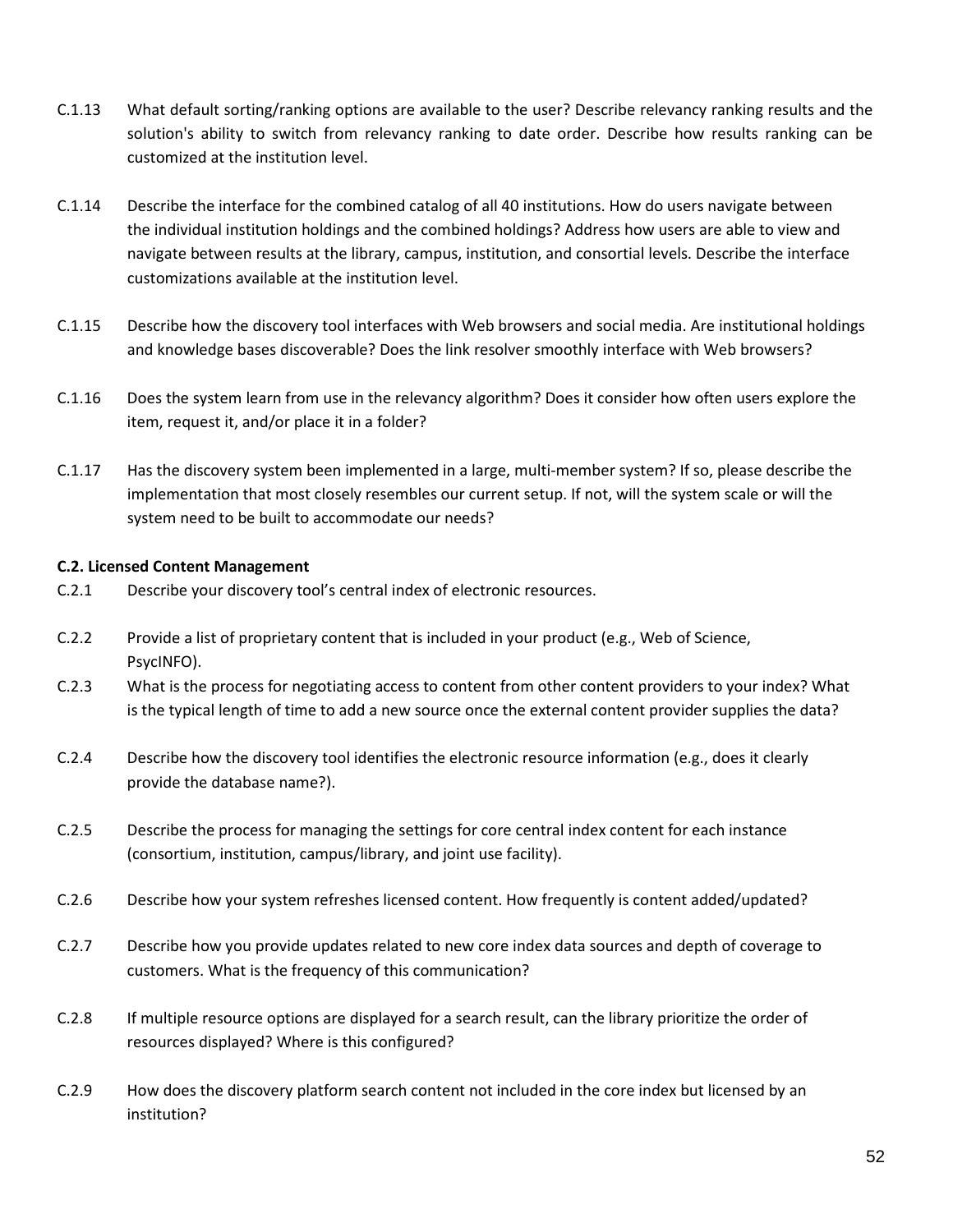- C.2.10 Describe when user authentication is required to see all results. What resources require this log in for full discovery?
- C.2.11 How do you participate in open discovery (e.g., do you provide your content to other vendors for use by subscribers of your content who use other discovery platforms)?
- C.2.12 How does your system handle duplication (i.e., the same article from multiple sources within the core index data)? Can the system show or link to all the original records as they appear in their data sources for a set of duplicates?
- C.2.13 How does your system handle duplication within locally supplied union catalog data?
- C.2.14 How are results from local holdings and the core index blended in the result set? Describe how your discovery tool can be configured to use other central indexes and link resolvers?

#### **C.3. User/System Interaction**

- C.3.1 Describe how your solution will enable users to discover the availability, status, and location of specific resources.
- C.3.2 Describe how accessing of materials is offered to the users. Describe retrieval options for the resources. Can eBooks be downloaded directly from the discovery tool?
- C.3.3 Describe how your solution allows configuration of facets for results. Describe how the solution manages coding of MARC fixed and variable field elements and integrates them into facet categories. Describe configuration options at both the institution and consortial level.
- C.3.4 How can your solution be customized to accommodate individual library policies? For example, does it allow particular patron groups to place hold requests, or give particular patron groups permission to request items for purchase?
- C.3.5 How does your solution enable users to borrow or request items from their own institution's collections, from other institutions in the consortium or from other libraries outside the consortium?
- C.3.6 How does your solution enable users to borrow or request tangible items from their own institution's collections, from other institutions in the consortium or from other libraries outside the consortium?
- C.3.7 Describe the user interface used when updating information, checking a circulation account, or processing a renewal. Can the solution import and display information from external systems (e.g. ILL, reserves) to provide an integrated user dashboard?
- C.3.8 Describe how your solution enables users to create, mark, save, print, email, text, share, cite or export single items or lists of items to citation management, word processing, or other productivity software.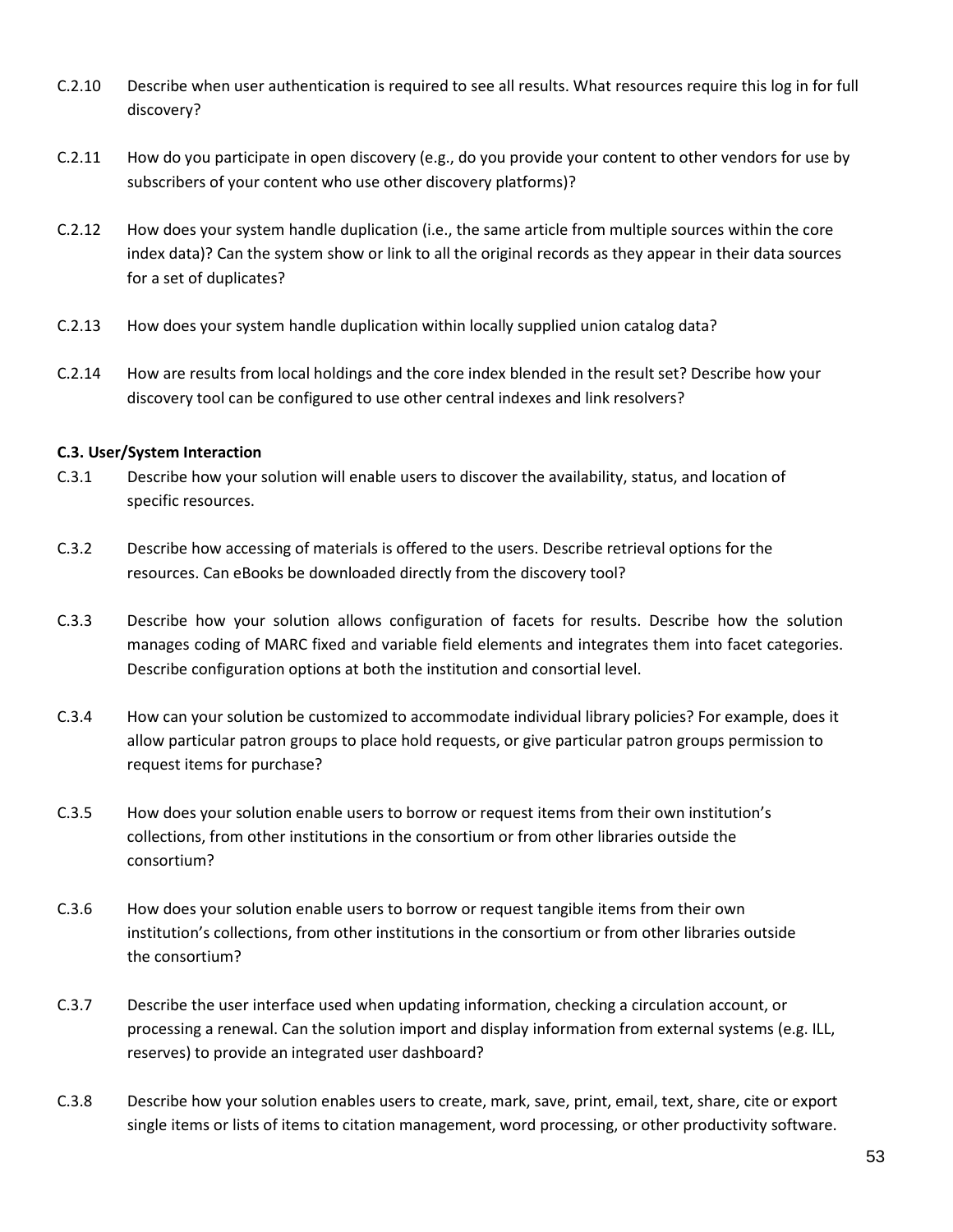Describe how your solution can employ citation APIs for those same functions listed above. Can saved searches be limited in scope to locations, branches or special collections?

- C.3.9 Describe the help available to users from within your solution's interface. Does the solution provide tutorials using lay terms for the user rather than library staff?
- C.3.10 Describe how your solution enables users to set and receive alerts and notifications about the status of specific items or categories of items available to them through an intuitive interface.
- C.3.11 Describe how users interact with the solution through tagging, recommending, sharing, or writing reviews of resources. Describe options for local tags. How are tags mediated and searched?
- C.3.12 Describe how your solution incorporates item location and mapping either through native functionality or third-party tools.

#### **C.4. Interface Design and Integration**

- C.4.1 Describe how the user interface is accessible to users with disabilities (ADA compliant).
- C.4.2 What display and navigation language(s) does your discovery tool support?
- C.4.3 Describe how the solution accommodates the current proliferation of browsers, operating systems, and devices (e.g., is the user experience platform agnostic and responsive?). Describe how your end- user interface works regardless of access mode.
- C.4.4 How is user feedback obtained and used to drive system/interface changes? What is your release cycle for system fixes, enhancements, changes, etc.? How is user feedback shared with member institutions and CFPP?
- C.4.5 Describe your approach to evaluating and improving the usability of your solution.
- C.4.6 Describe how your solution enables interoperability with local online reference services, social networks, external subject guides, and other electronic services for communication between library users and staff.
- C.4.7 Describe the branding and customization options available to libraries at the local level, including capabilities for setting default options from the staff interface.

#### **C.5. Extendability and User-Contributed Data**

- C.5.1 Describe the mechanisms available to FALSC and member institutions to integrate discovery tool information into other interfaces (like websites) or to bring data into the discovery tool (such as Google maps). Are there widgets or APIs for these purposes? What are your use policies for the APIs? What level of technical knowledge is needed to use these APIs? Describe support services available to library staff for using APIs with the discovery tool.
- C.5.2 Describe your company's policies on backing up, recovering, and purging user-supplied data. For example,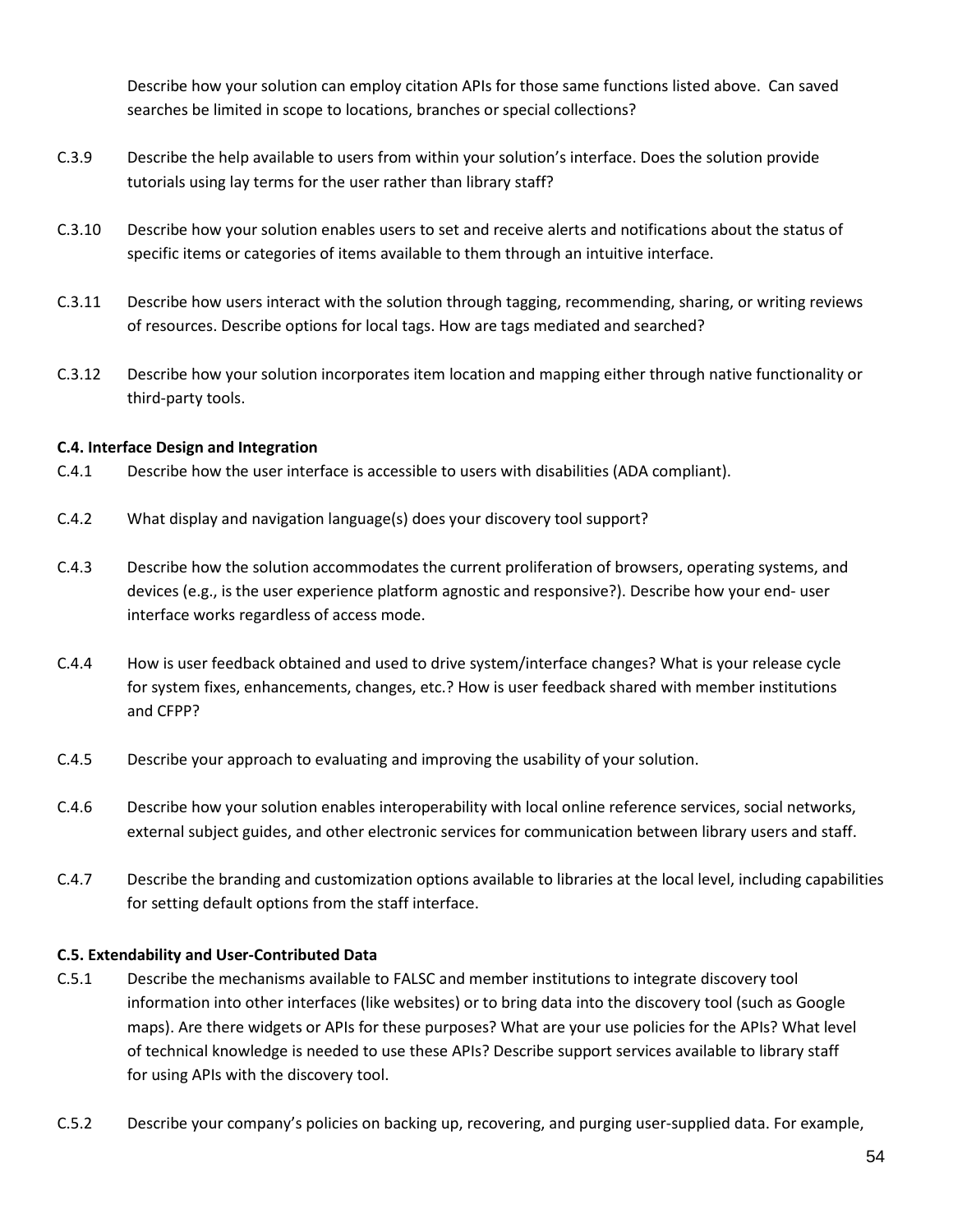how might you handle a user who has accidentally deleted a resource list created in your solution, or one who no longer wants information he/she contributed to be available through the solution?

#### **C.6. Independent Discovery Tools**

#### **Note: All vendors should respond to this section, even if they are proposing their own discovery interface. This section is intended to determine the capability of your ILS to integrate with outside discovery tools.**

- C.6.1 Describe how your ILS supports a discovery tool other than the one that was proposed, i.e., from a different vendor or open source or locally created tool? Among your current customer base, list customers who are using another interface for discovery, link resolver, etc.
- C.6.2 Describe the system's ability to integrate with the patron self-service features of an independent discovery tool, including self-service for such activities as holds, bookings, renewals, notice preferences, and self-updates of patron information.
- C.6.3 Describe how your central index could be used with a different discovery tool. What tools are available to assist with the integration? List customers who are using the central index in this way.
- C.6.4 Describe how your ILS effectively integrates with other vendors' discovery tools. Provide examples of previous integrations.
- C.6.5 Describe your central index as a component separate from your discovery tool.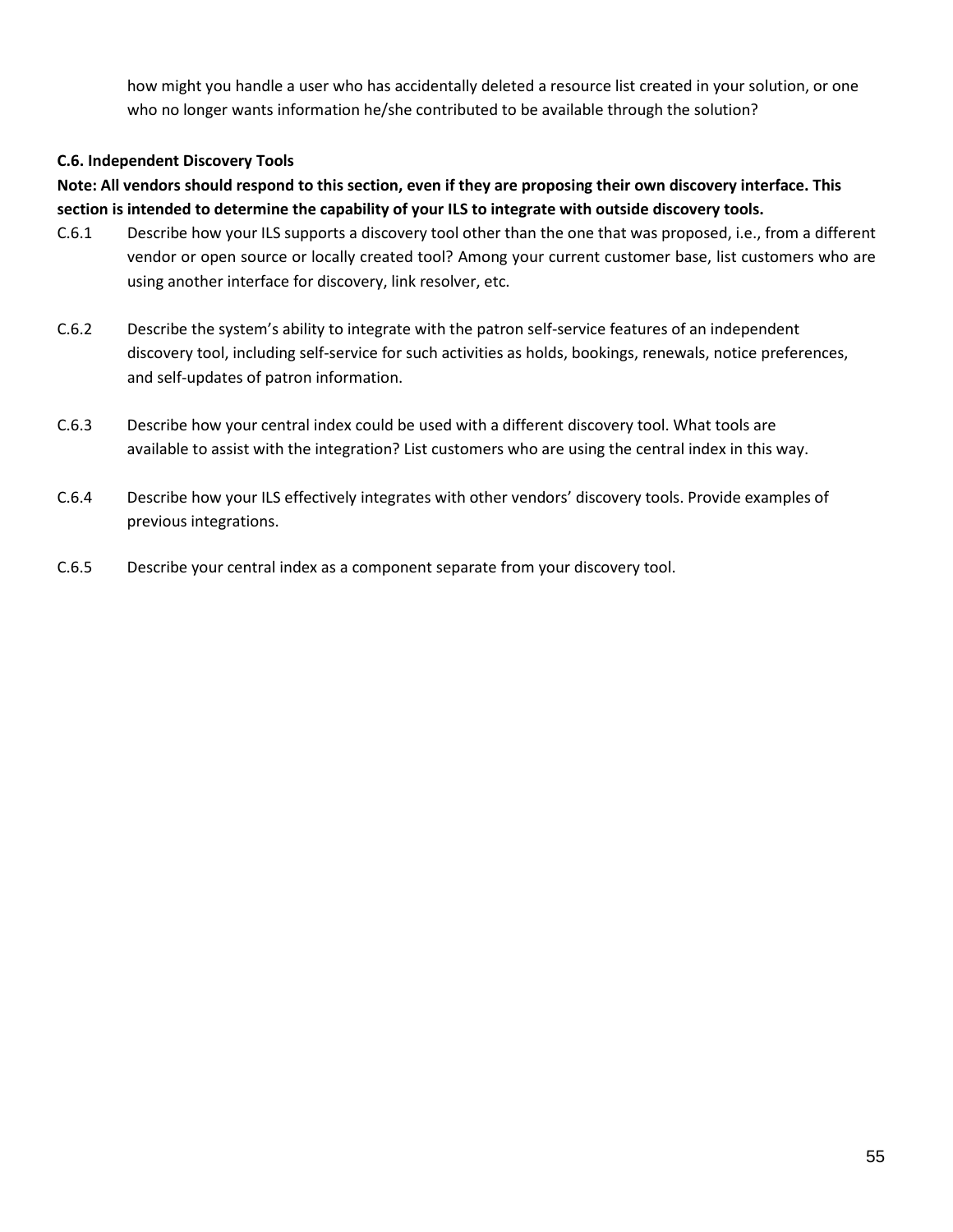#### **D. Joint Use Facilities**

The ALA definition of Joint use libraries, also known as combined libraries, dual use libraries, integrated libraries, comanaged libraries, or cooperative libraries, are a special form of library cooperation. Joint use libraries are those where two separate library service providers use the same building to serve distinct clienteles. There are a number of locations where a FALSC member is partnered with other FALSC members, private academics, and/or public libraries to provide services in a collaborative environment. These joint-use facilities are varied in scope, size, patrons and staff throughout the FALSC community. FALSC requires flexibility and seamless integration of all services for our stakeholders as well as maximized efficiency for staff among these facilities. These joint use libraries are using the same system, patron, and item databases, and as such, require operations to work seamlessly at the library sites for all institutional patrons and staff. Many of the following questions are found throughout this document and are repeated here as a means of understanding services specifically oriented to meet the needs of joint-use facilities.

| <b>Host Library</b>                              | <b>Partner Library</b>                         |
|--------------------------------------------------|------------------------------------------------|
| Broward College, Univ./College Library           | Florida Atlantic University, Davie             |
| College of Central Florida, Ocala                | University of Central Florida                  |
| Daytona State College, Daytona                   | University of Central Florida                  |
| Eastern Florida State College, Cocoa Campus      | University of Central Florida                  |
| Florida Atlantic University, Boca Raton          | Palm Beach State College, South Campus         |
| Florida State University, College of Engineering | Florida A&M University, College of Engineering |
| Lake-Sumter State College, Leesburg              | University of Central Florida, Leesburg Campus |
| Lake-Sumter State College, South Lake            | University of Central Florida                  |
| New College of Florida                           | University of South Florida, Sarasota-Manatee  |
| Seminole State College, Altamonte Springs        | University of Central Florida                  |
| Seminole State College, Sanford                  | University of Central Florida                  |
| University of West Florida, Emerald Coast        | Northwest Florida State College                |
| Valencia College, Osceola Campus                 | University of Central Florida                  |

Below is list of the partnerships throughout CFPP:

#### **D.1. Administration**

- D.1.1 How are individual institutional privileges set for both patrons and staff (e.g., check-out length, renewals, due dates, overdue fees)? How would users with multiple affiliations be supported in the system, with respect to authentication, permissions assignment to their account, and permissions on their accounts?
- D.1.2 Describe the functionality and issues with multiple academic calendars. Explain the integration of lending rules with library hours and closures, including across multiple time zones for multiple institutions.
- D.1.3 Describe policies regarding a global patron file with the ability to identify patrons as belonging to more than one library, with multiple identities and the ability to view certain parts of a patron file, and the ability to modify belonging to a "home" library.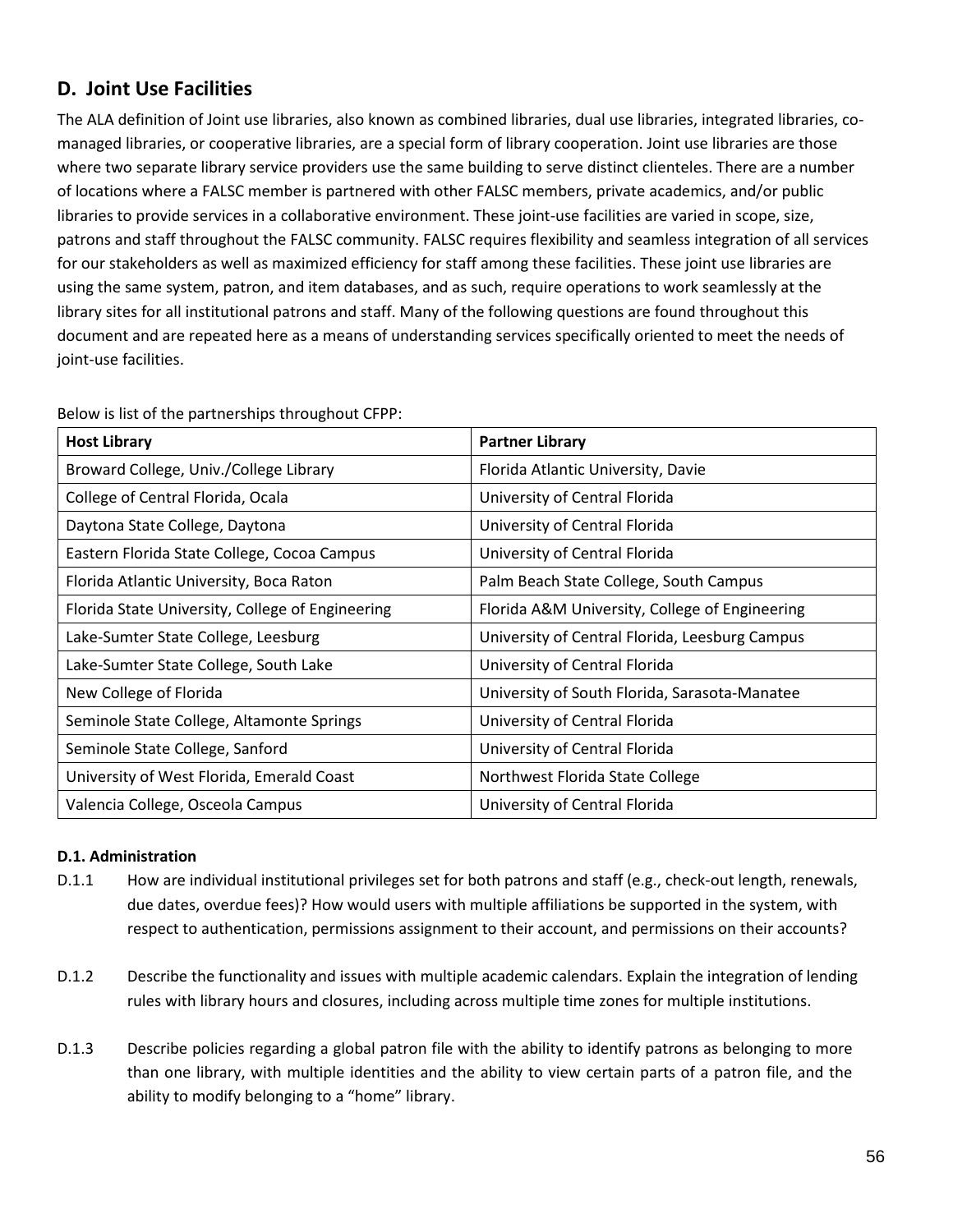- D.1.4 Describe how the solution supports the NISO Circulation Interchange Protocol (NCIP) between systems, i.e., public libraries. If not NCIP, how does your system allow for circulation across platforms?
- D.1.5 Describe how a subset of items can be treated differently for a specific patron group (e.g., distance learners for whom there are special privileges, processes, and delivery mechanisms than what would be in place for others in the system).
- D.1.6 Describe how staff and librarians at the host institution work between the two institutions. Do they require separate logins for circulation? Cataloging? Reporting?

#### **D.2. Circulation**

- D.2.1 Describe how the solution handles circulation at a joint use facility.
- D.2.2 Describe how patron records are loaded and accessed for joint use facilities.

#### **D.3. Holds/ Intra-consortial Loans/ Interlibrary loan**

- D.3.1 How do patrons place holds for items that are not at their host campus? Do these hold requests go to the host library or the partner institution?
- D.3.2 Describe how the solution handles intra-consortial loan at a joint use facility.
- D.3.3 Describe how you associate a patron with his/her home campus and/or distance learners.
- D.3.4 Describe how intra-consortial loans works when the item is for a distance learner. For example, could the item be mailed directly to the patron without going to the requesting library? Are shipping labels included? How will the institution know to ship the item to another library?
- D.3.5 Describe how a patron submits an interlibrary loan request at either the host or partner campus site.

#### **D.4. Cataloging and Acquisitions**

- D.4.1 Describe how the solution handles cataloging at a joint use facility.
- D.4.2 Describe how inventory is completed in a joint use facility.

#### **D.5. Billing and Payments**

- D.5.1 How are lost or damaged materials processed for both the host and partner institutions?
- D.5.2 Describe how the solution generates bills and fees for services, fines, and lost items. Does the solution support the customization of bills and notices for individual institutions in the joint-use facility?
- D.5.3 Describe the history and detail that is kept on bills and fines.
- D.5.4 Describe how the solution allows staff from either library to accept payment or waive charges for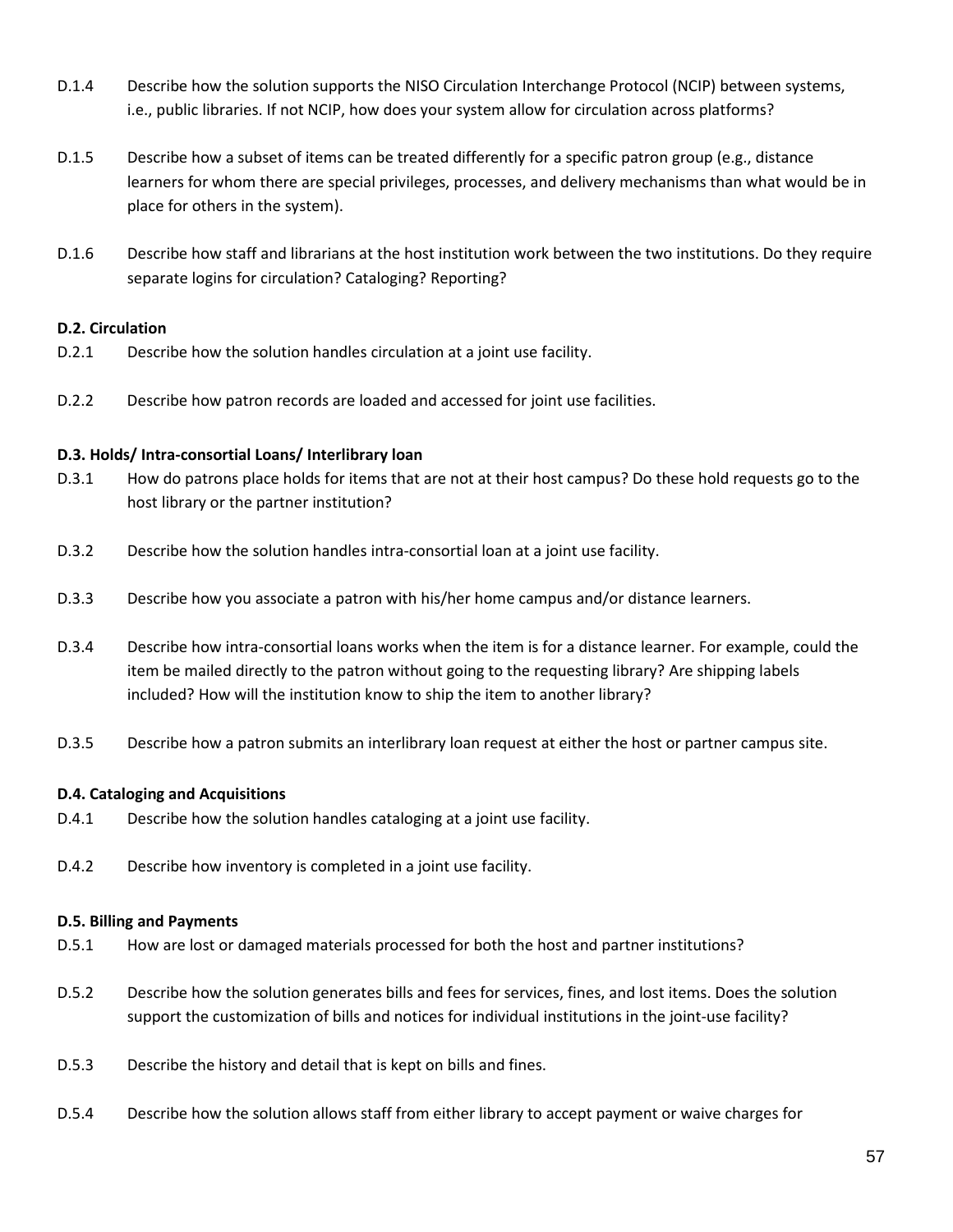services, fines, and materials at a service desk. What steps are taken during the process to reconcile the items between the institutions?

- D.5.5 Describe how the solution can facilitate billing between consortium libraries.
- D.5.6 Describe the interoperability with institutional financial systems/enterprise systems.

#### **D.6. Reports**

- D.6.1 What reports are available for both individual as well as combined institutions in the joint use facility? For example, circulation reports should include all the items in a location, regardless of ownership, because the workload is done at one place.
- D.6.2 What flexibility is available to include/exclude collections, institutions, or other data?
- D.6.3 Describe how staff members at joint use institutions run relevant reports?

#### **D.7. Discovery Tool**

- D.7.1 What discovery tool options are available for displaying joint use library materials (e.g., search subsets, ability to combine institution holdings, etc.)?
- D.7.2 Describe how students at joint use institution can access all licensed content available to both institutions.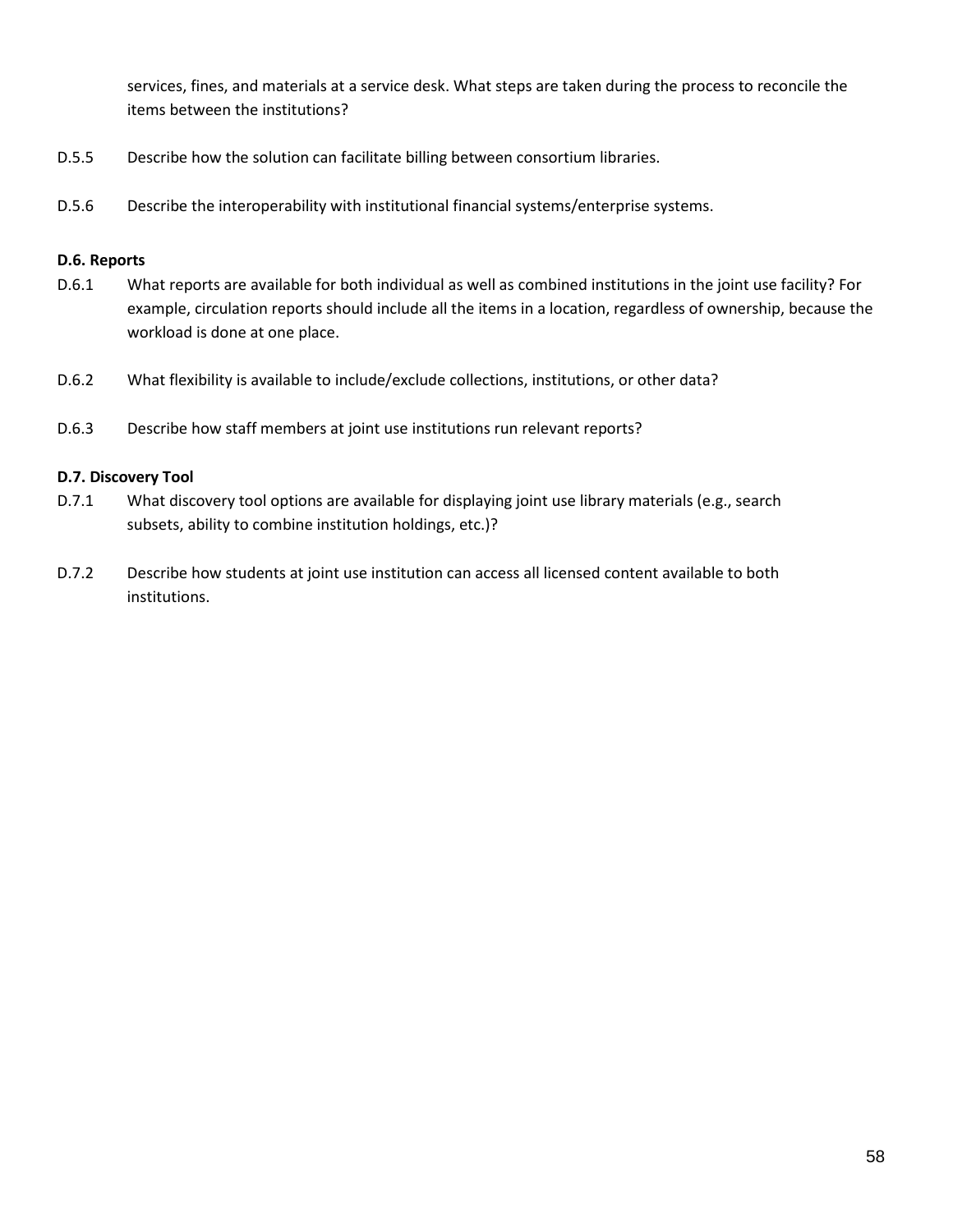## **Appendix B - List of FALSC Institutions and FTE Counts**

| <b>University</b>                | FTE 2016/17 | <b>University</b>             | FTE 2016/17 |
|----------------------------------|-------------|-------------------------------|-------------|
| Florida A&M University           | 8,984       | New College of Florida        | 953         |
| Florida Atlantic University      | 23,709      | University of Central Florida | 52,859      |
| Florida Gulf Coast University    | 12,560      | University of Florida         | 45,758      |
| Florida International University | 41,252      | University of North Florida   | 13,351      |
| Florida Polytechnic University   | 1,246       | University of South Florida   | 41,163      |
| <b>Florida State University</b>  | 37,058      | University of West Florida    | 8,861       |

<http://www.flbog.edu/resources/factbooks/>

Note: FTE numbers for the universities are based on 30 student credit hours per year for undergraduates and 24 student credit hours per year for graduates.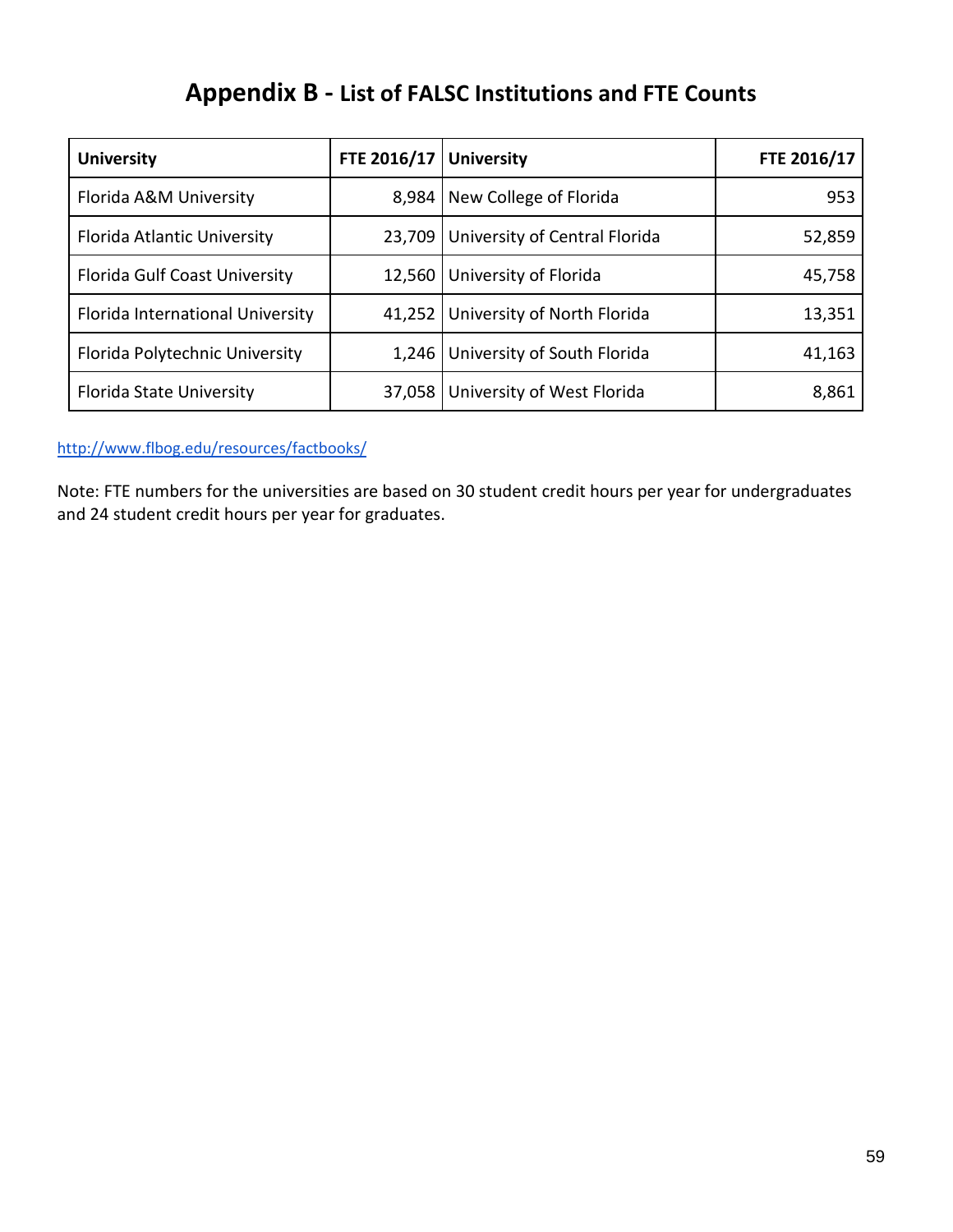| <b>College</b>                           | FTE 2016/17 | College                                       | FTE 2016/17 |
|------------------------------------------|-------------|-----------------------------------------------|-------------|
| <b>Broward College</b>                   |             | 29,471   North Florida Community<br>College   | 837         |
| Chipola College                          | 1,519       | Northwest Florida State<br>College            | 3,978       |
| <b>College of Central Florida</b>        |             | 5,162   Palm Beach State College              | 20,537      |
| Daytona State College                    | 11,658      | Pasco-Hernando State College                  | 7,726       |
| Eastern Florida State College            | 10,706      | Pensacola State College                       | 7,108       |
| Florida Southwestern State<br>College    |             | 10,640   Polk State College                   | 6,582       |
| Florida Gateway College                  |             | 2,178   Santa Fe College                      | 11,395      |
| Florida Keys Community<br>College        | 721         | Seminole State College                        | 12,636      |
| Florida State College at<br>Jacksonville |             | 18,908 South Florida State College            | 2,244       |
| <b>Gulf Coast State College</b>          |             | 3,676   St. Johns River State College         | 4,425       |
| <b>Hillsborough Community College</b>    |             | 19,622   St. Petersburg College               | 18,999      |
| Indian River State College               | 13,861      | State College of Florida,<br>Manatee-Sarasota | 7,070       |
| Lake-Sumter State College                |             | 2,971 Tallahassee Community<br>College        | 9,127       |
| Miami-Dade College                       | 47,130      | Valencia College                              | 30,012      |

Source:<http://www.fldoe.org/core/fileparse.php/15245/urlt/1718FTE-3ER.PDF>

Note: FTE numbers for the colleges are based on 30 student credit hours per year.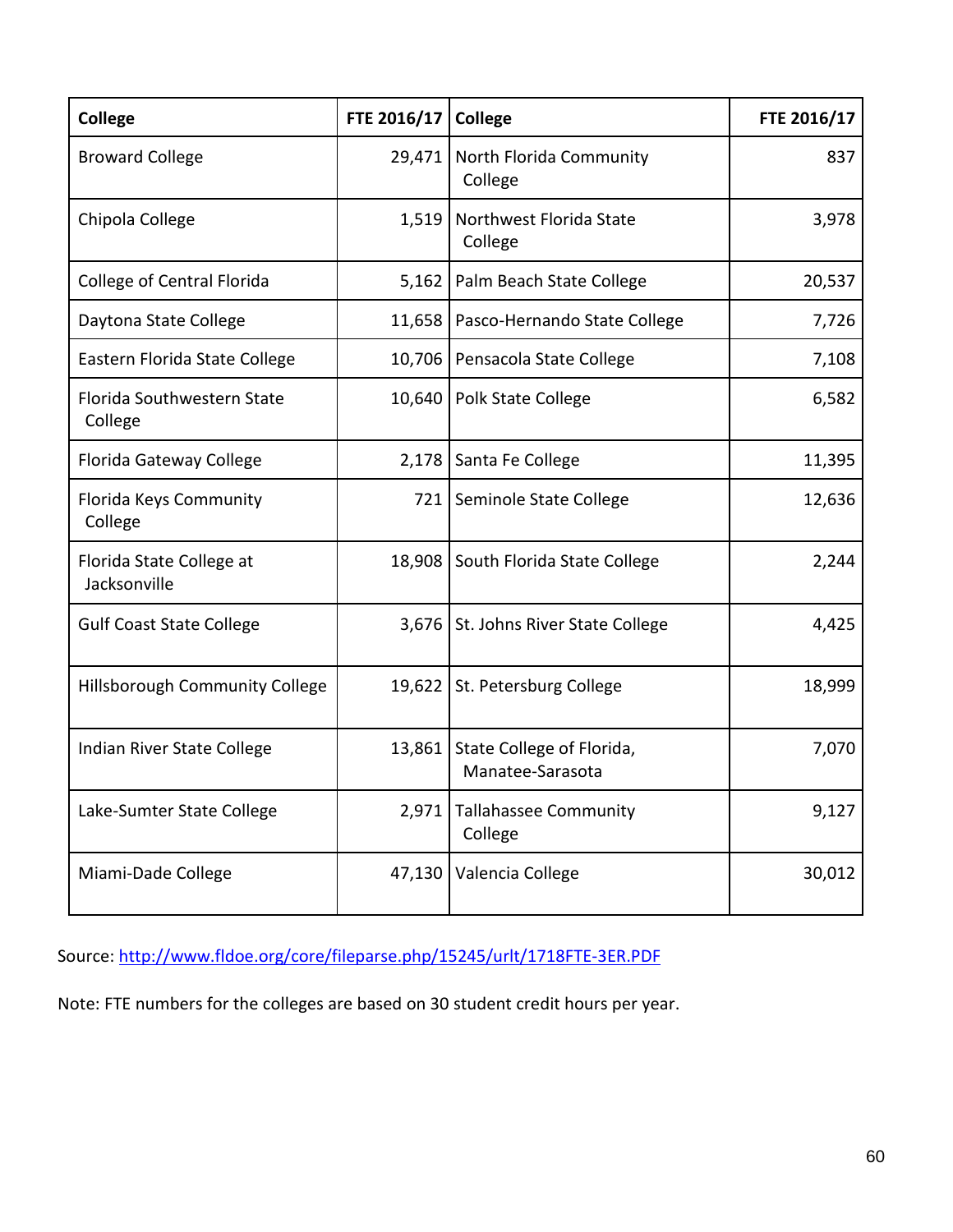## **Appendix C - Dictionary of Terms and Abbreviations**

<span id="page-60-0"></span>API: Application Programming Interface

BIBFRAME: Bibliographic Framework Initiative<http://www.loc.gov/bibframe/>

CAS: Central Authentication Service

Click-stream: Recording or logging of computer user clicks within a webpage or application

CMS/LMS: Course management or Learning Management System

COUNTER: Counting Online Usage of NeTworked Electronic Resources.<http://www.projectcounter.org/>

DC: Dublin Core Metadata Schema

DDA: Demand Driven Acquisitions, a.k.a PDA, an acquisitions model based on usage

EBA: Evidence Based Acquisitions, an acquisitions model based on usage

EDIFACT: National standard for electronic data interchange, used primarily for processing invoicing and order information in the Library ILS environment.

ERM: Electronic Resource Management, "practices and software systems used by libraries to keep track of important information about electronic information resources, especially internet-based resources such as electronic journals, databases, and electronic books" (Wikipedia)

EZproxy: OCLC web proxy server<https://oclc.org/ezproxy.en.html>

FERPA: Federal Educational Rights and Privacy Act

FRBR: Functional Requirements for Bibliographic Records

HIPPA: Health Insurance Portability and Accountability Act

Joint-use Facility: A location where an FLVC member is partnered with other FLVC members, private academics, and/or public libraries to provide services in a collaborative environment.

NCIP: NISO Circulation Interchange Protocol NISO:

National Information Standards Organization

KBART: Knowledge Base and Related Tools.<http://www.niso.org/workrooms/kbart>

MODS: Metadata Object Description Schema

ONIX: ONline Information eXchange. Refers to three XML formats, ONIX for Books, ONIX for Serials and ONIX for Publications Licenses.<http://www.editeur.org/8/ONIX/>

PCI-DSS: Payment Card Industry Data Security Standard